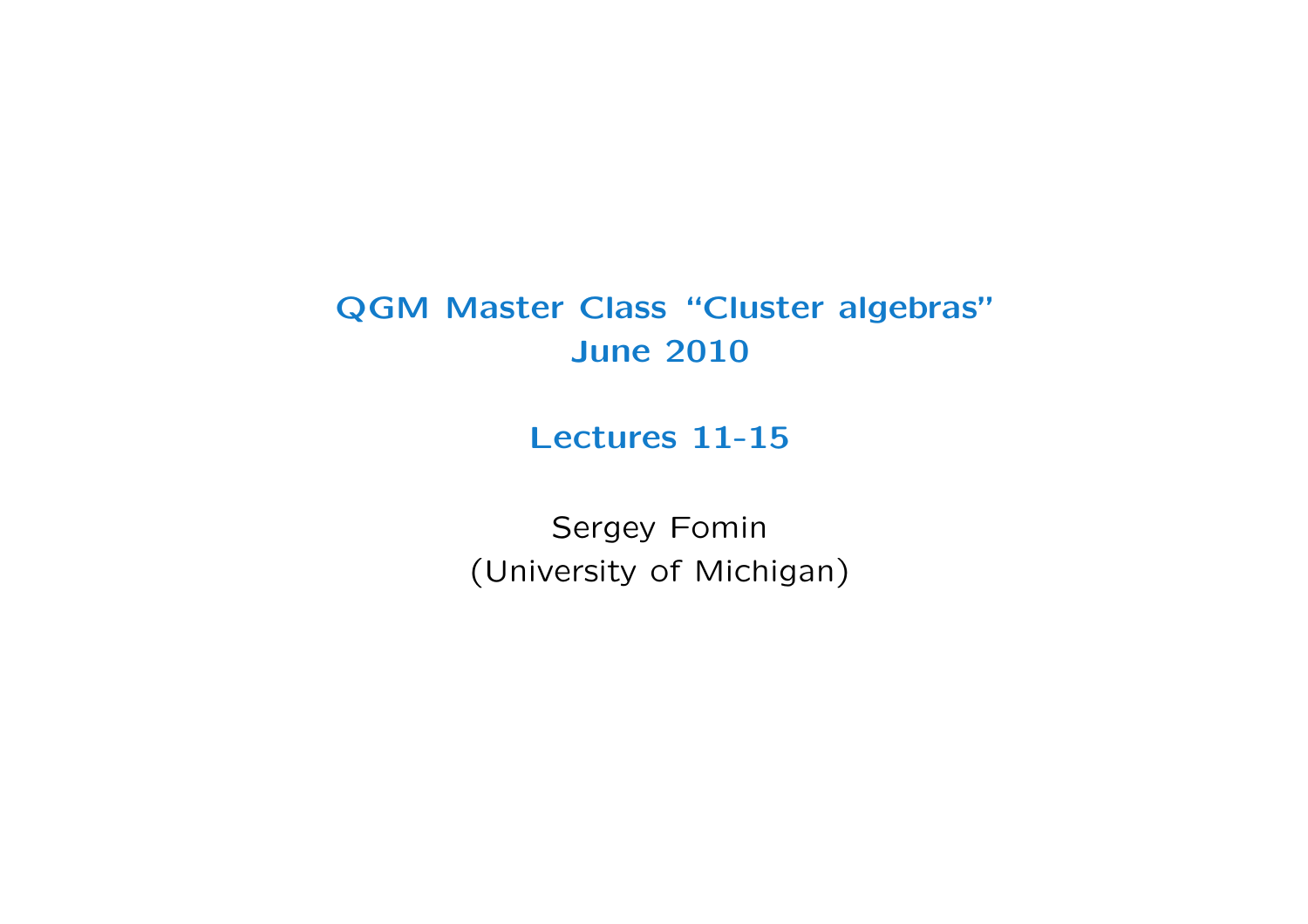# Example 1: Clusters and exchange relations in  $\mathbb{C}[\mathrm{Gr}_{2,6}]$

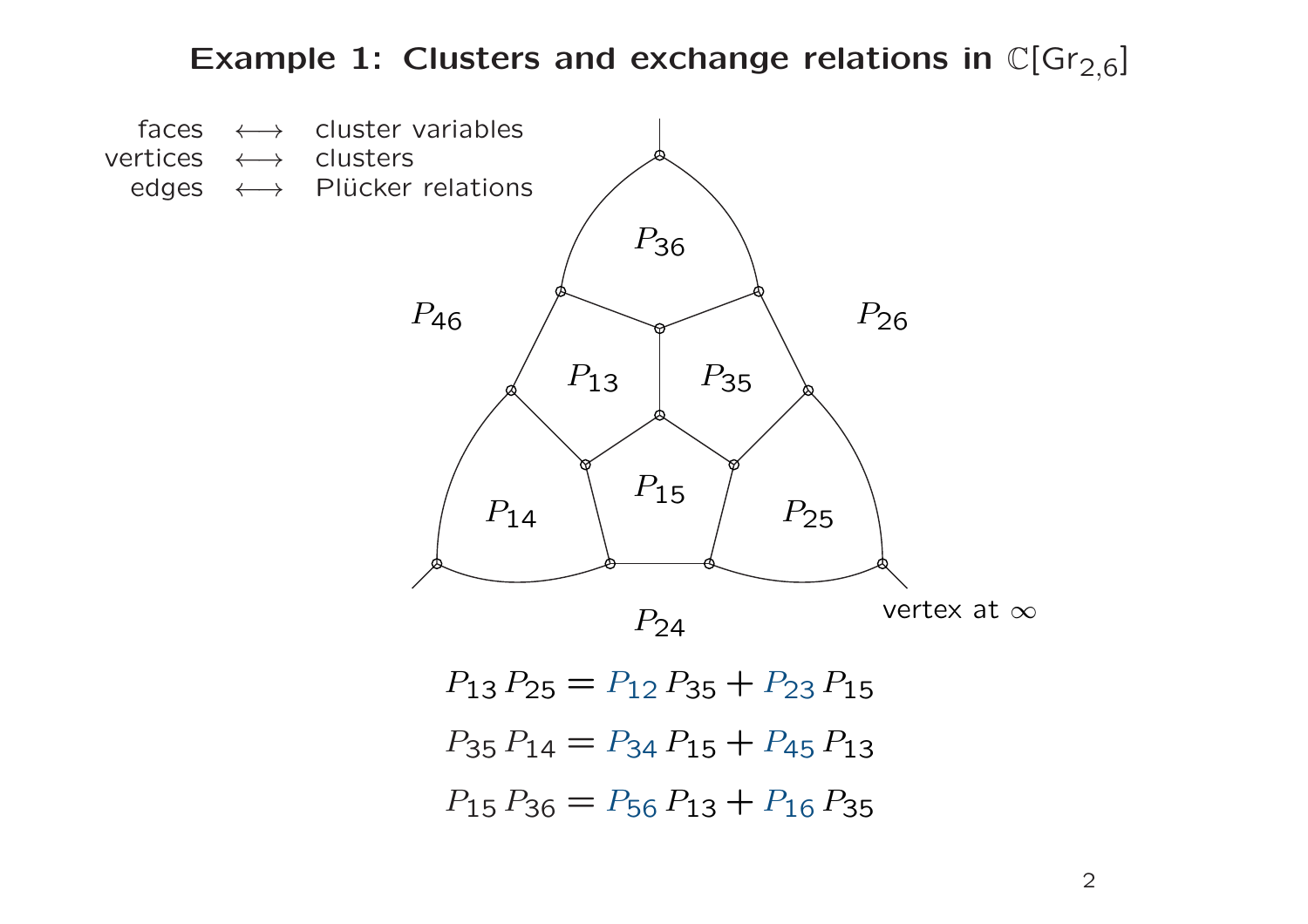Example 2: Clusters and exchange relations in  $\mathbb{C}[\mathsf{SL}_4]^N$ 



 $\Delta_2 \Delta_{13} = \Delta_{12} \Delta_3 + \Delta_1 \Delta_{23}$  $\Delta_3 \Delta_{24} = \Delta_4 \Delta_{23} + \Delta_{34} \Delta_2$  $\Delta_{23} \Omega = \Delta_{123} \Delta_{34} \Delta_2 + \Delta_{12} \Delta_{234} \Delta_3$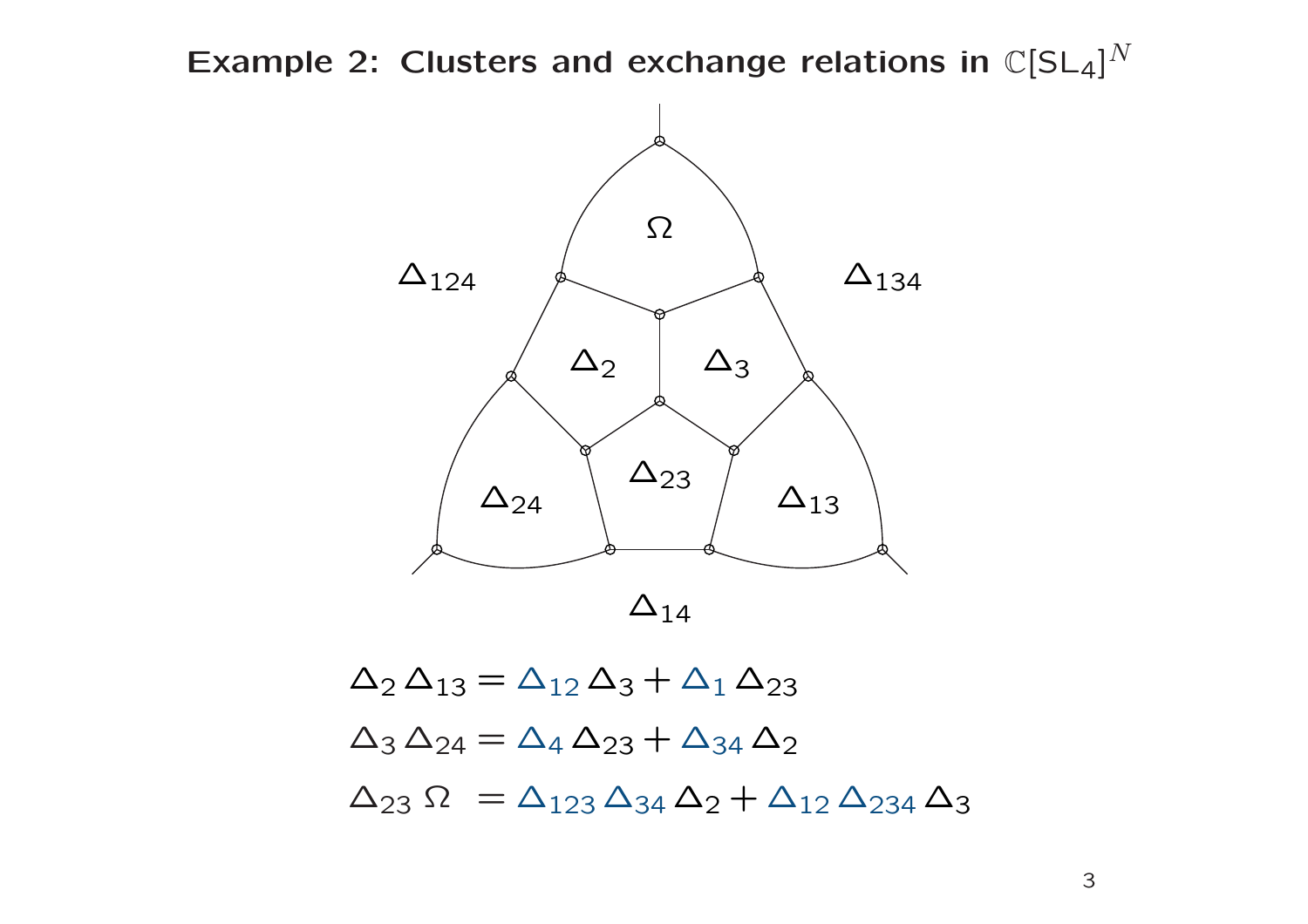## Comparing matrices  $\tilde{B}$

Example 1 Example 2

|           |      |                |                   |                 | $\Delta_2$ |          | $\Delta_3$ $\Delta_{23}$ |
|-----------|------|----------------|-------------------|-----------------|------------|----------|--------------------------|
| $\Omega$  | $-1$ | 1              |                   | $\Delta$ 2      | $\Omega$   | $-1$     | 1                        |
|           | O    | 1              |                   | $\Delta_3$      | 1          | O        | $\mathbf 1$              |
| $-1$      |      | O              |                   | $\Delta_{23}$   | $-1$       |          | $\bigcap$                |
| 1         | O    | $\overline{0}$ |                   | $\Delta_1$      | $-1\,$     | ∩        |                          |
| $-1\,$    | O    | O              |                   | $\Delta_{12}$   | 1          | O        |                          |
| $\rm{O}$  |      | $\Omega$       |                   | $\Delta_{123}$  | $\Omega$   | $\Omega$ |                          |
|           |      |                |                   | $4\overline{4}$ | $\Omega$   |          |                          |
| $\bigcap$ | O    |                |                   | $\Delta_{34}$   | $\Omega$   |          |                          |
|           | ∩    |                |                   | 234             | $\Omega$   | ∩        |                          |
|           |      | $P_{13}$       | $P_{35}$ $P_{15}$ |                 |            |          |                          |

The exchange matrices  $B$  in these two examples are the same; the bottom parts of  $\tilde{B}$  (hence the coefficients) are different.

We say that these two cluster algebras are of the same type.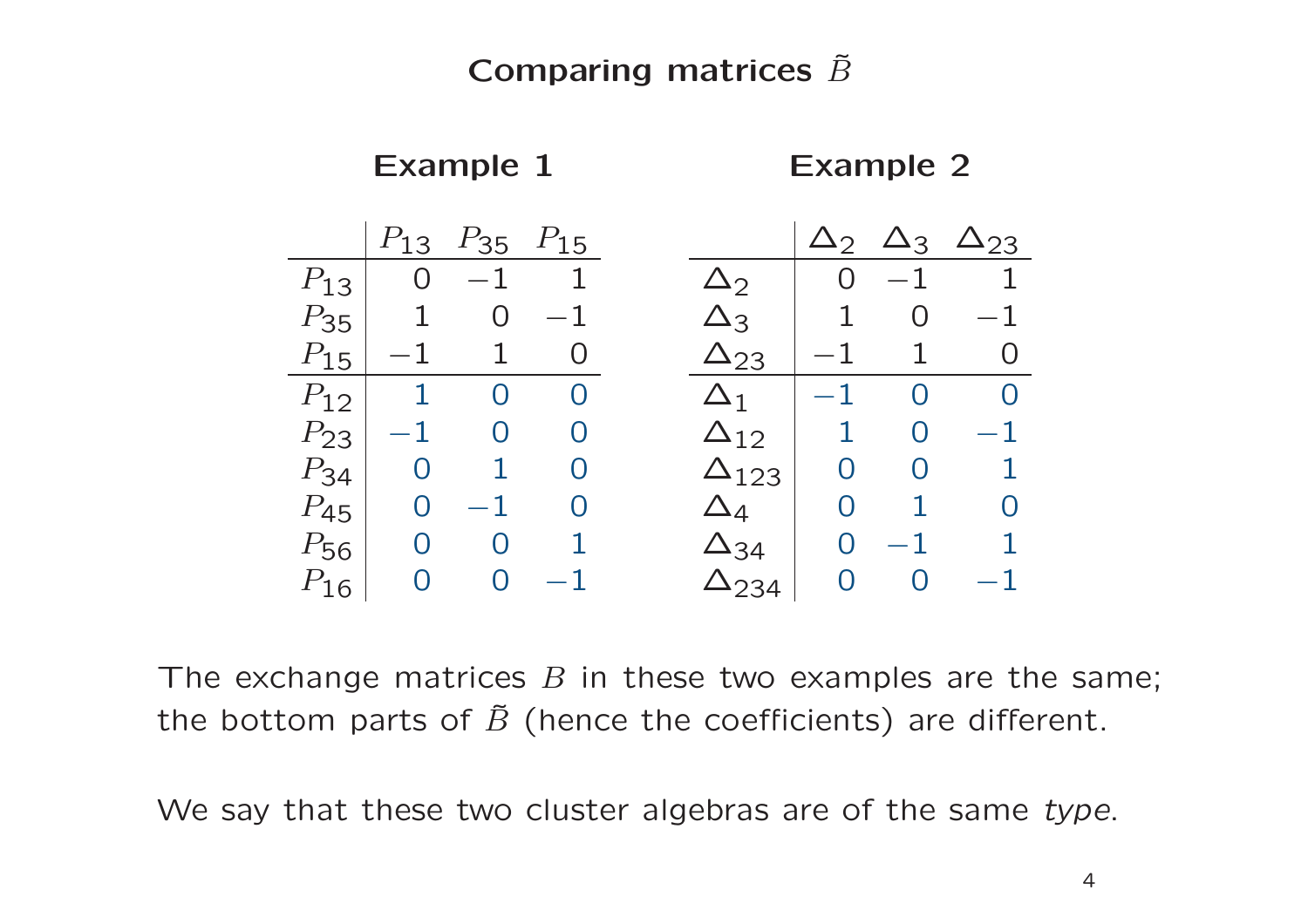#### Exchange graph and cluster complex

Theorem 1 [M. Gekhtman, M. Shapiro, and A. Vainshtein, Math. Res. Lett. 15 (2008)] In any exchange pattern,

- every seed is uniquely determined by its cluster;
- two seeds are related by <sup>a</sup> mutation if and only of their clusters share all elements but one.

The *cluster complex*  $\Delta(\mathcal{A})$  is the simplicial complex whose vertices are the cluster variables in  $\mathcal A$  and whose maximal simplices are the clusters. By Theorem 1, the cluster complex is an  $(n\!-\!1)\!$ dimensional pseudomanifold. Its dual graph is the exchange *graph* of  ${\cal A}$ , the connected,  $n$ -regular graph whose vertices are the seeds/clusters and whose edges correspond to mutations.

**Conjecture 2** The cluster complex and the exchange graph depend only on the type of A.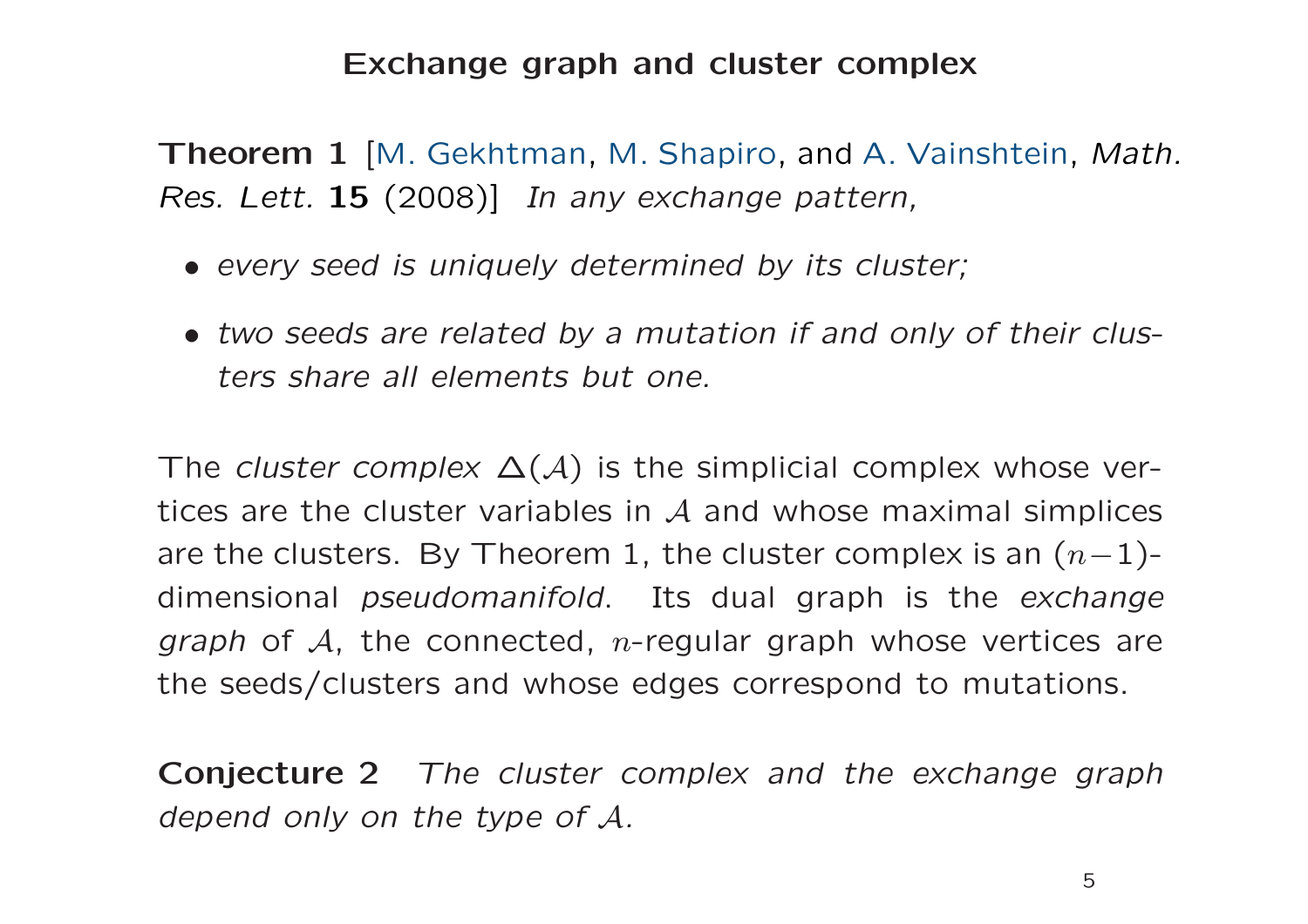#### Cluster algebras of finite type

A cluster algebra  $\mathcal{A}(\mathcal{S})$  is of finite type if the mutation class  $\mathcal S$ is finite (equivalently, there are finitely many cluster variables).

The classification of cluster algebras of finite type turns out to be completely parallel to the classical Cartan-Killing classification of semisimple Lie algebras and finite root systems.

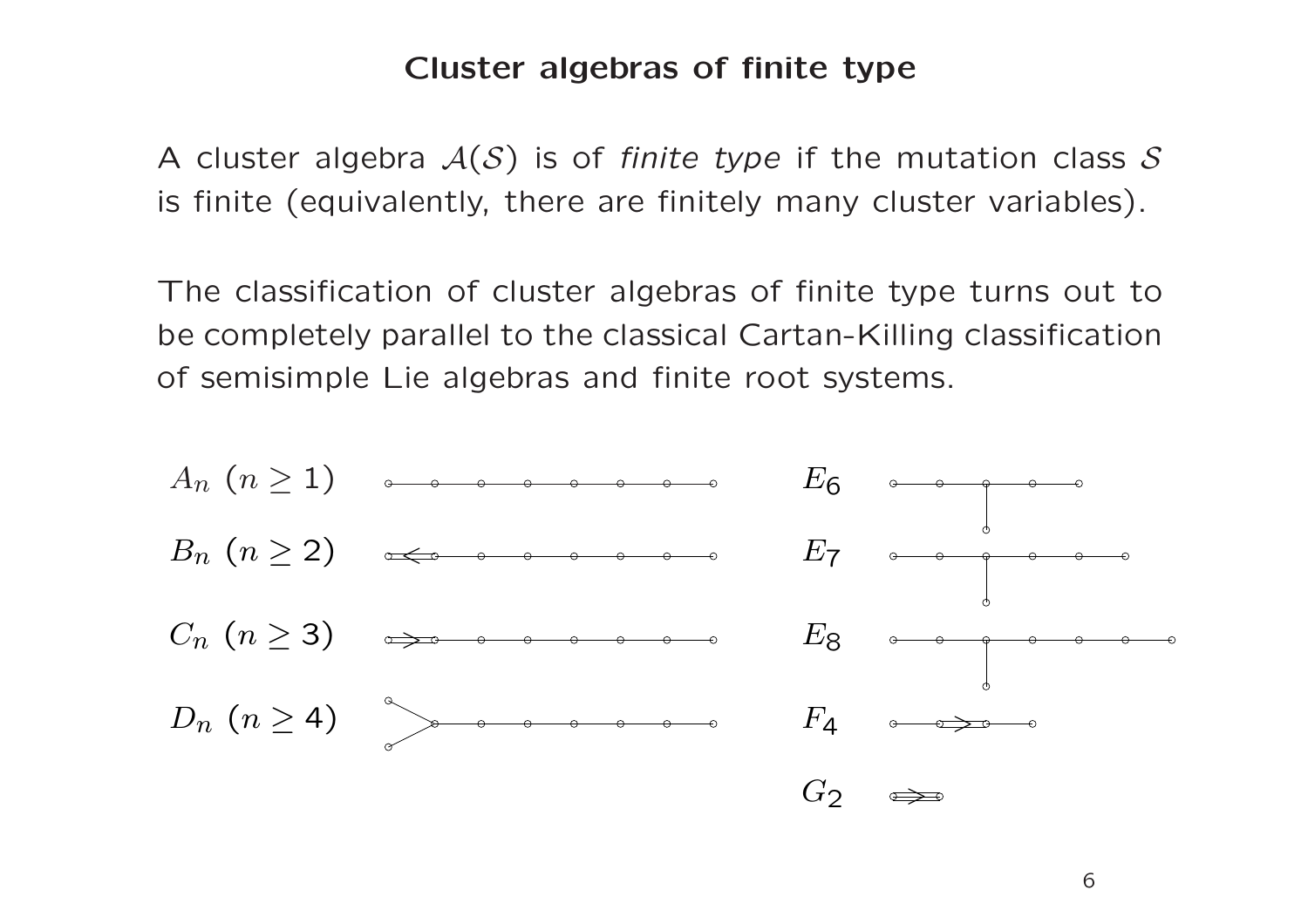#### Bi-partition of <sup>a</sup> Dynkin diagram

Let  $A=(a_{ij})$  be an  $n\times n$  Cartan matrix of finite type. Let

$$
\varepsilon:[1,n]\to\{1,-1\}
$$

be a sign function such that  $a_{ij} < 0 \implies \varepsilon(i) = -\varepsilon(j)$ .



Let  $B(A)\!=\!(b_{ij})$  be the skew-symmetrizable matrix defined by

$$
b_{ij} = \begin{cases} 0 & \text{if } i = j; \\ \varepsilon(i) a_{ij} & \text{if } i \neq j. \end{cases}
$$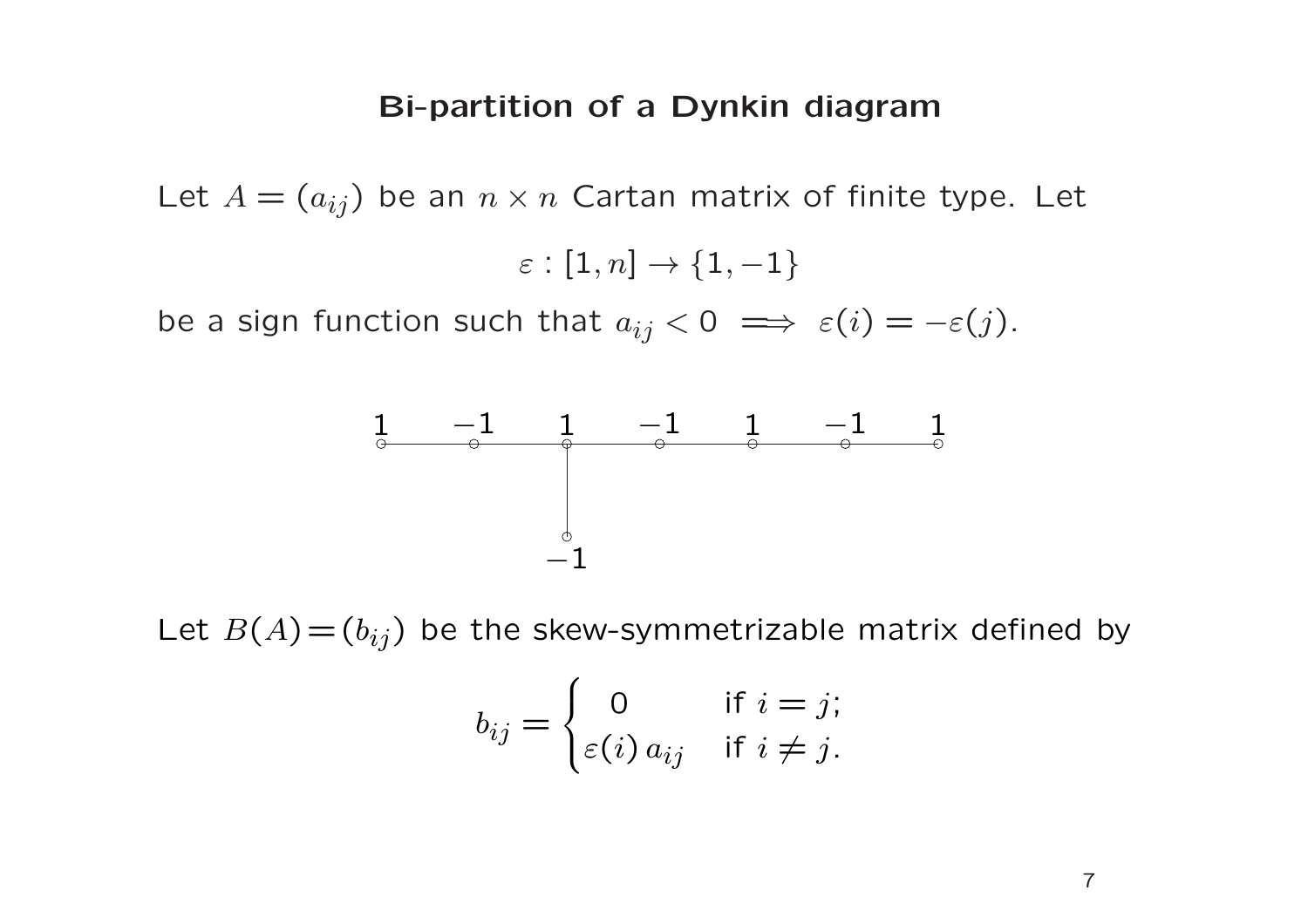## Finite type classification

Theorem 3 A cluster algebra is of finite type if and only if the exchange matrix at some seed is of the form  $B(A)$ , where  $A$  is <sup>a</sup> Cartan matrix of finite type.

The type of the Cartan matrix  $A$  in the Cartan-Killing nomenclature is uniquely determined by the cluster algebra, and is called its cluster type.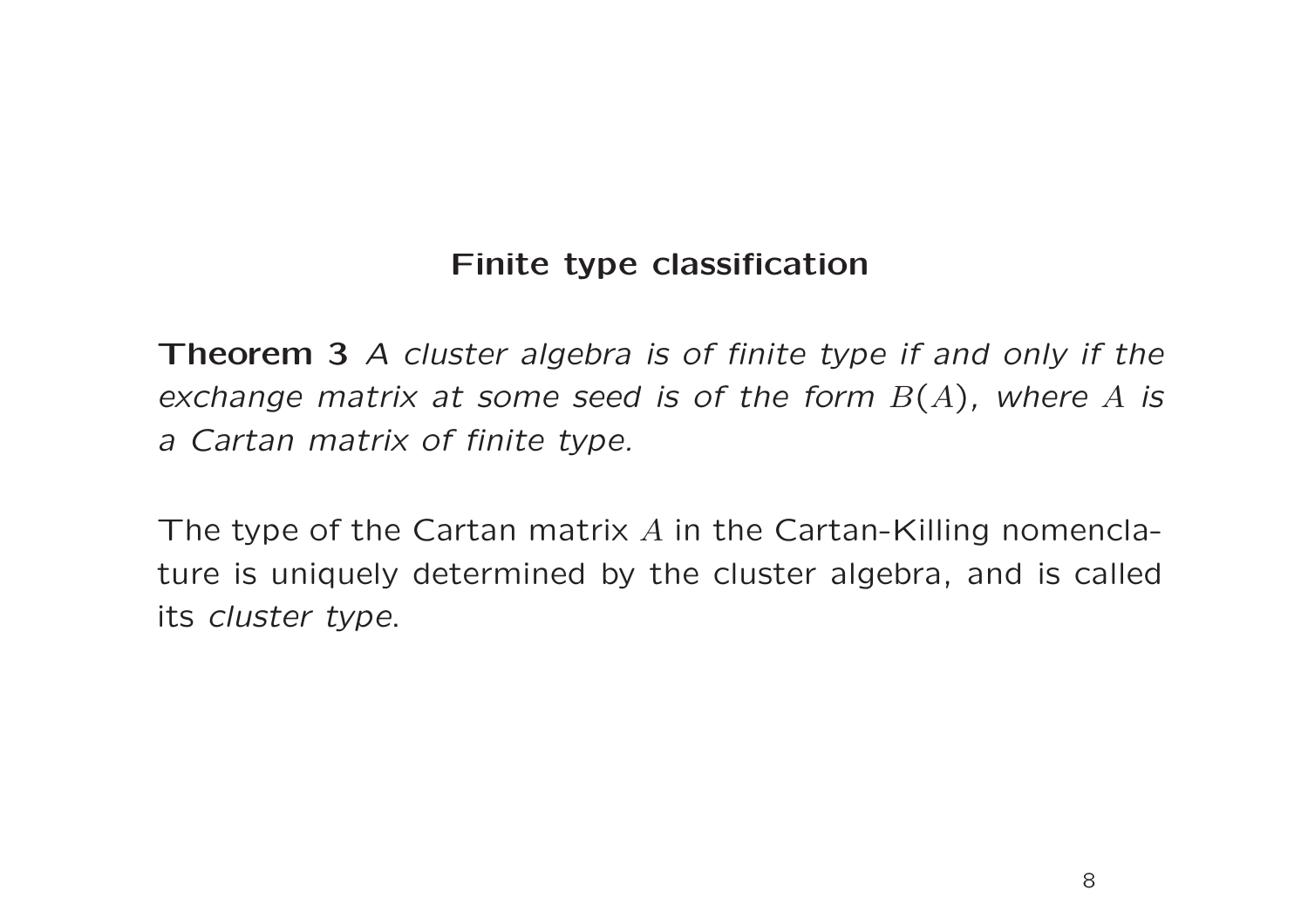The symmetry exhibited by the cluster type of a cluster algebra is usually not apparent at all from its geometric realization.

| $\mathbb{C}[Gr_{2,n+3}]$        | $A_{n}$           | (Example 1) |
|---------------------------------|-------------------|-------------|
| $\mathbb{C}[Gr_{3,6}]$          | $D_{\mathcal{4}}$ |             |
| $\mathbb{C}[Gr_{3,7}]$          | $E_6$             |             |
| $\mathbb{C}[\mathsf{Gr}_{3,8}]$ | $E_{\mathsf{8}}$  |             |
| $\mathbb{C}[\mathsf{SL}_3]^N$   | $A_1$             |             |
| $\mathbb{C}[\mathsf{SL}_4]^N$   | $A_3$             | (Example 2) |
| $\mathbb{C}[SL_5]^N$            | $D_{\mathsf{G}}$  |             |
| $\mathbb{C}[Sp_4]^N$            | $B_2$             |             |

(beyond this table—infinite types)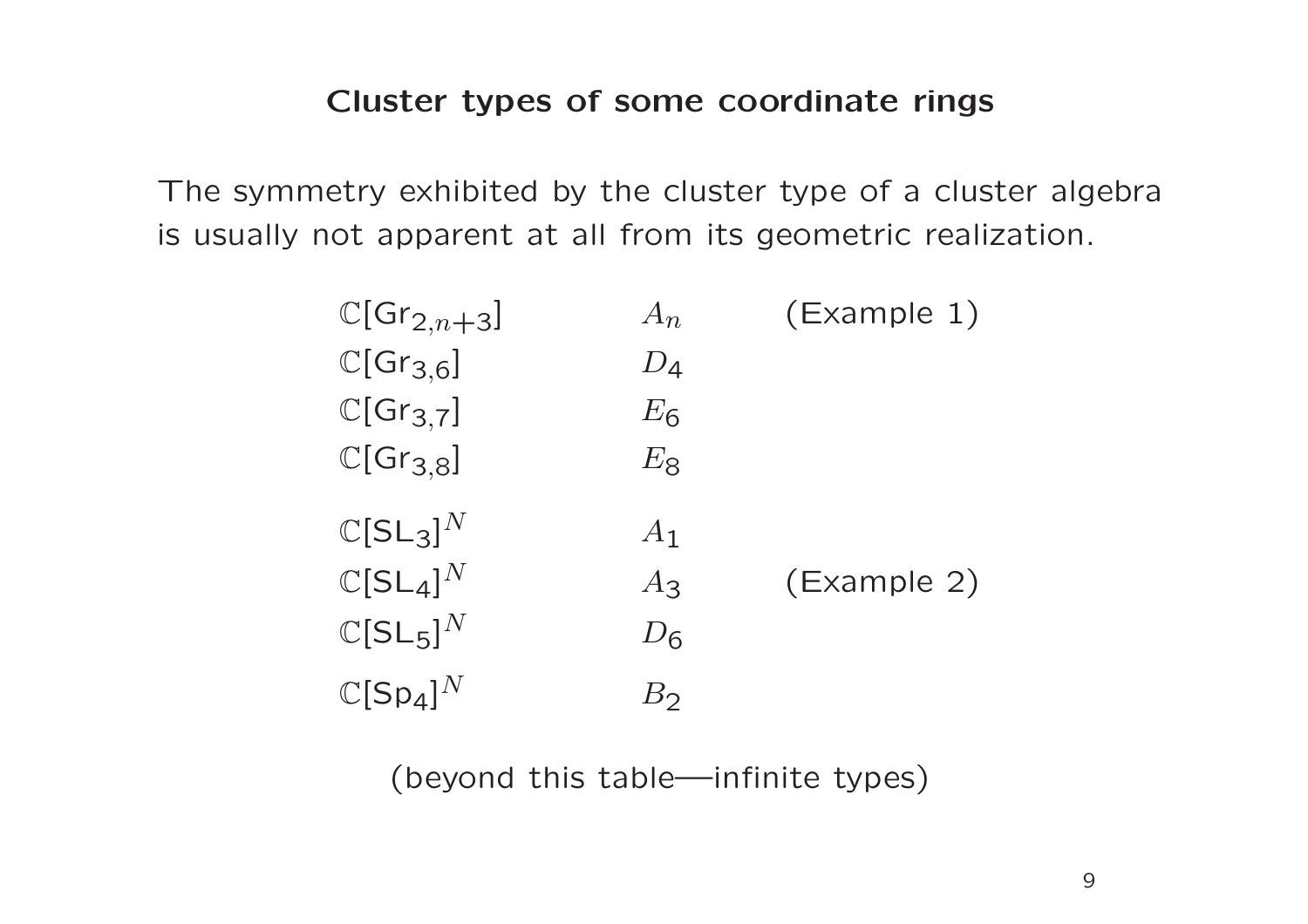### Cluster complexes in finite type

Theorem 4 [F.Chapoton, S.F., and A.Zelevinsky, Canad. Math. Bull. 45 (2002)] The cluster complex of <sup>a</sup> cluster algebra of finite type is the dual simplicial complex of <sup>a</sup> simple convex polytope.

This polytope is the generalized associahedron of the appropriate Cartan-Killing type. In types  $A_n$  and  $B_n$ , we recover, respectively, Stasheff's associahedron and Bott-Taubes' cyclohedron.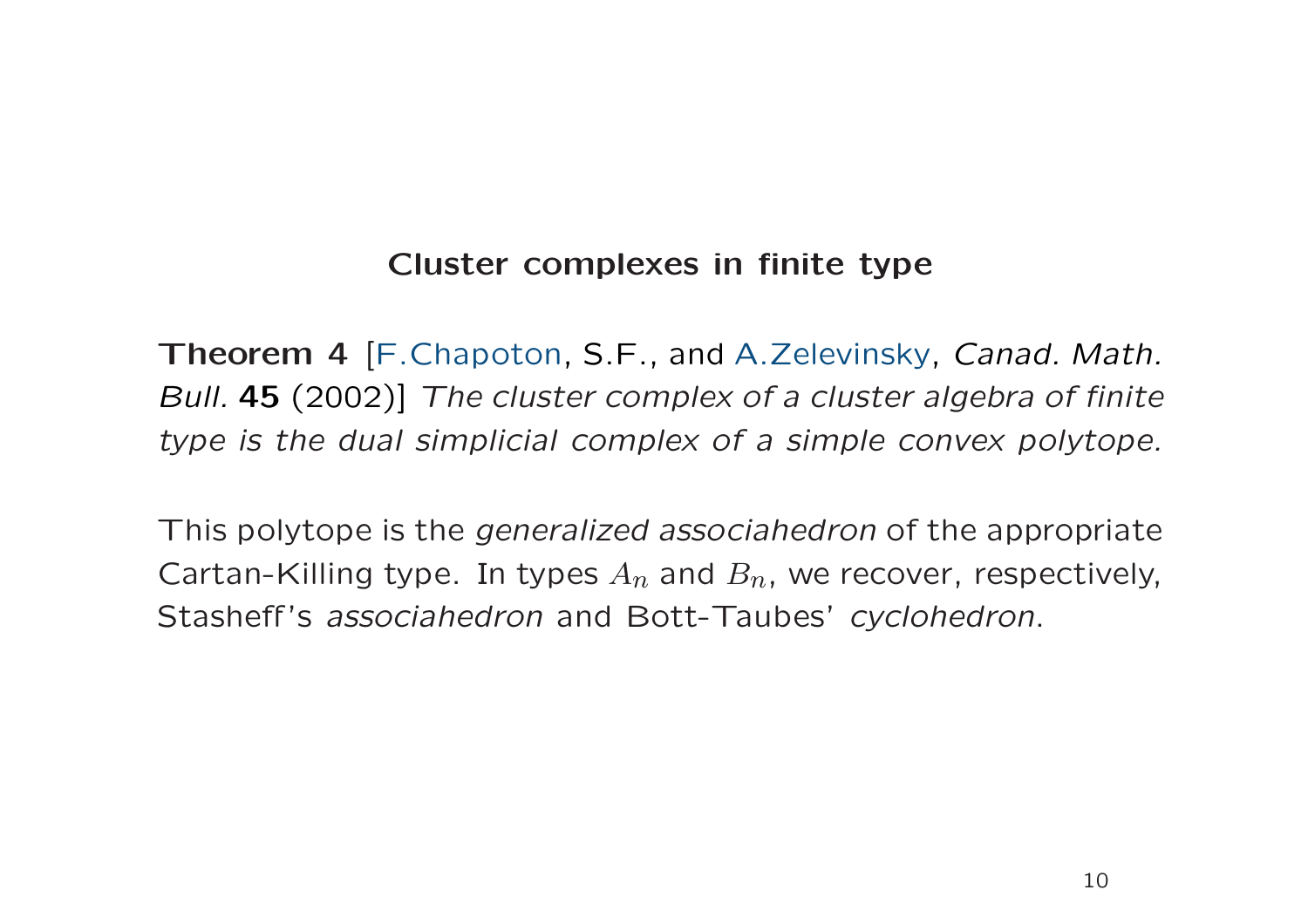Cluster complex of type  $A_n$ 

The simplices of the cluster complex  $\Delta(\mathcal{A})$  associated with a cluster algebra  ${\cal A}$  of type  $A_n$  are naturally identified with collections of non-crossing diagonals in a convex  $(n+3)$ -gon.



This is the dual complex of Stasheff's associahedron.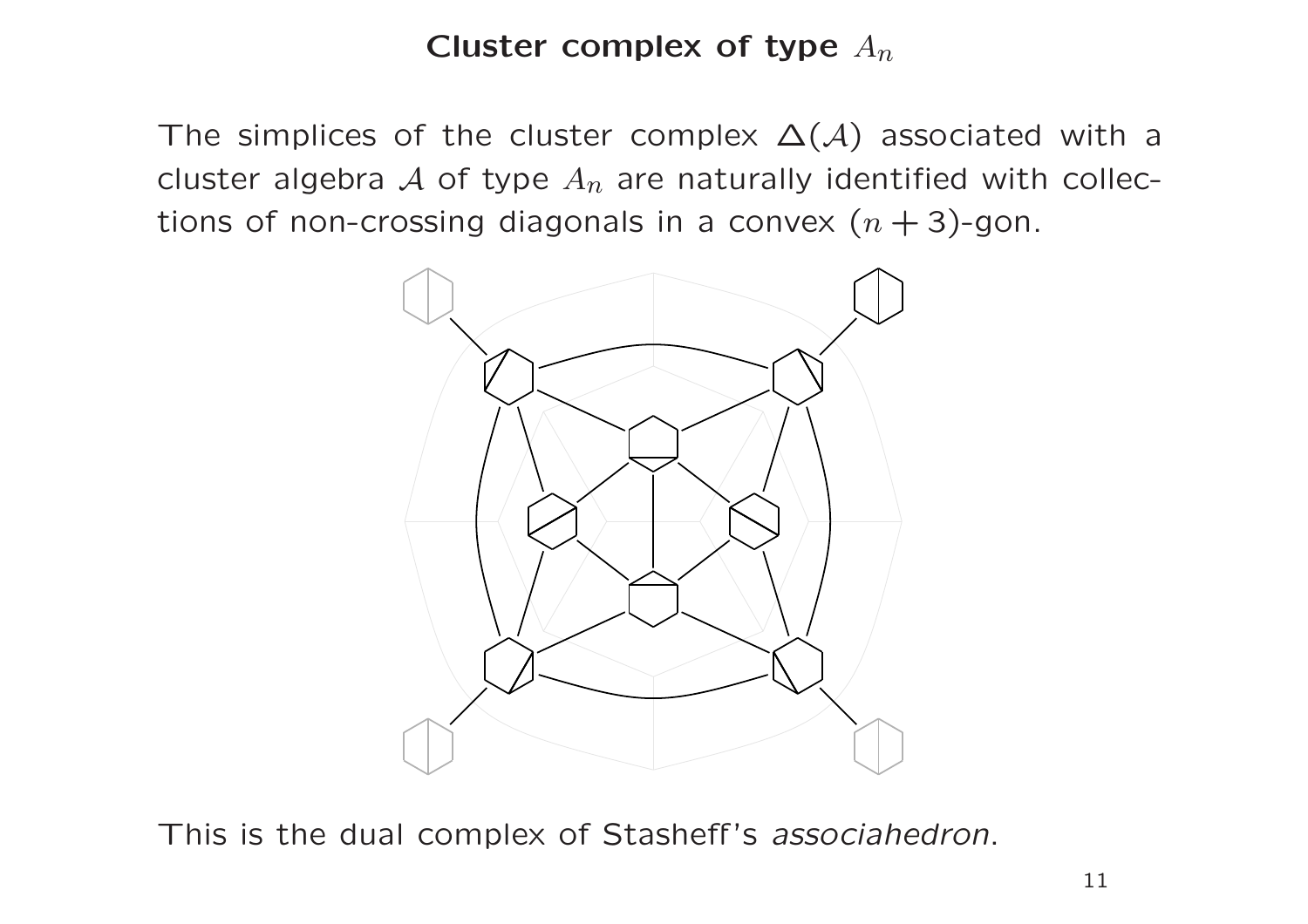Associahedron of type  $A_3$ 

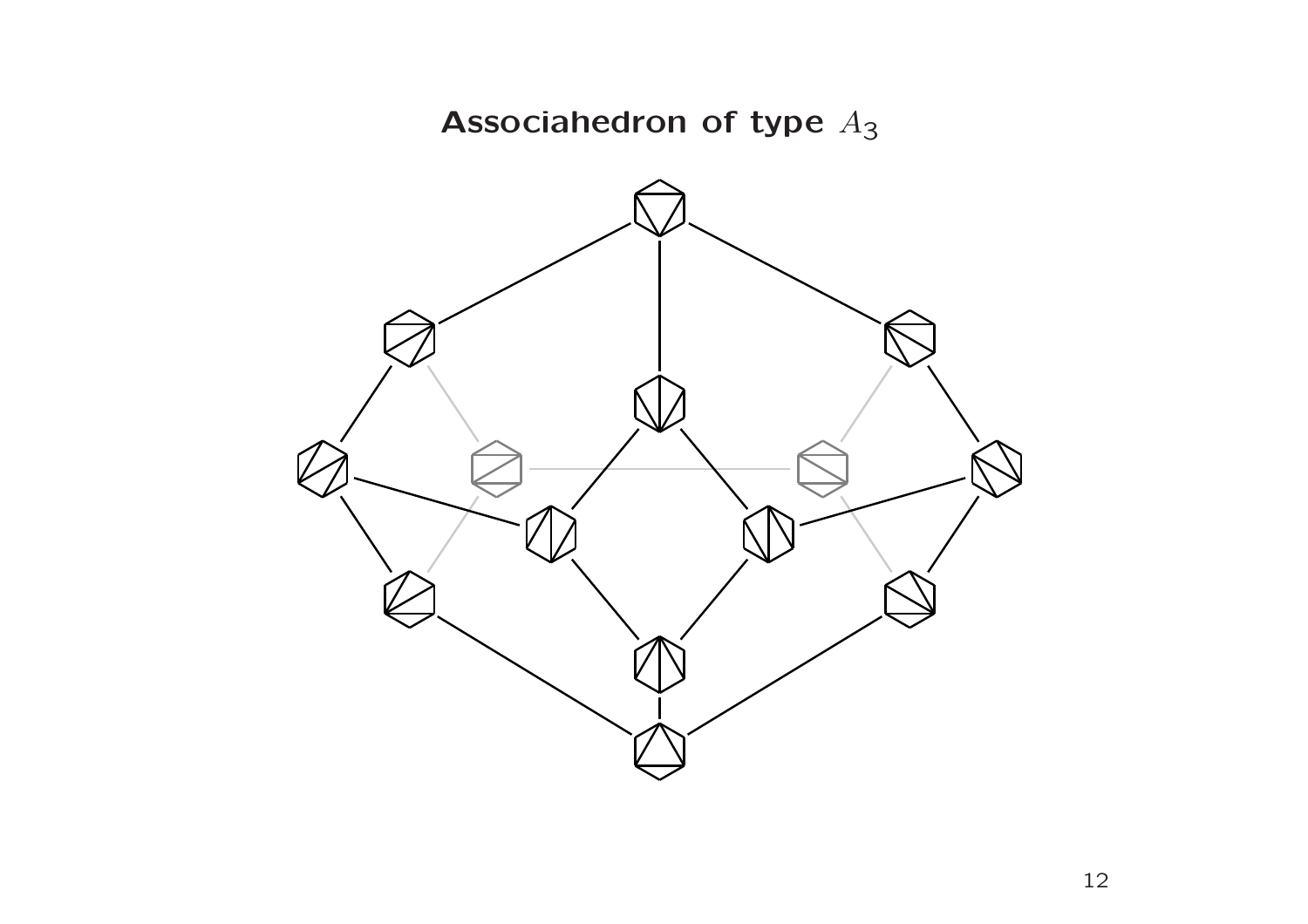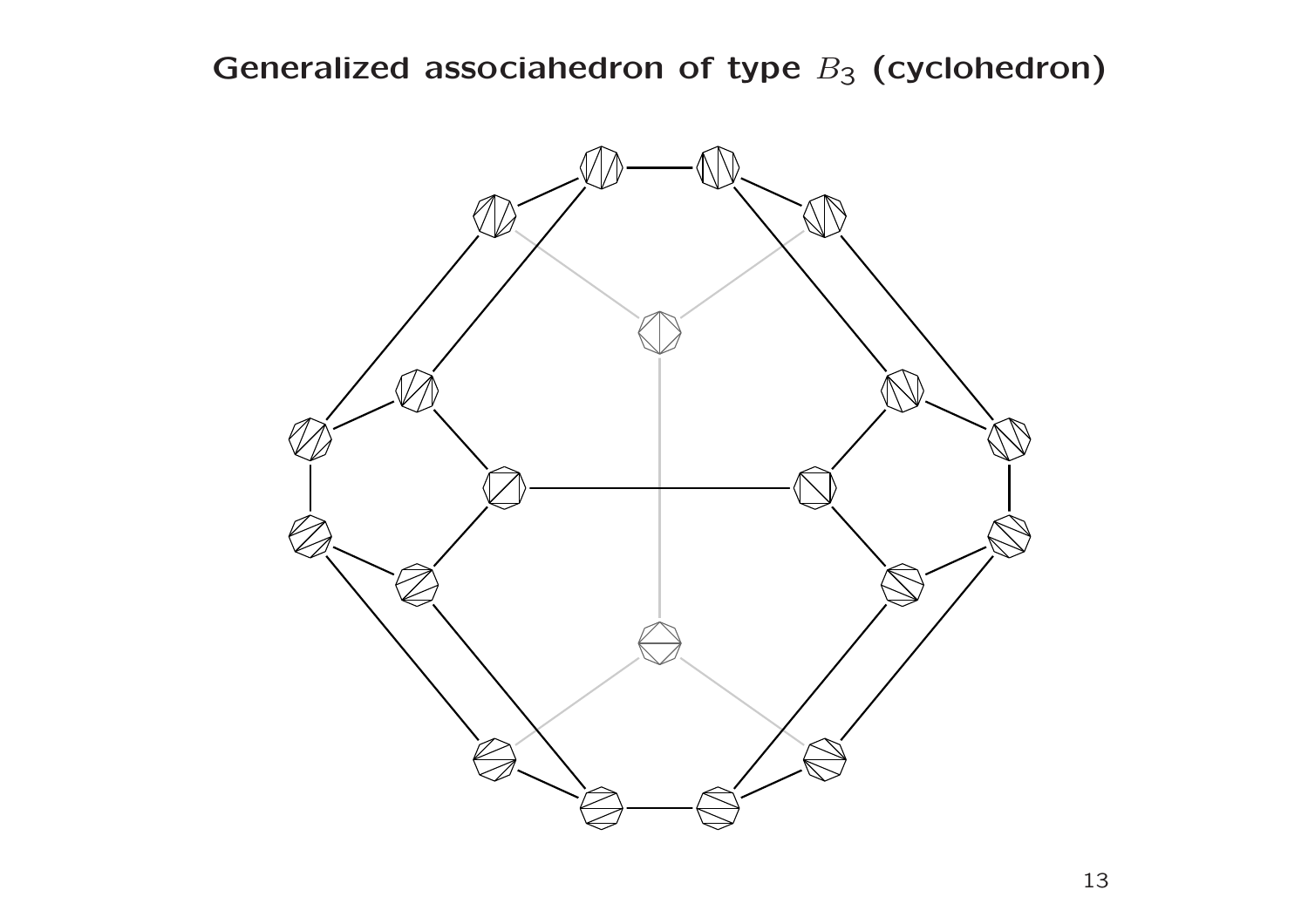#### Polyhedral realization of the cluster complex

Let  ${\cal A}$  be a cluster algebra  ${\cal A}$  of finite type defined by a Cartan matrix  $A$ . Let  $\Phi$  be the associated crystallographic root system.

**Theorem 5** The number of cluster variables in  $A$  is equal to the number of roots in  $\Phi$  that are either positive or negative simple.

Let  $\Phi_{\geq -1}$  denote the set of these "almost positive" roots. The cluster variables in  ${\cal A}$  are naturally labeled by the roots in  $\Phi_{\geq -1}$  . The labeling is determined by the denominators of the Lauren t expansions with respect to the distinguished cluster.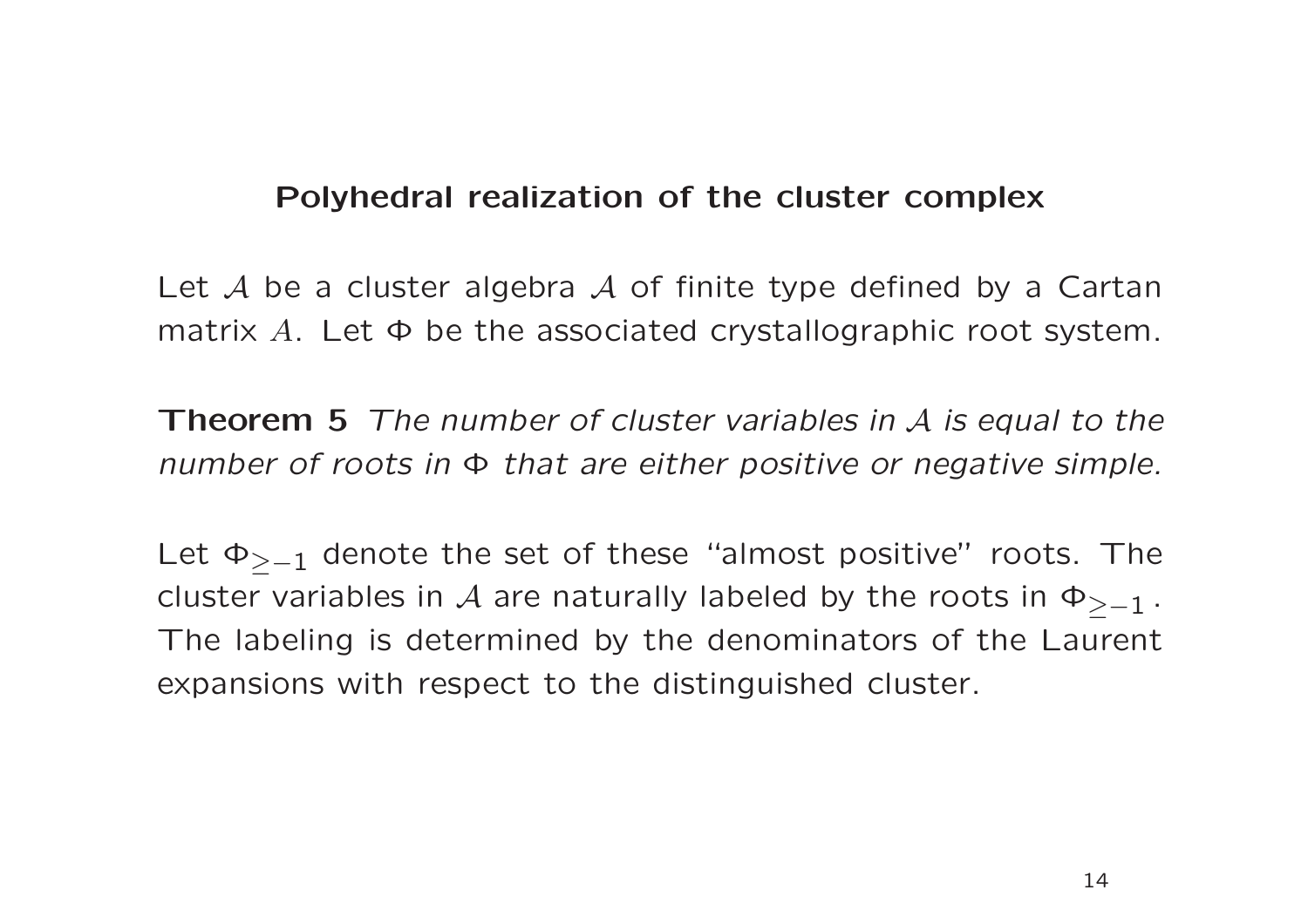## The cluster fan

The cluster complex  $\Delta(\mathcal{A})$  can be built on the ground set  $\Phi_{\geq -1}$ . Its combinatorics, and the geometry of the associated simplicial fan (the normal fan of the generalized associahedron  $P(\Phi)$ ) can be explicitly described in root-theoretic terms.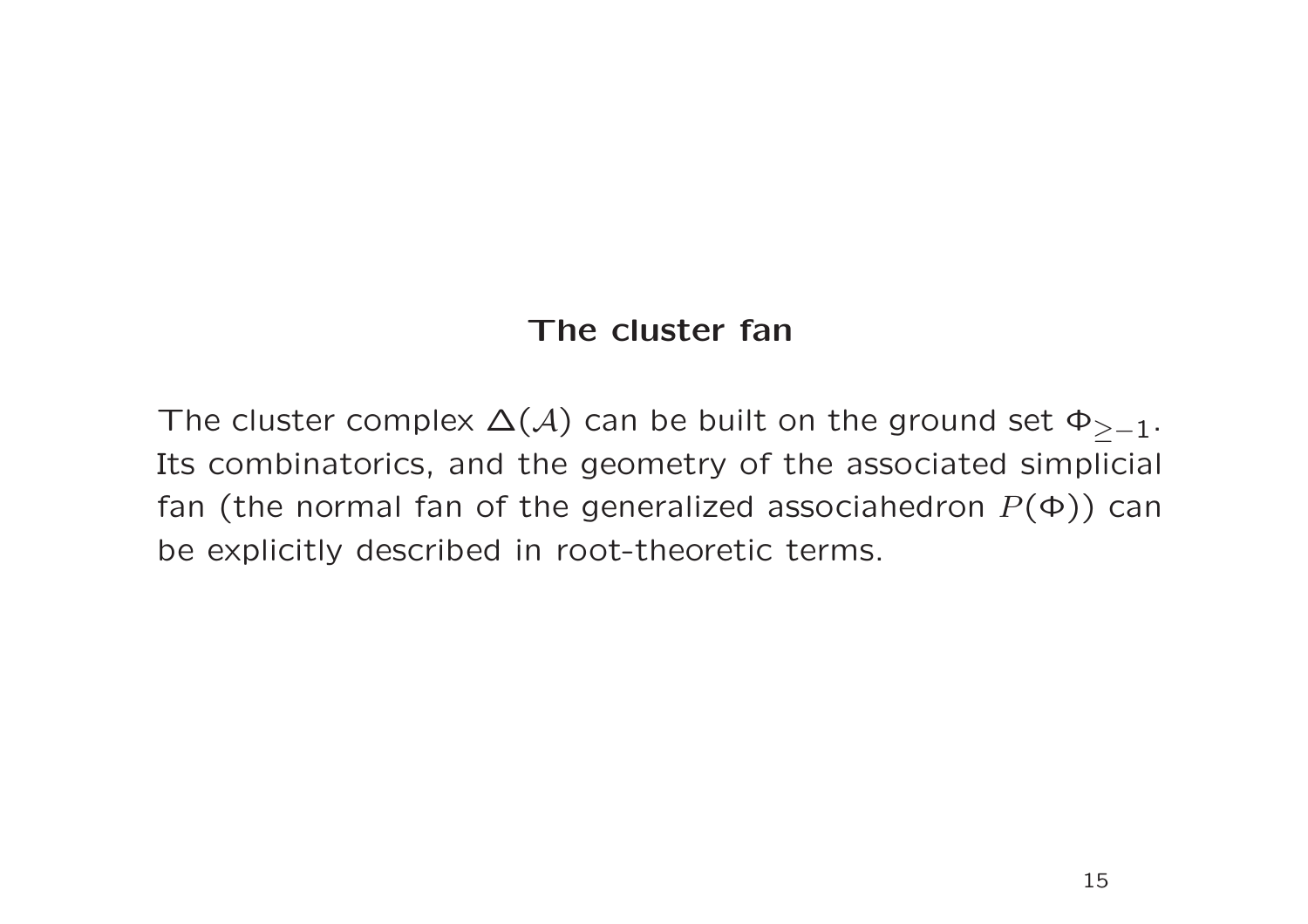Polyhedral realization of the associahedron of type  $A_3$ 

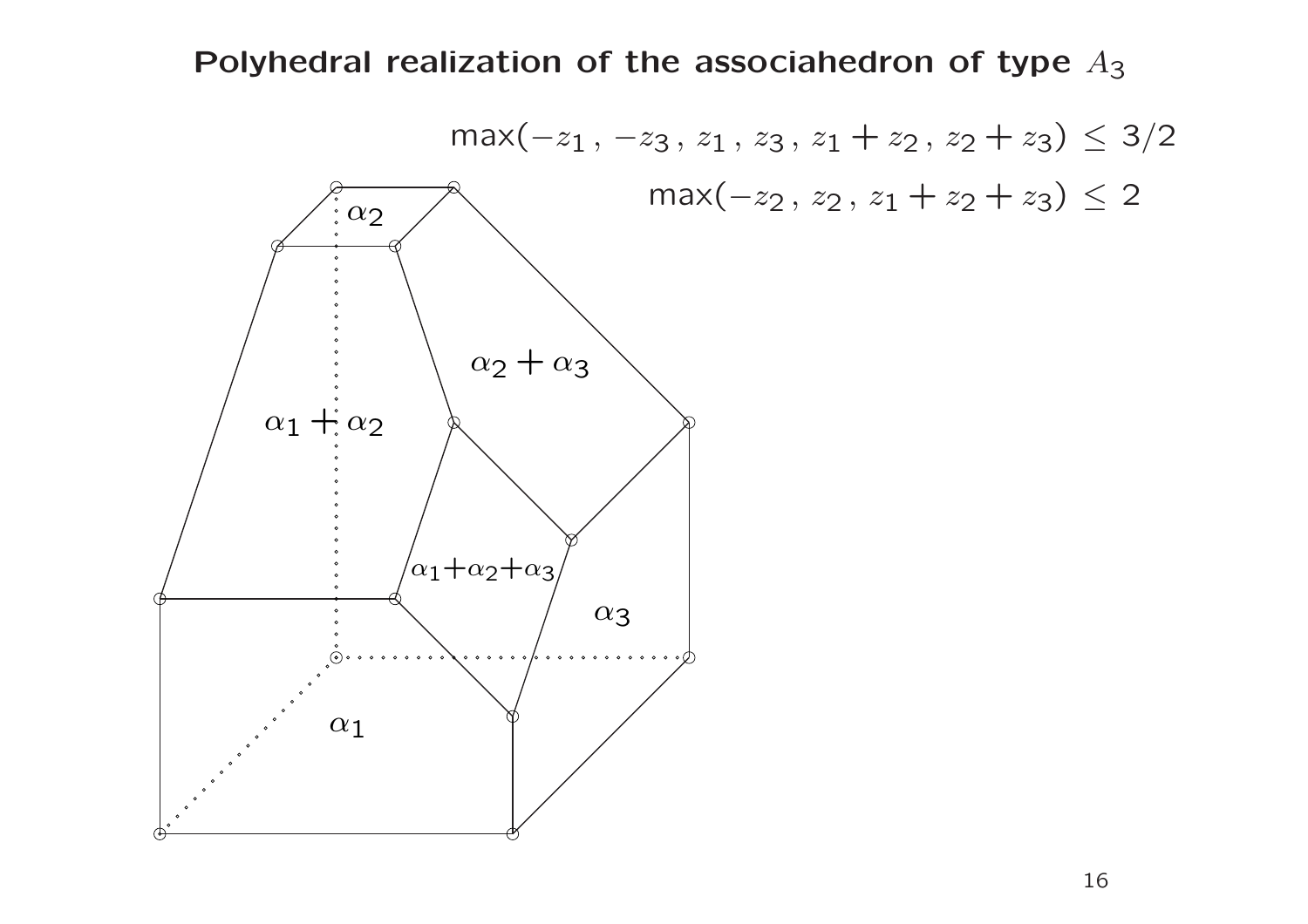#### Enumerative results

Theorem 6 The number of clusters in a cluster algebra of finite type is equal to

$$
N(\Phi) = \prod_{i=1}^{n} \frac{e_i + h + 1}{e_i + 1},
$$

where  $e_1, \ldots, e_n$  are the exponents, and h is the Coxeter number.

 $N(\Phi)$  is the *Catalan number* associated with the root system  $\Phi$ .

| $A_{n}$ | $B_n, C_n \mid$ | $\n  Dn\n$                                                                                                                                                              | $E_6$ | $\perp E_7$ | $E_8$ | $F_4$   $G_2$ |  |
|---------|-----------------|-------------------------------------------------------------------------------------------------------------------------------------------------------------------------|-------|-------------|-------|---------------|--|
|         |                 | $\left  \frac{1}{n+2} {2n+2 \choose n+1} \right  {2n \choose n} \left  \frac{3n-2}{n}{2n-2 \choose n-1} \right $ 833 $\left  4160 \right $ 25080 $\left  105 \right $ 8 |       |             |       |               |  |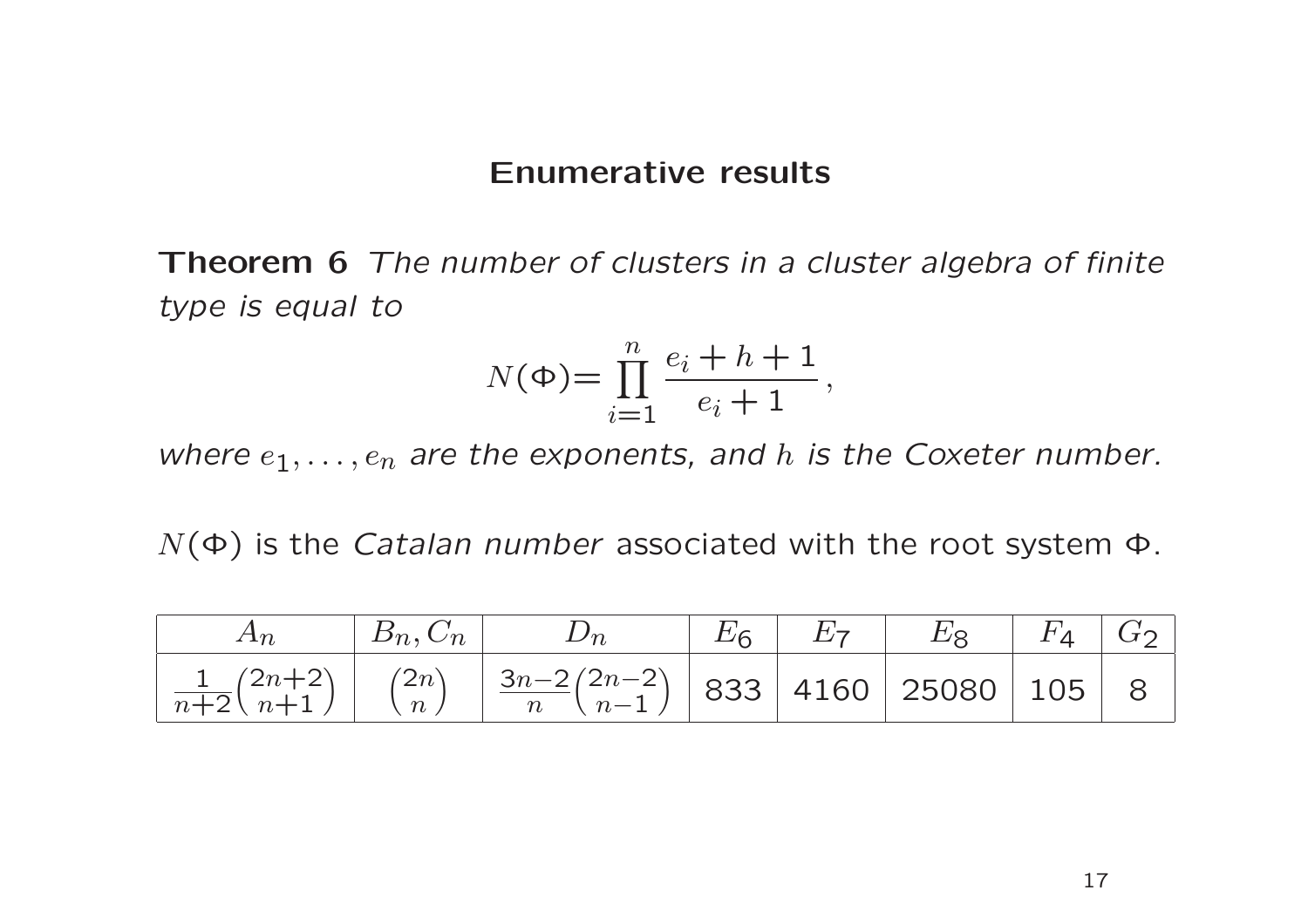## Catalan combinatorics of arbitrary type

The numbers  $N(\Phi)$  can be viewed as generalizations of the Catalan numbers to arbitrary Cartan-Killing type. Besides clusters, they are known to enumerate <sup>a</sup> variety of combinatorial objects related to the root system Φ:

- $ad$ -nilpotent ideals in a Borel subalgebra of a semisimple Lie algebra;
- antichains in the root poset;
- regions of the Catalan arrangement contained in the fundamental chamber;
- $\bullet$  orbits of the Weyl group action on the quotient  $Q/(h+1)Q$ of the root lattice;
- $\bullet$  conjugacy classes of elements  $x$  of a semisimple Lie group which satisfy  $x^{h+1}=1;$
- non-crossing partitions of the appropriate type.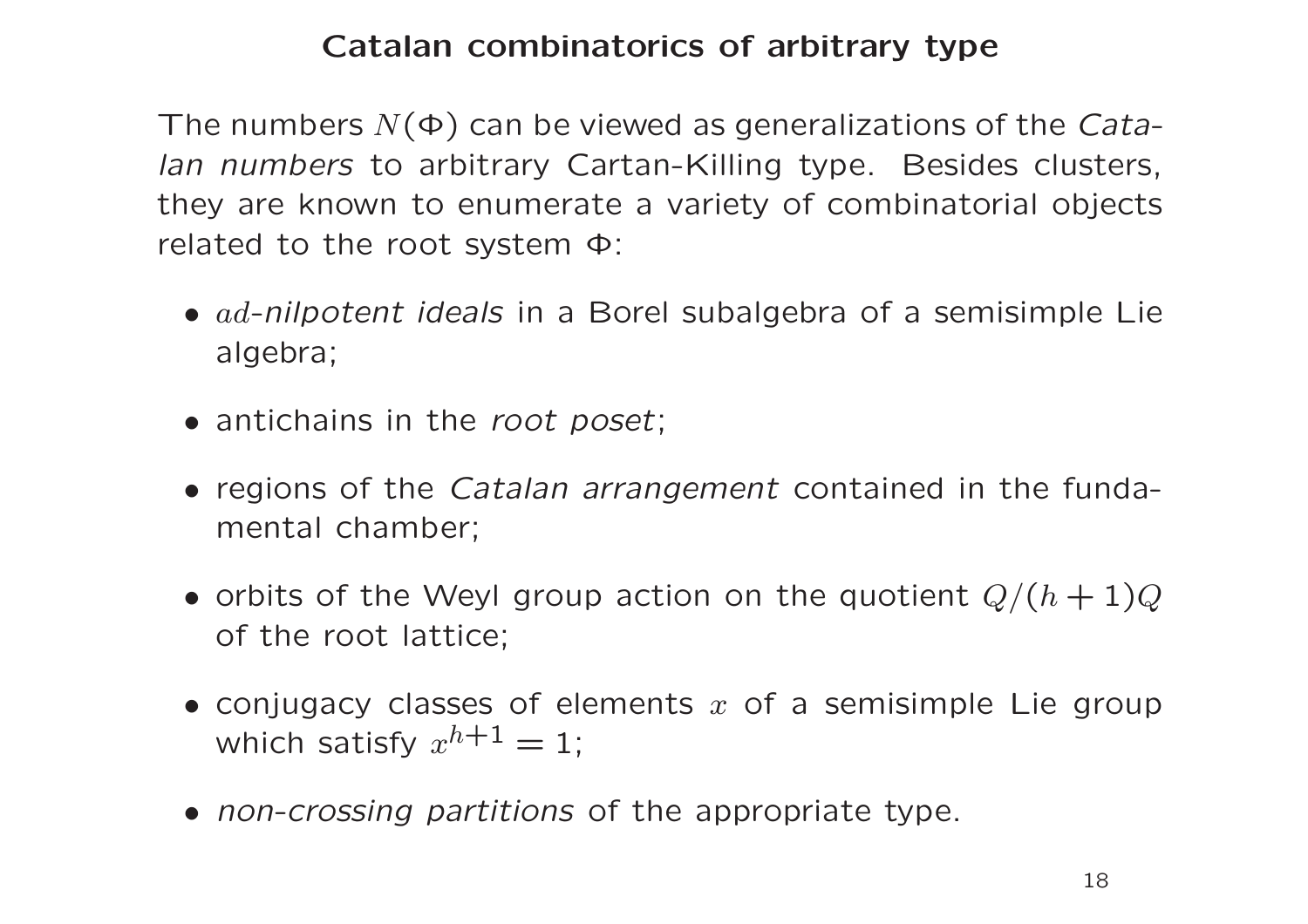# $N(\Phi)$  and hyperplane arrangements [Jian-Yi Shi]

The Catalan arrangement associated with a root system  $\Phi$  is the arrangement of affine hyperplanes defined by the equations

$$
\langle \beta, x \rangle = 0
$$
  
for all  $\beta \in \Phi$ .  

$$
\langle \beta, x \rangle = 1
$$



Theorem 7 The number of regions of the Catalan arrangement contained in the fundamental chamber is equal to  $N(\Phi)$ .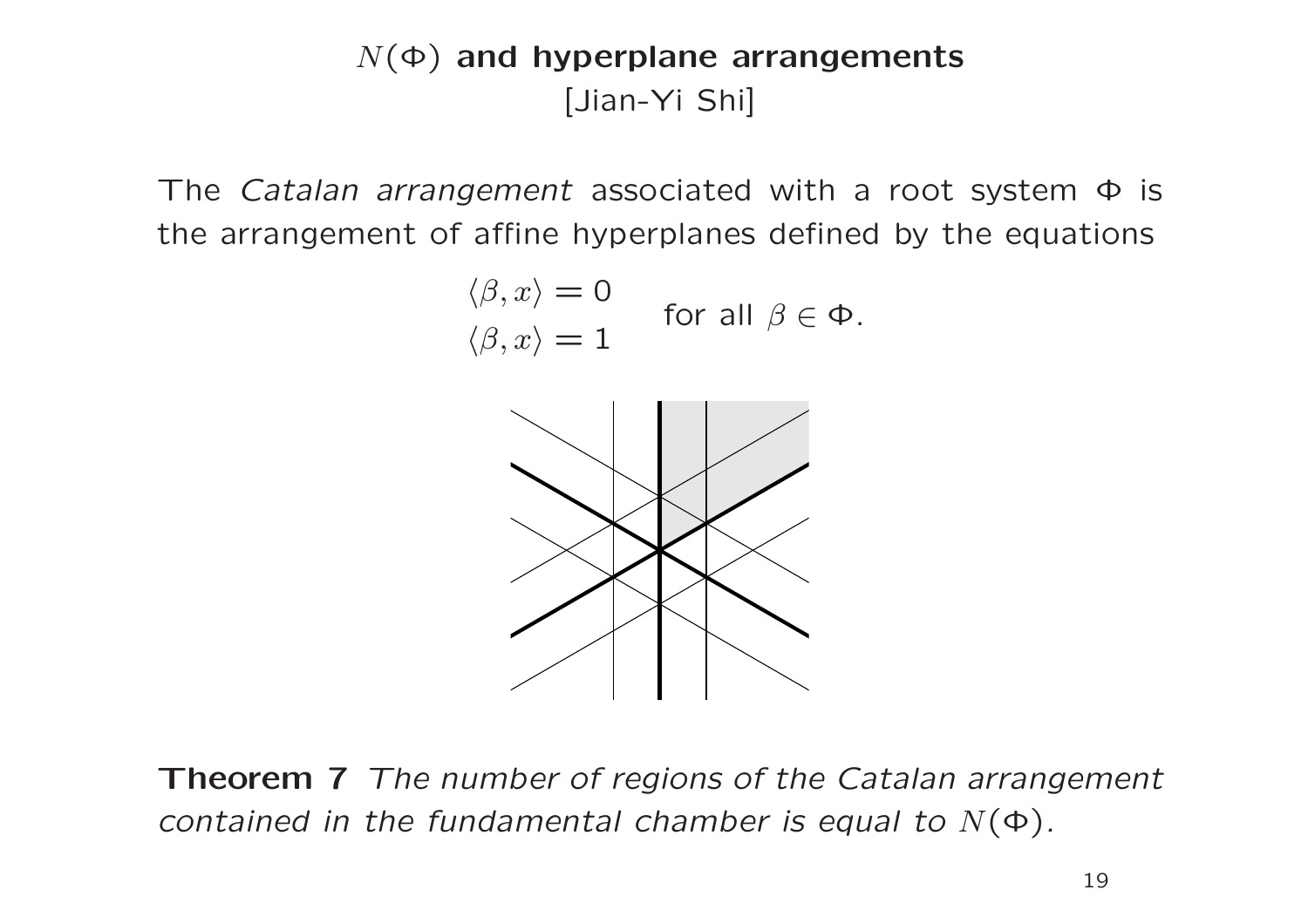## References

V. V. Fock and A. B. Goncharov, Moduli spaces of local systems and higher Teichmüller theory, Publ. Math. IHES 103 (2006).

M. Gekhtman, M. Shapiro, and A. Vainshtein, Cluster algebras and Weil-Petersson forms, Duke Math. J. 127 (2005).

S. F., M. Shapiro, and D. Thurston, Cluster algebras and triangulated surfaces I: Cluster complexes, Acta Math. 201 (2008).

S. F. and D. Thurston, Cluster algebras and triangulated surfaces II: Lambda lengths.

R. Penner, Lambda lengths, CTQM master class, Aarhus, 2006, http://www.ctqm.au.dk/events/2006/August/.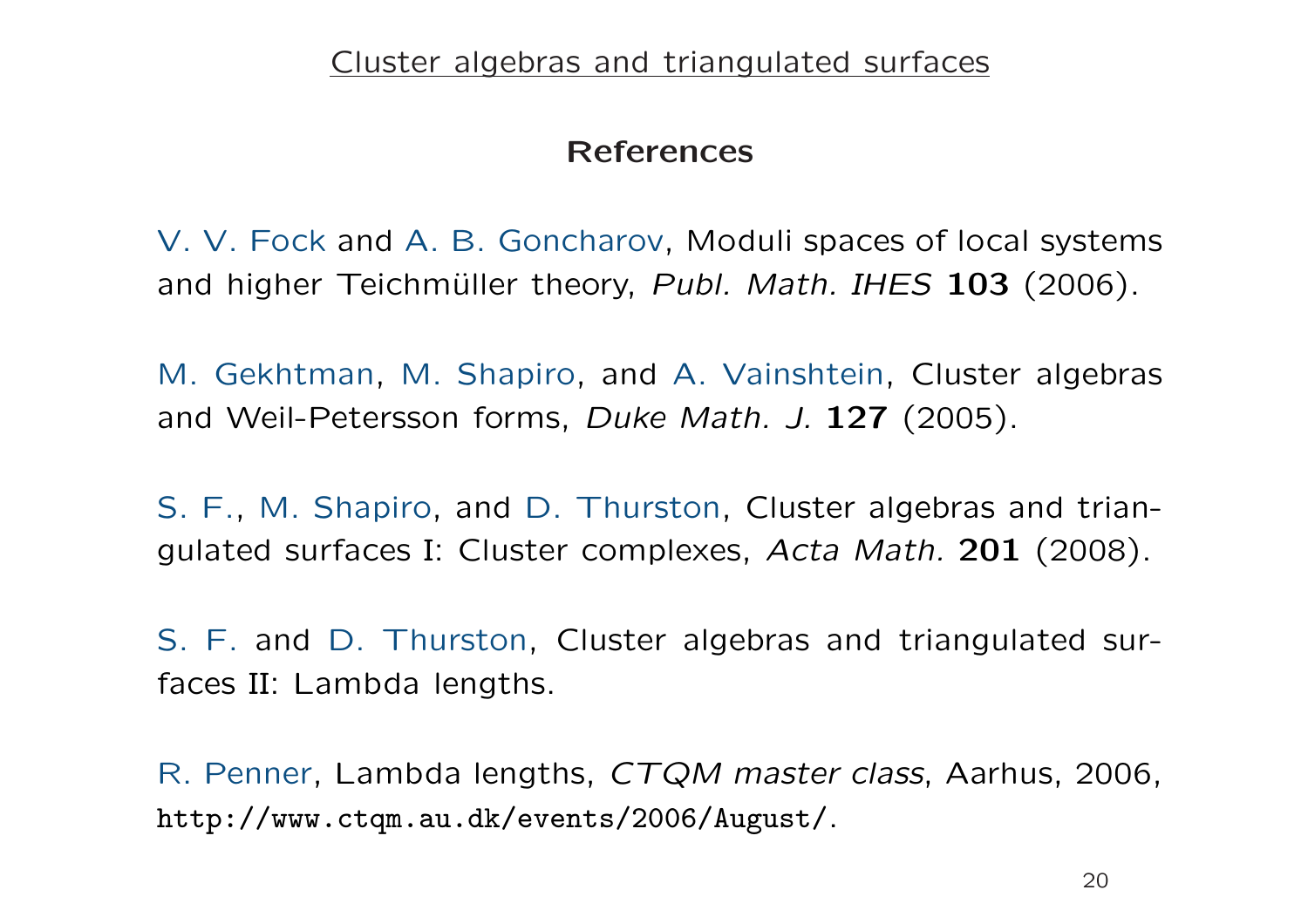## Arcs on a surface

Let S be a connected oriented surface with boundary. (Several small degenerate cases must be excluded.) Fix a finite non-empty set M of *marked points* in the closure of S. An *arc* in  $(S, M)$  is a non-selfintersecting curve in S, considered up to isotopy, which connects two points in M, does not pass through M, and does not cut out an unpunctured monogon or digon.

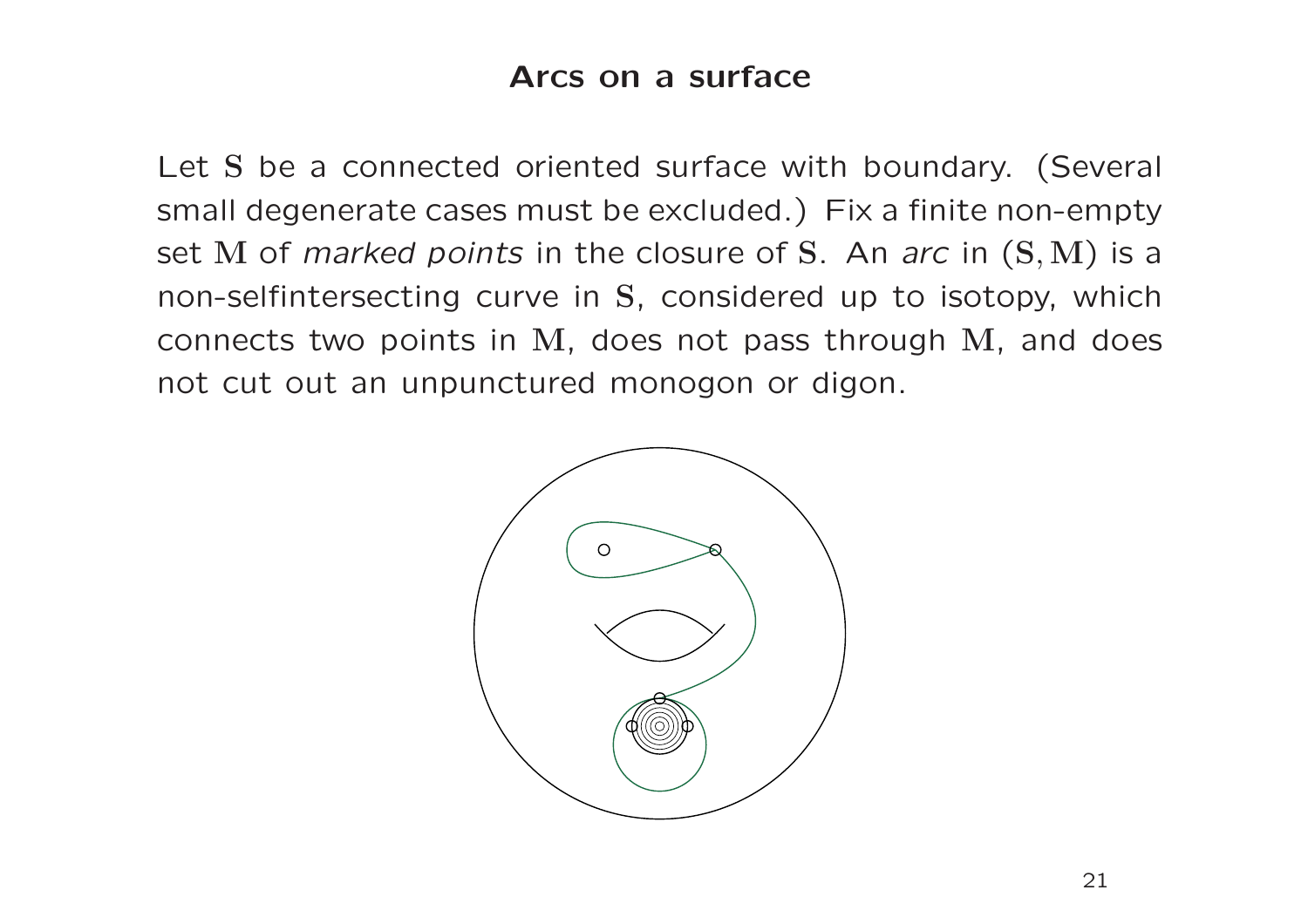## Arc complex

Arcs are *compatible* if they have non-intersecting realizations. Collections of pairwise compatible arcs are the simplices of the arc complex. Its facets correspond to ideal triangulations.



The arc complex is a *pseudomanifold with boundary*.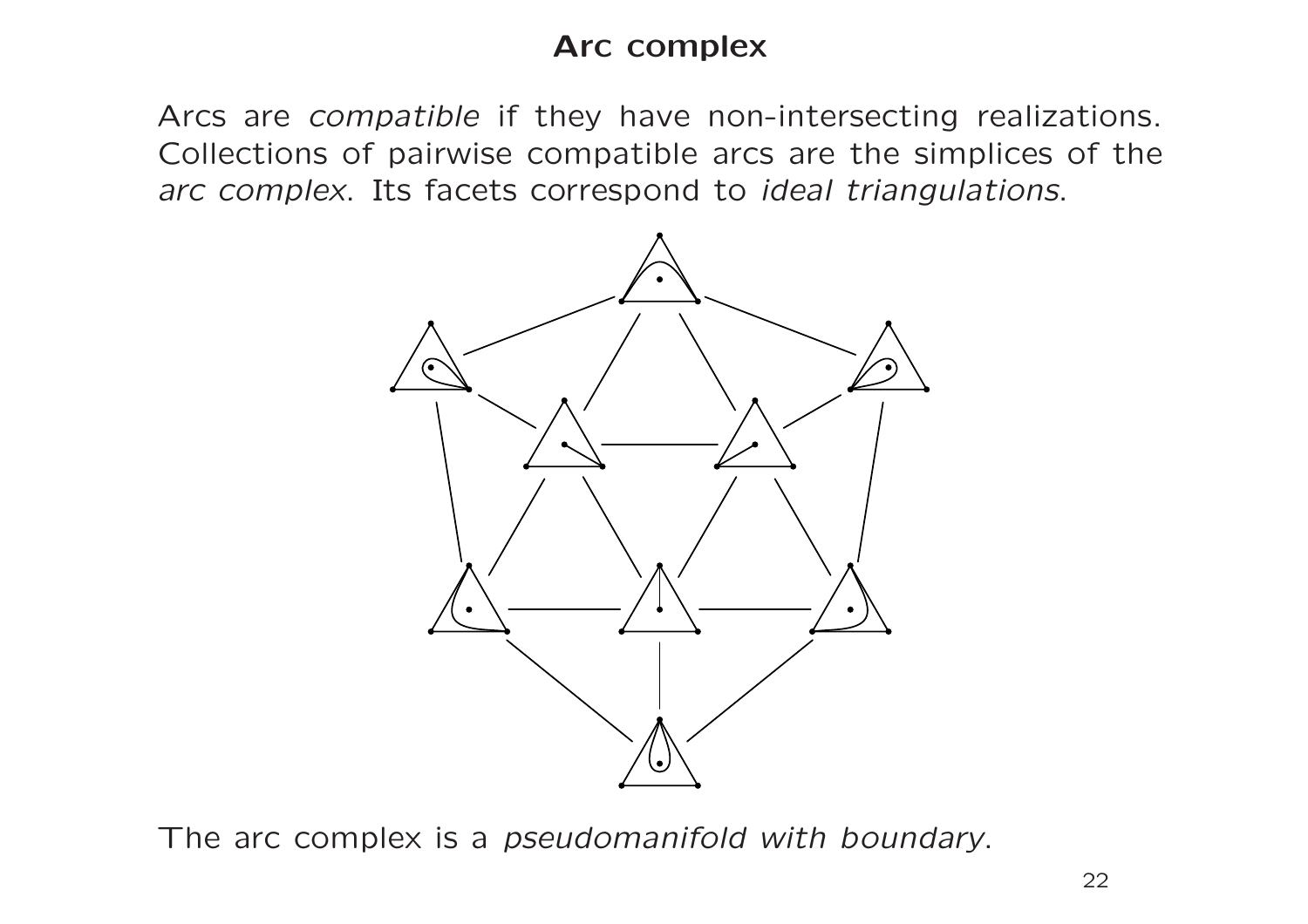Arc complex for an annulus of type  $\tilde{A}(2,1)$ 

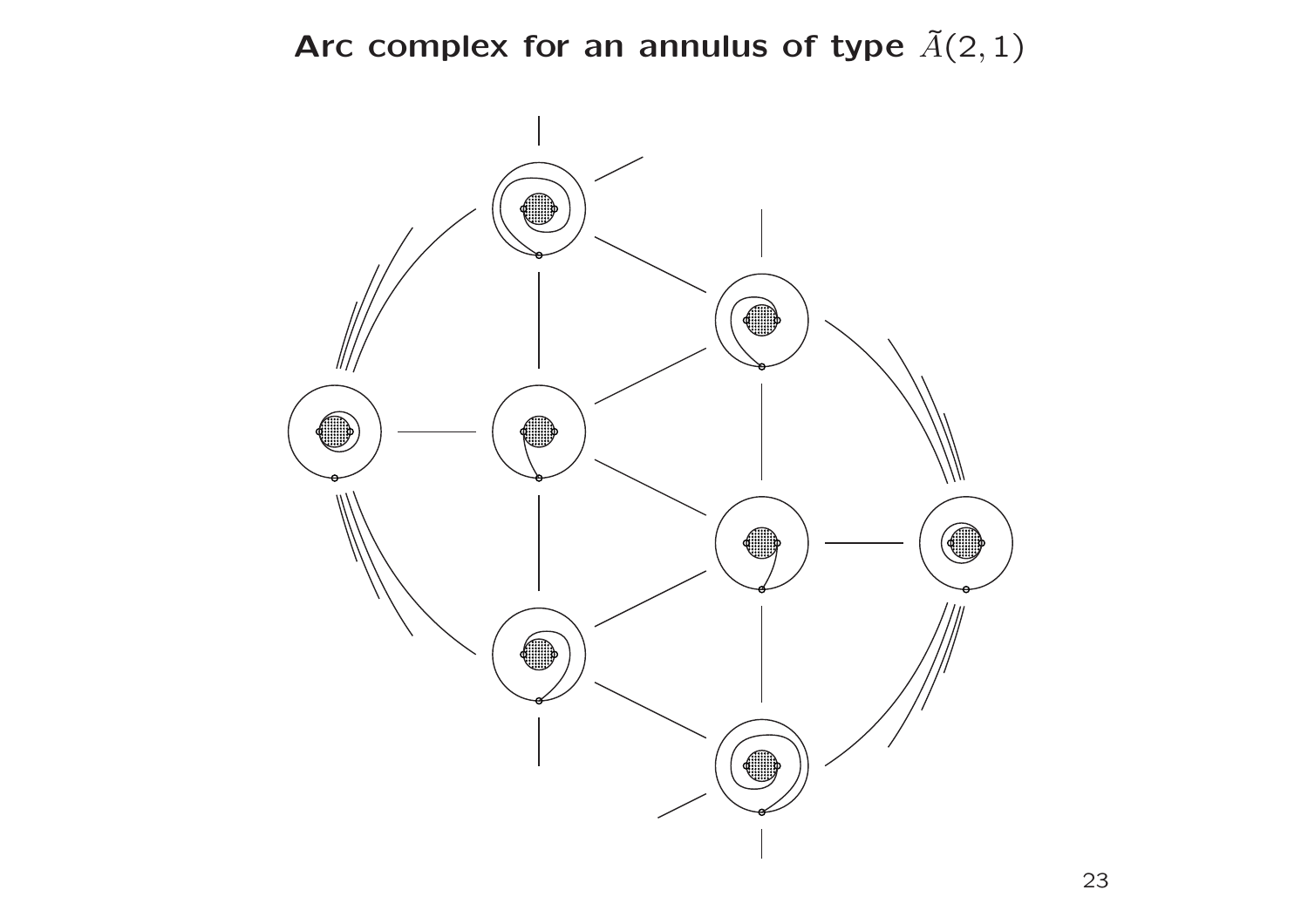The edges of the dual graph of the arc complex correspond to flips.



An edge inside <sup>a</sup> self-folded triangle cannot be flipped.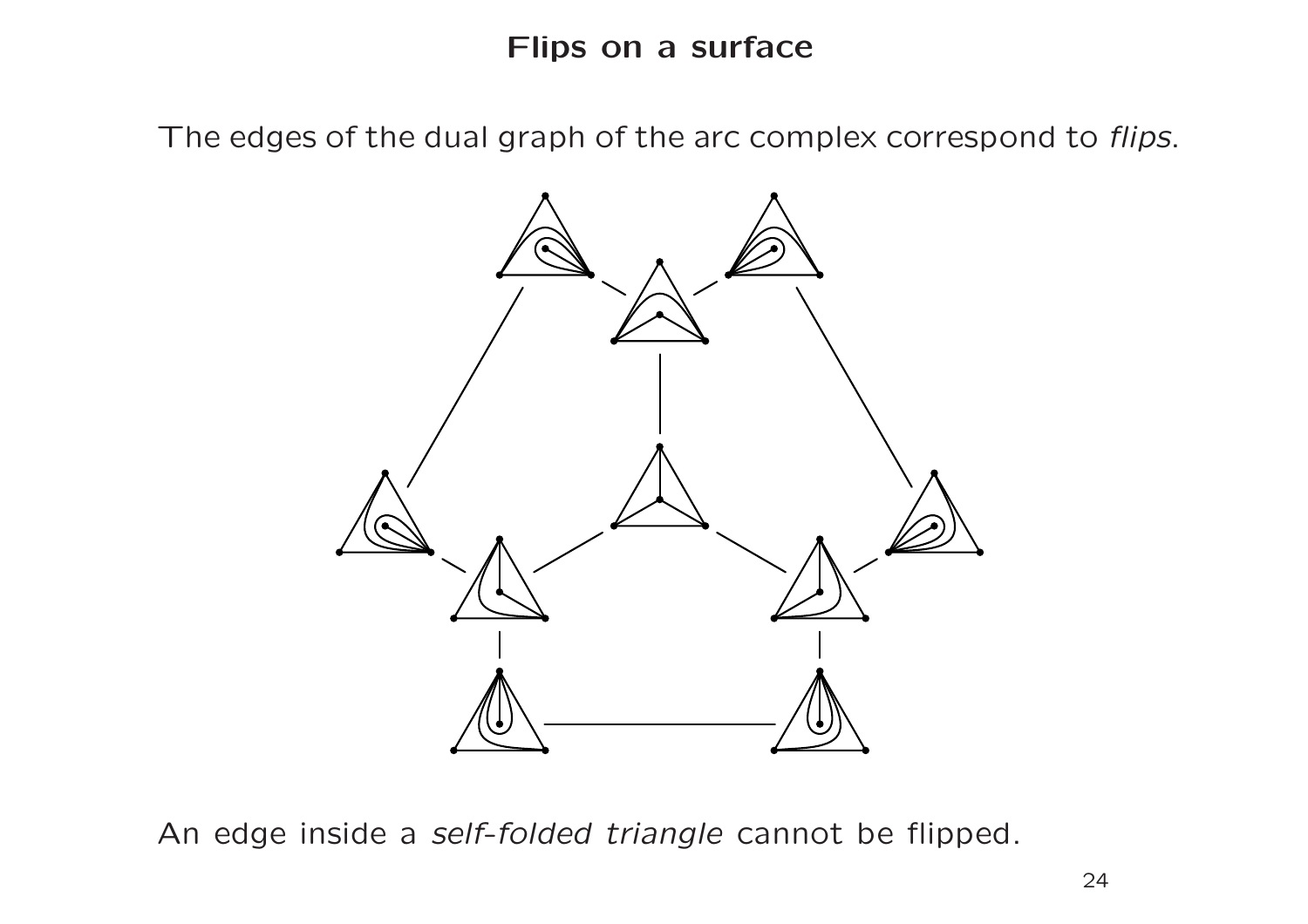#### Signed adjacency matrices

To a triangulation  $T$  we associate its signed adjacency matrix  $\, B(T) . \,$ 

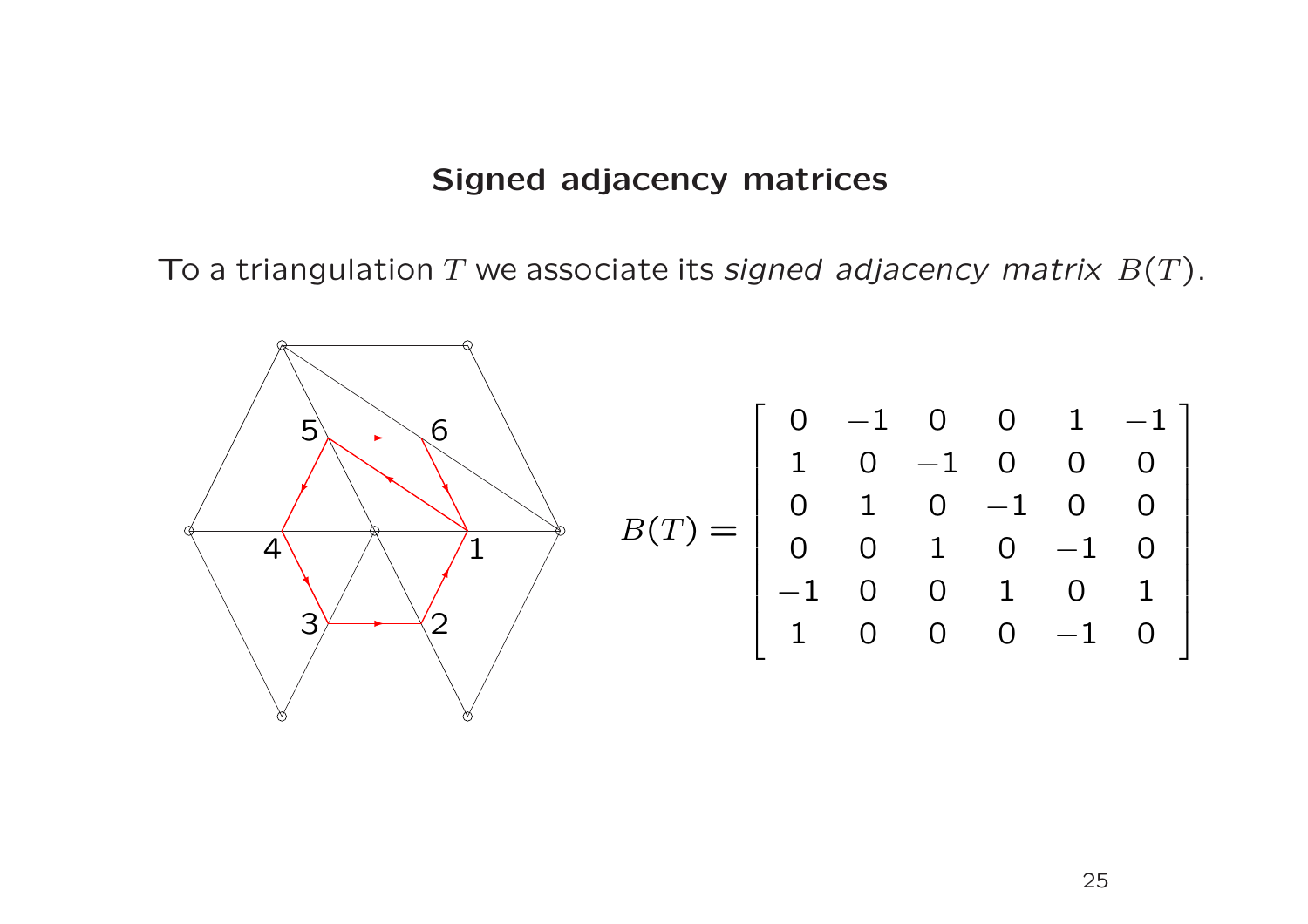#### Signed adjacency matrices, continued



Lemma 8 Flips in ideal triangulations translate into mutations of the associated signed adjacency matrices.

That is, if triangulations  $T^{\prime}$  and  $T$  are related by a flip of the arc labeled k, then  $B(T') = \mu_k(B(T))$ .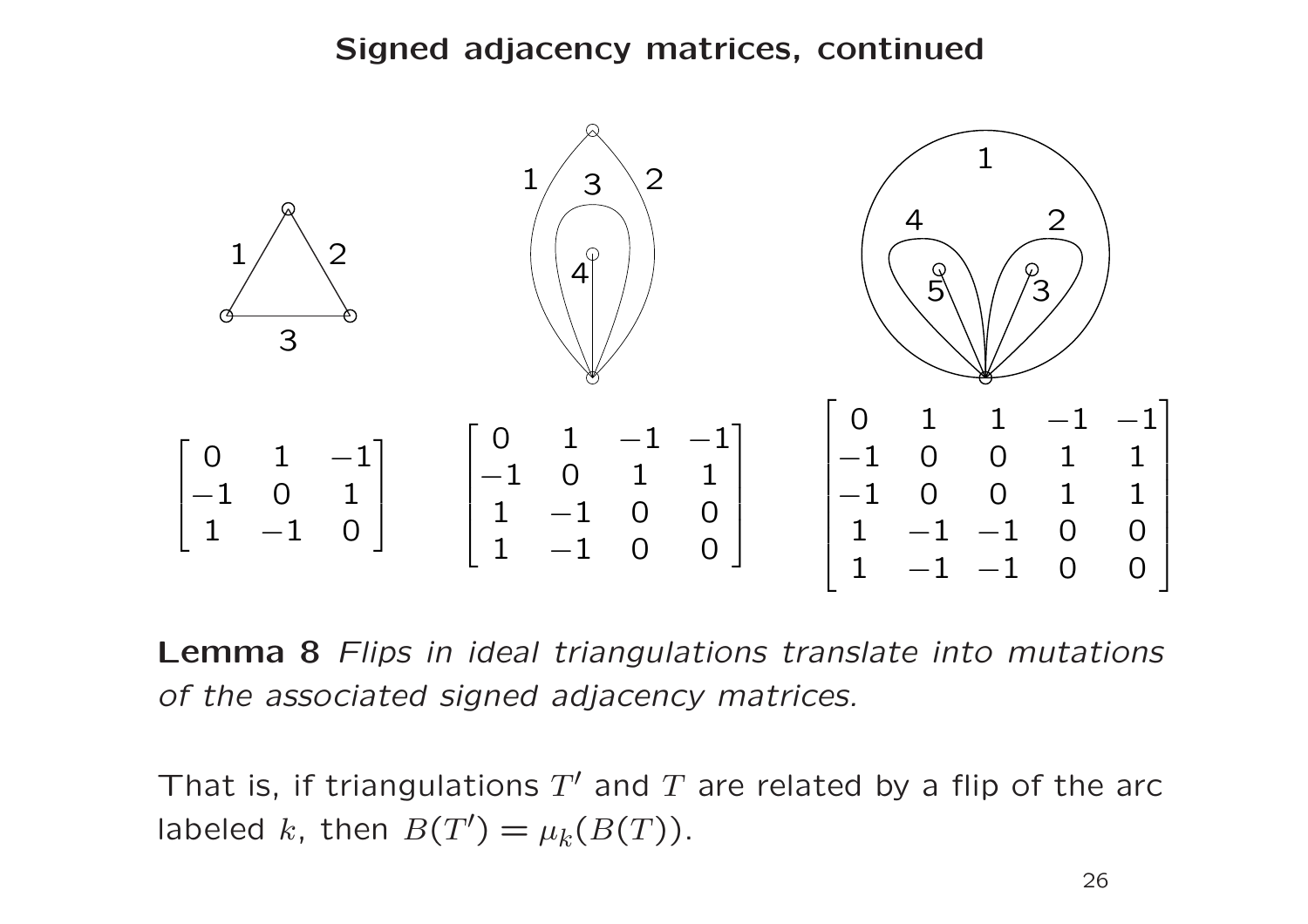#### From the arc complex to the cluster complex

If a cluster algebra  $\mathcal A$  has an exchange matrix that can be interpreted as a signed adjacency matrix of a triangulation of som e marked surface  $(\mathbf{S},\mathbf{M})$ , then one might hope that the underlying combinatorics of  $\mathcal A$  can be modeled similarly to Example 1:

- cluster variables correspond to arcs;
- clusters correspond to triangulations;
- exchanges correspond to flips.

If <sup>M</sup> contains interior points, then we have a problem: flips in some directions are not allowed. This problem can be resolve d by introducing tagged arcs.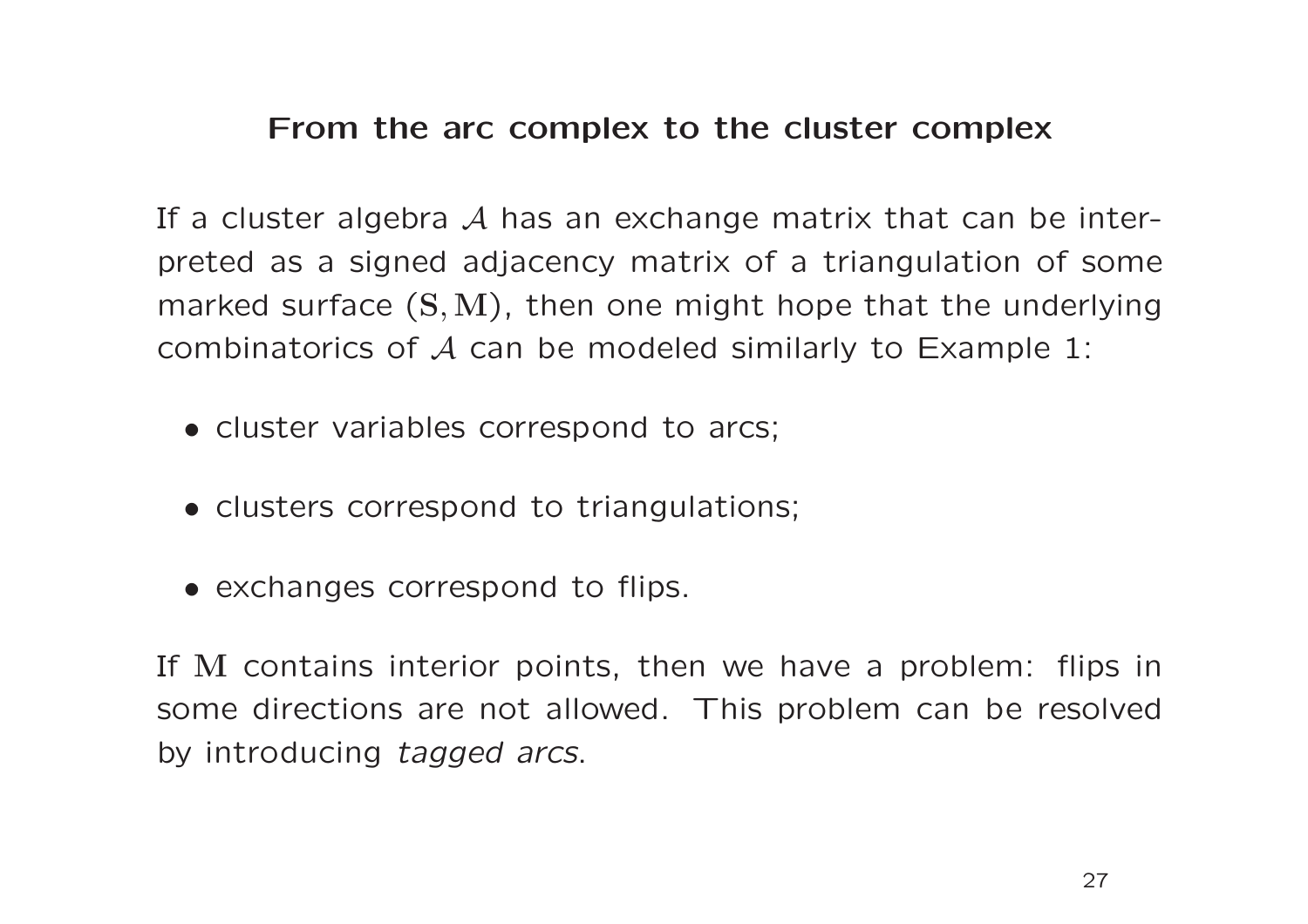#### Tagged arcs

A tagged arc is obtained by taking an arc that does not cut out a once-punctured monogon, and "tagging" each of its ends in one of two ways, plain or notched, obeying certain rules:

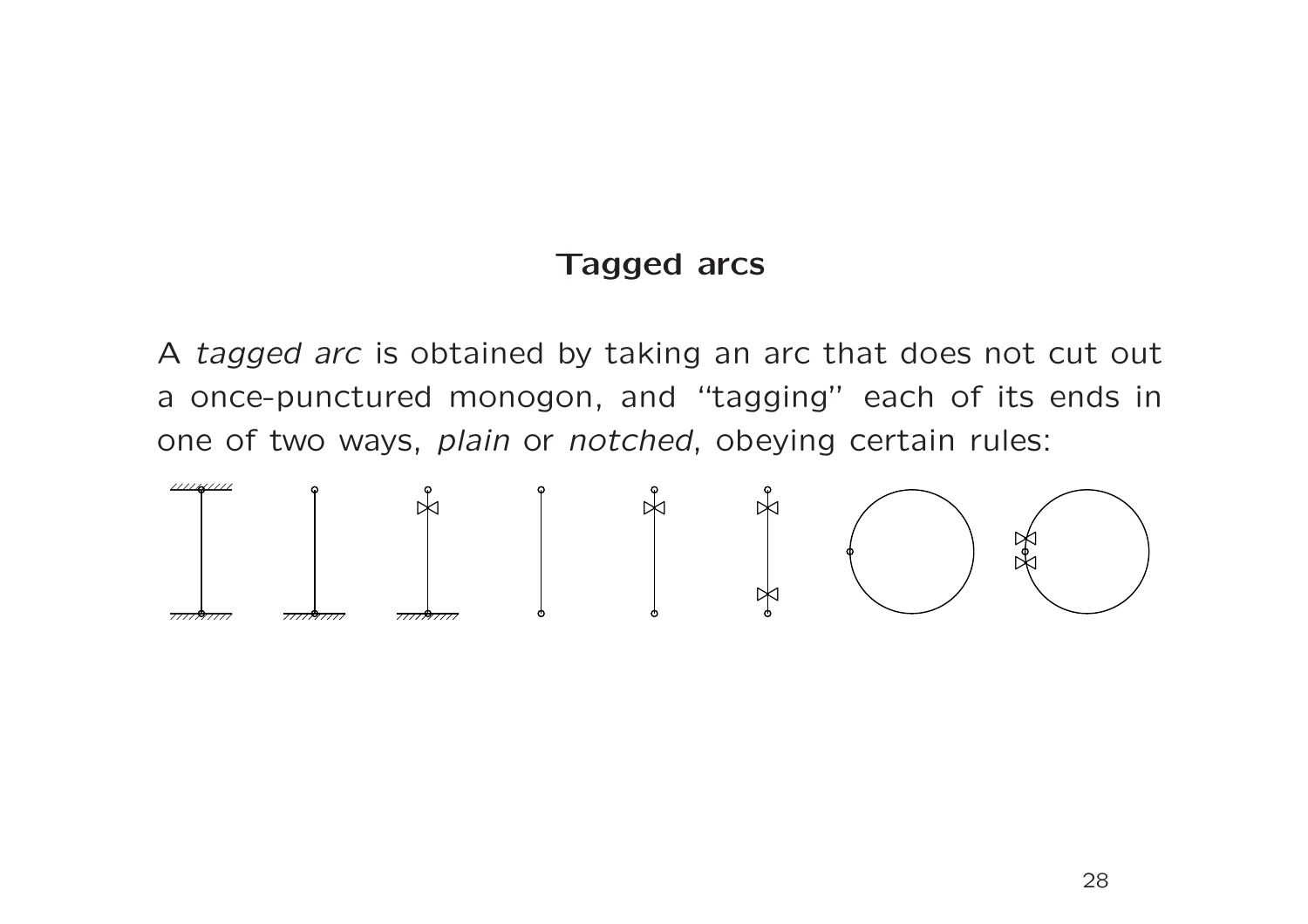## Compatibility of tagged arcs

Tagged arcs  $\alpha$  and  $\beta$  are *compatible* if and only if

- their untagged versions  $\alpha^{\circ}$  and  $\beta^{\circ}$  are compatible;
- $\bullet$  if  $\alpha$  and  $\beta$  share an endpoint, then the ends of  $\alpha$  and  $\beta$ connecting to it must be tagged in the same way—unless  $\alpha^{\circ} = \beta^{\circ}$ , in which case at least one end of  $\alpha$  must be tagged in the same way as the corresponding end of  $\beta.$

Ordinary arcs can be viewed as <sup>a</sup> special case of tagged arcs:



Under this identification, the notion of compatibility of tagged arcs extends the corresponding notion for ordinary arcs.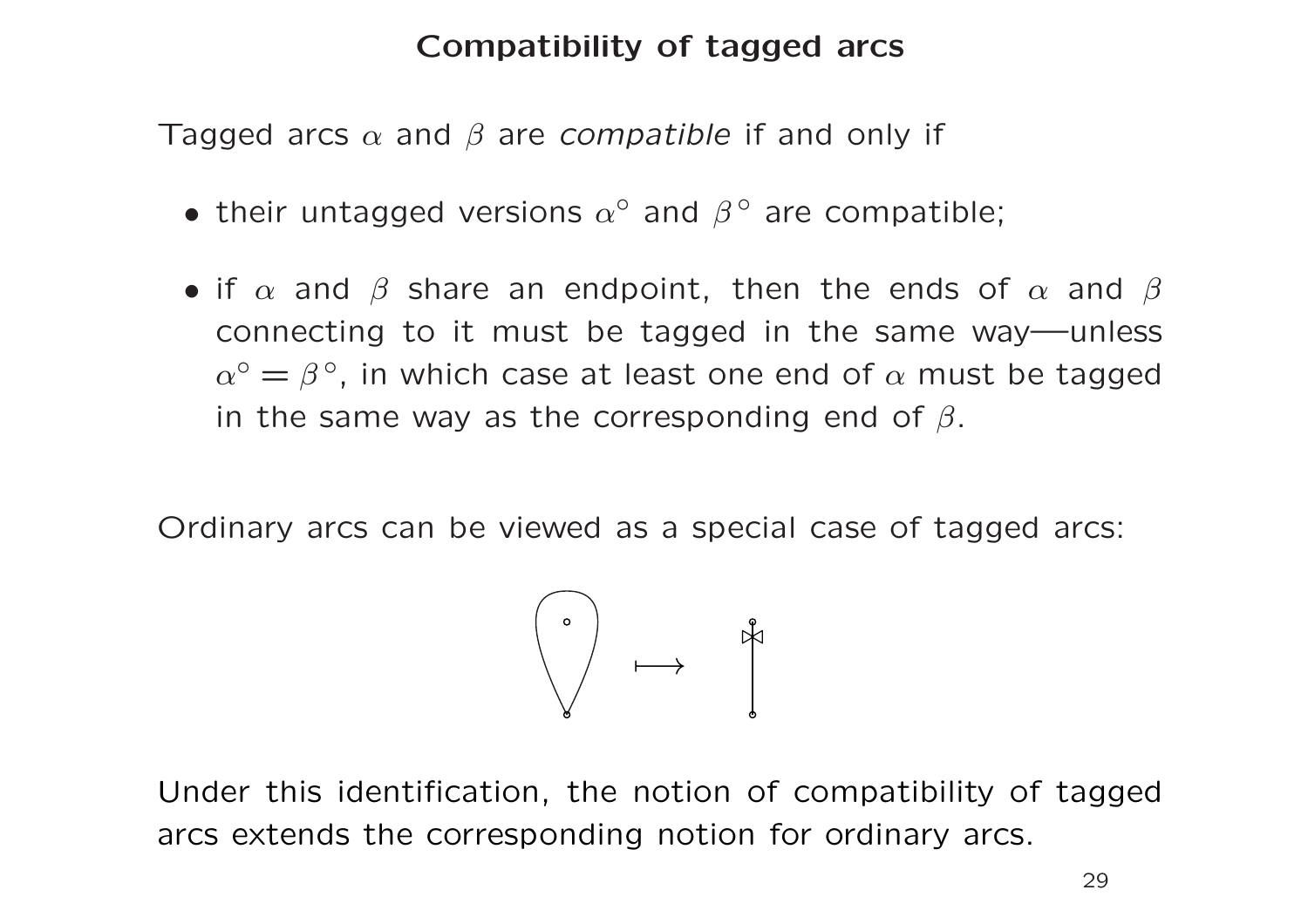## Tagged arc complex

The tagged arc complex is the simplicial complex whose vertices are tagged arcs and whose simplices are collections of pairwise compatible tagged arcs. The maximal simplices are called tagged triangulations.

The arc complex is a *subcomplex* of the tagged arc complex.



arc complex tagged arc complex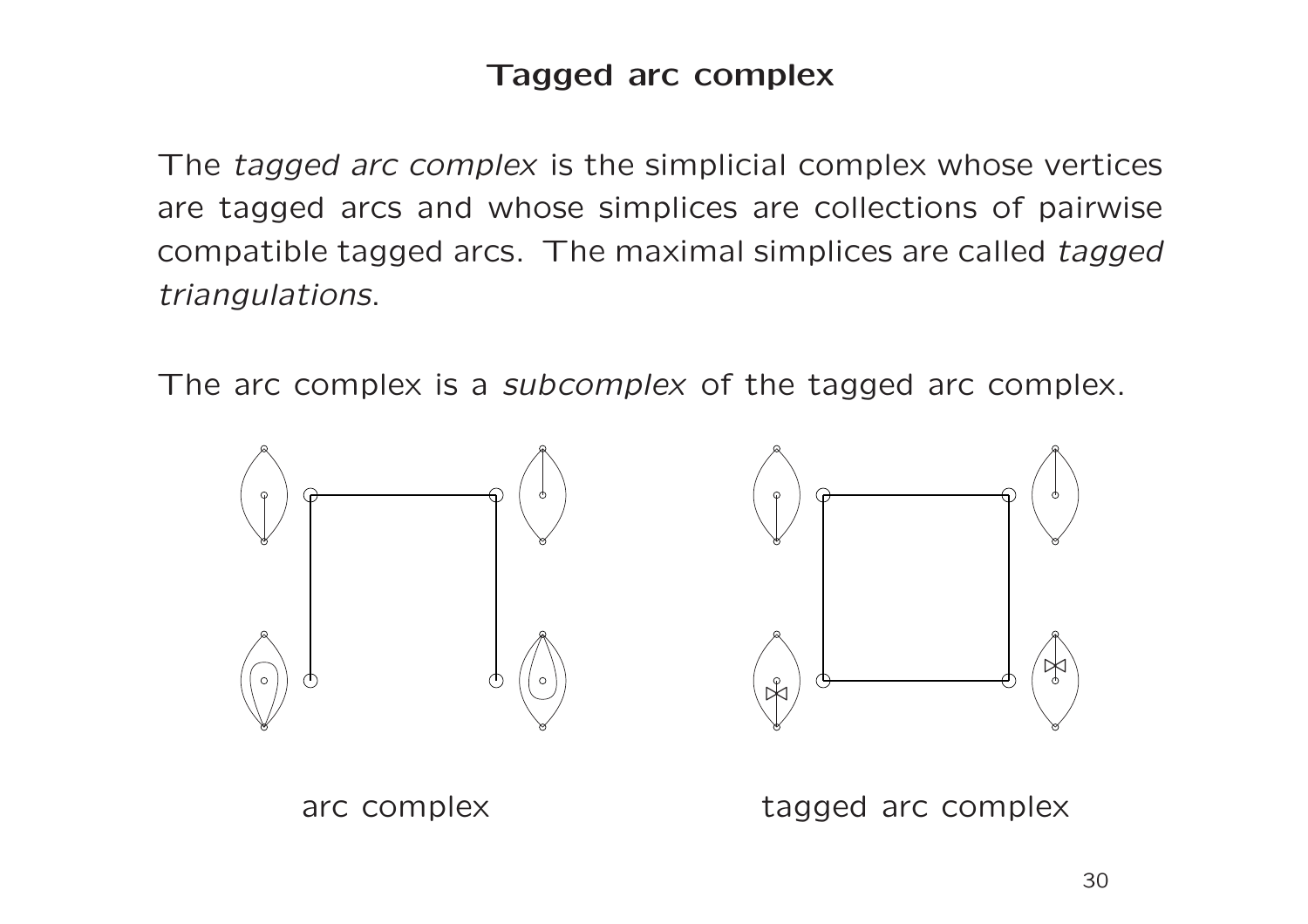Tagged arc complex of <sup>a</sup> once-punctured triangle

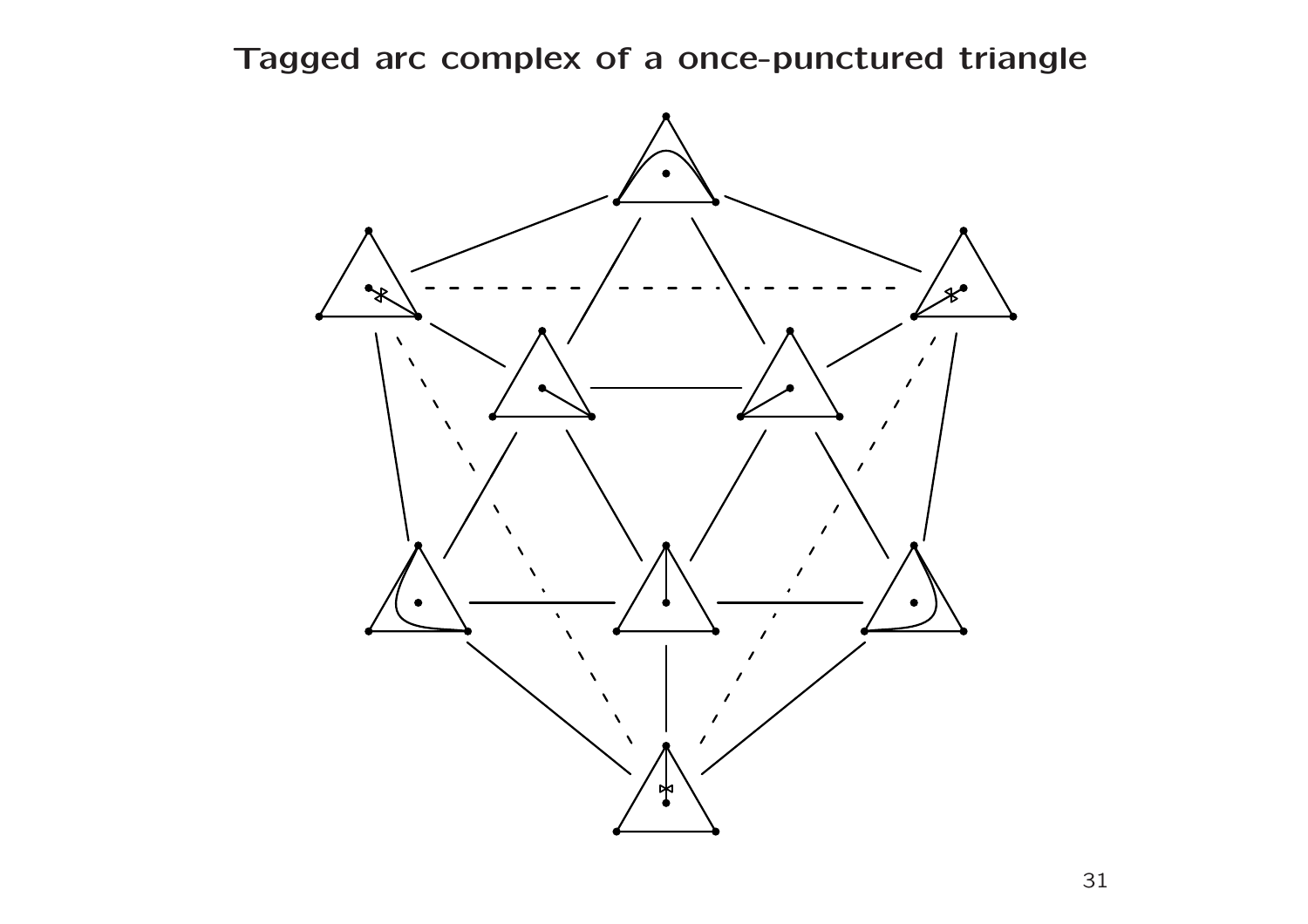## Properties of the tagged arc complex

Theorem 9 The tagged arc complex is <sup>a</sup> pseudomanifold.

That is: (a) all tagged triangulations have the same cardinality; (b) in each of them, any tagged arc can be flipped in <sup>a</sup> unique way.

Theorem  $10$  The tagged arc complex is connected unless  $(S, M)$ is a closed surface with a single puncture, in which case it consists of two isomorphic connected components.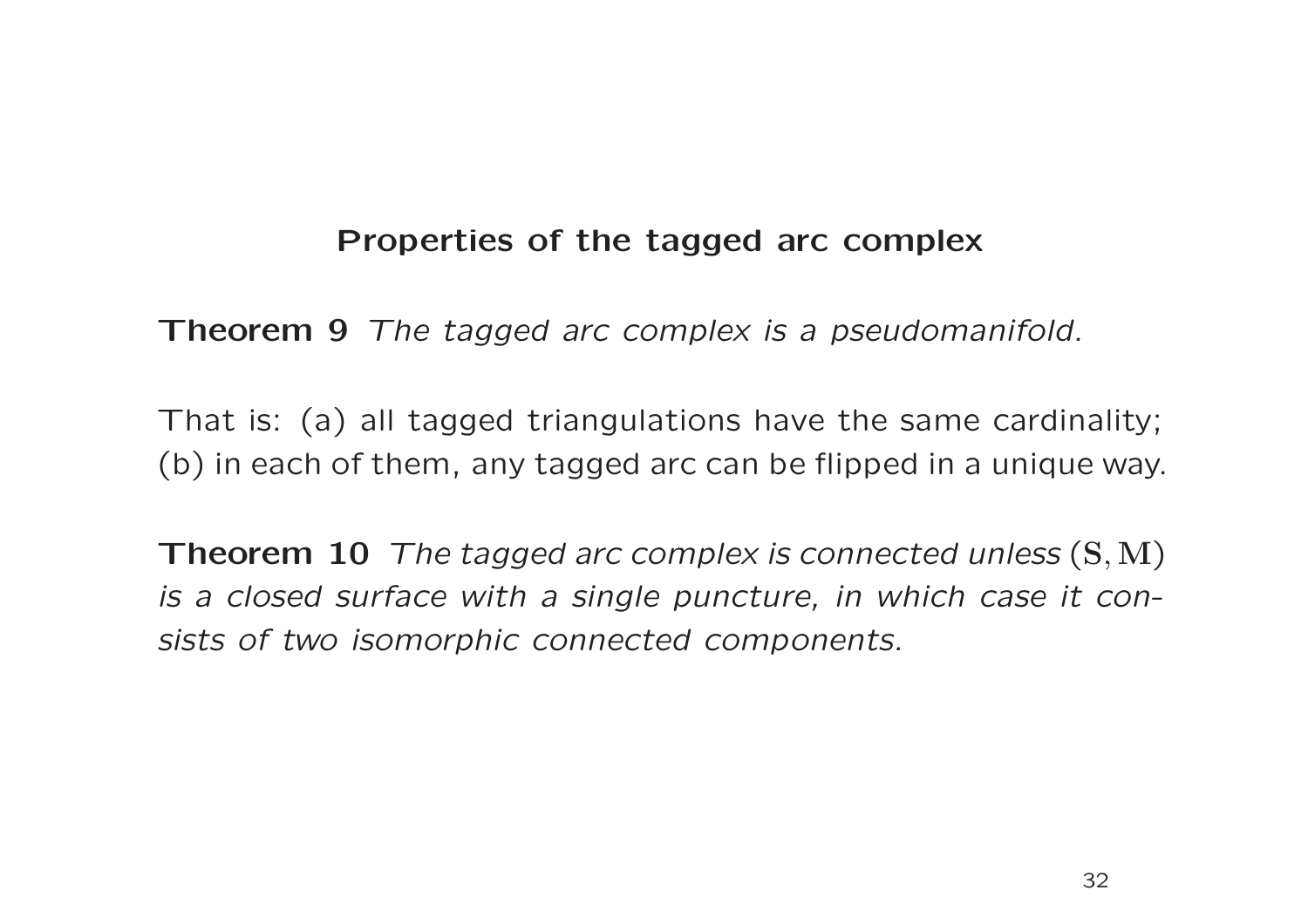#### Cluster complex associated with <sup>a</sup> marked surface

The definition of matrices  $B(T)$  can be extended to tagged triangulations  $T$  so that tagged flips correspond to matrix mutations.

**Theorem 11** Let  $A$  be a cluster algebra whose exchange matrix at a particular seed can be interpreted as the signed adjacency  $\mathit{matrix}\ B(T_\circ)$  of a triangulation  $T_\circ$  of some marked surface  $(\mathbf{S},\mathbf{M})$  . Then the cluster complex  $\Delta(\mathcal{A})$  is canonically isomorphic to a connected component of the tagged arc complex of  $(S, M)$ . Under this isomorphism,

- cluster variables  $\longleftrightarrow$  tagged arcs,
- clusters/seeds  $\longleftrightarrow$  tagged triangulations,
- mutations  $\longleftrightarrow$  flips,
- $\bullet$  exchange matrix at a seed associated with any  $T$  is  $B(T)$ .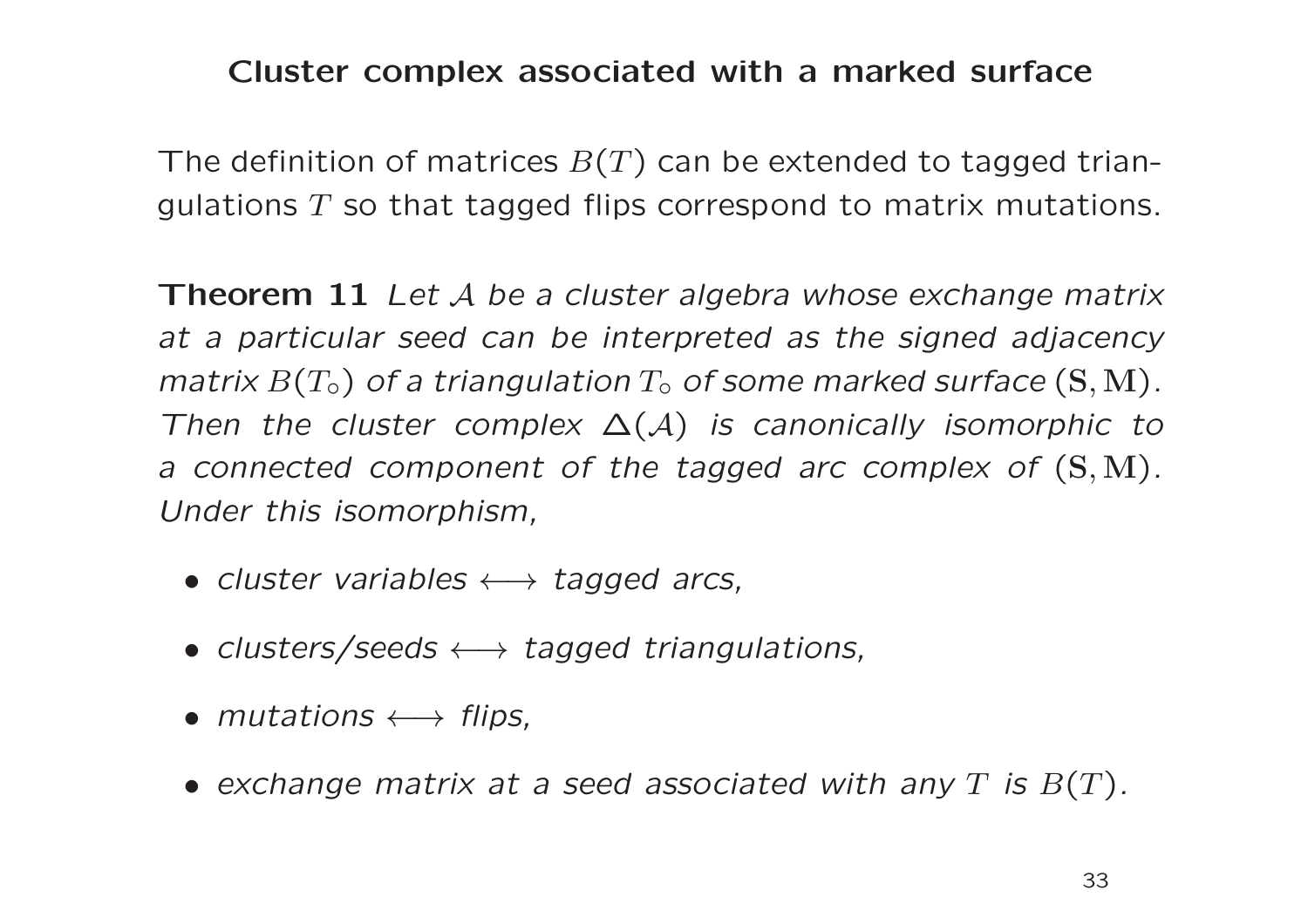## Topological properties of cluster complexes

Theorem 12 The cluster complex is either contractible or homotopy equivalent to <sup>a</sup> sphere. Specifically:

- For a polygon with at most one puncture, the cluster complex is homeomorphic to an  $(n-1)$ -dimensional sphere  $S^{n-1}$ .
- For a closed surface with  $p\geq 2$  punctures, the cluster complex is homotopy equivalent to  $S^{p-1}.$
- In all other cases, the cluster complex is contractible.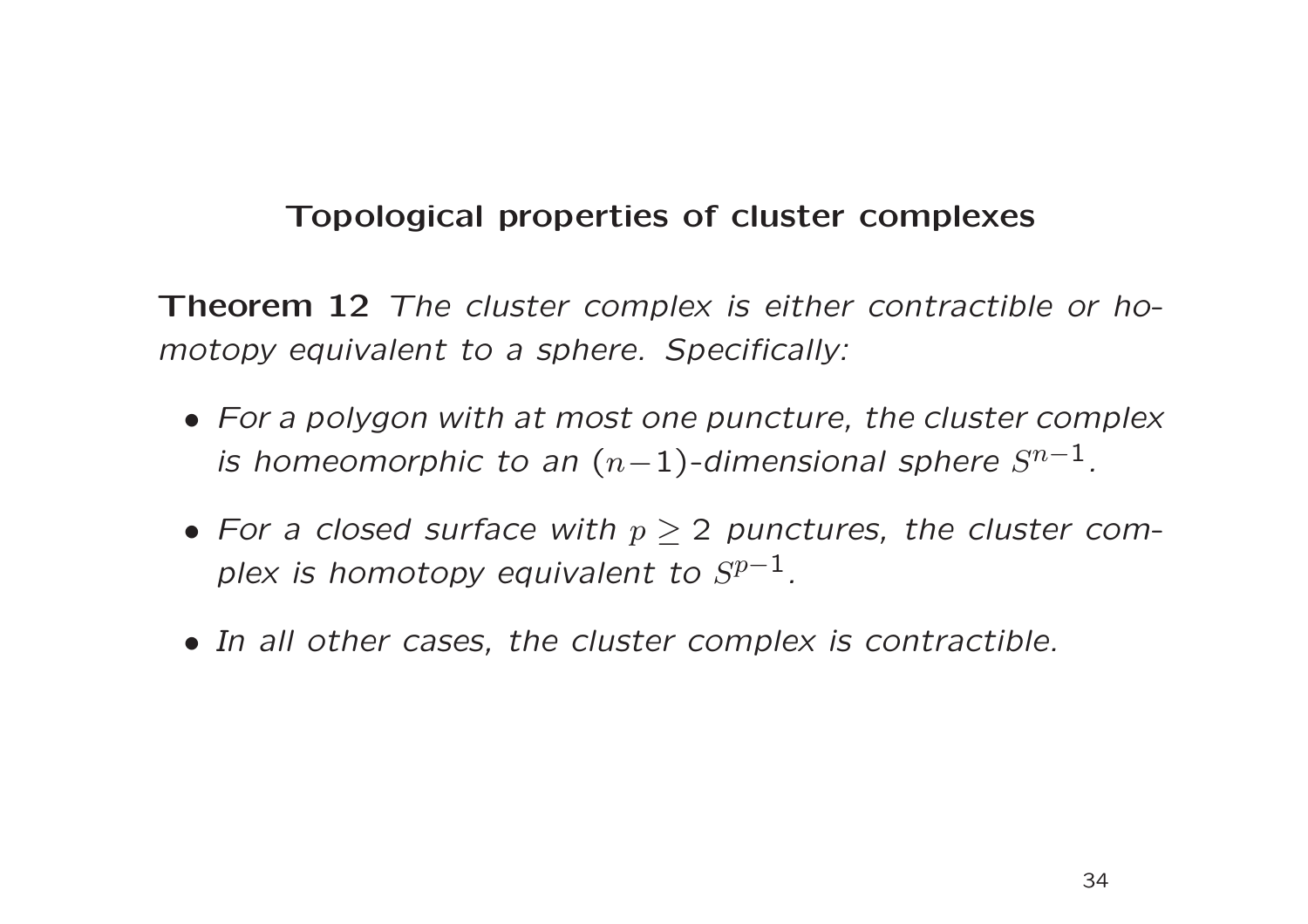### Growth rate of the cluster complex

A cluster complex has *polynomial growth* if the number of distinct seeds which can be obtained from a fixed initial seed by a t most  $n$  mutations is bounded from above by a polynomial in  $n.$ 

A cluster complex has exponential growth if the number of such seeds is bounded from below by an exponentially growing func tion of  $n_{\cdot}$ 

**Theorem 13** The cluster complex has polynomial growth for a disk with  $\leq$  2 punctures, an annulus with  $\leq$  1 puncture, or an unpunctured pair of pants. Otherwise, it has exponential growth.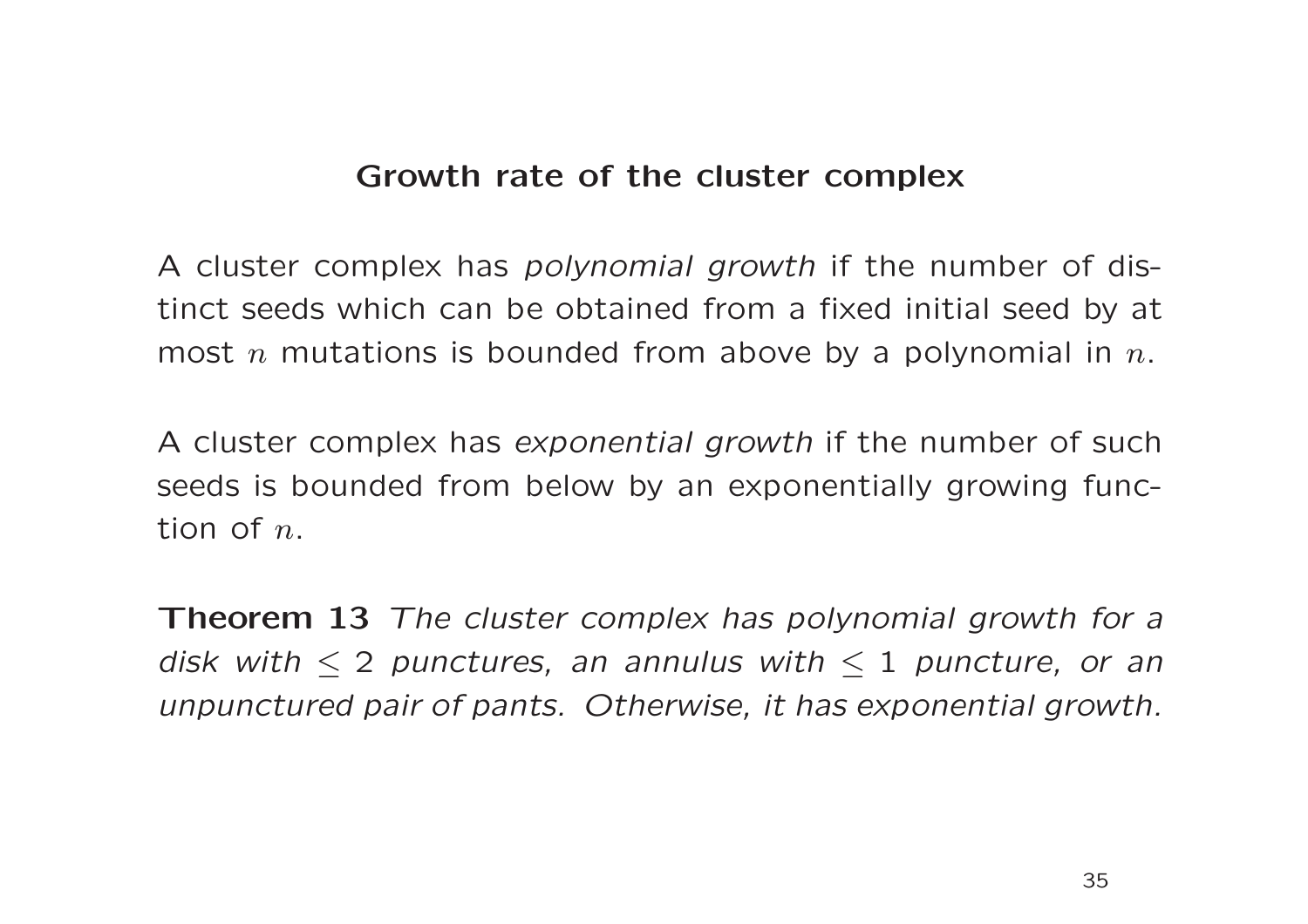## Which cluster algebras come from surfaces?

Examples of cluster algebras whose exchange matrices can be interpreted as signed adjacency matrices of triangulated surfaces include the following cluster types:

- finite type  $A_n$  (Example 1: unpunctured  $(n+3)$ -gon);
- finite type  $D_n$  (once-punctured n-gon);
- affine type  $\widetilde{A}(n_1,n_2)$  (unpunctured annulus);
- affine type  $\widetilde{D}_{n-1}$  (twice-punctured  $(n-3)$ -gon).

Exceptional finite cluster types  $E_6,E_7,E_8$  cannot be modeled by triangulated surfaces.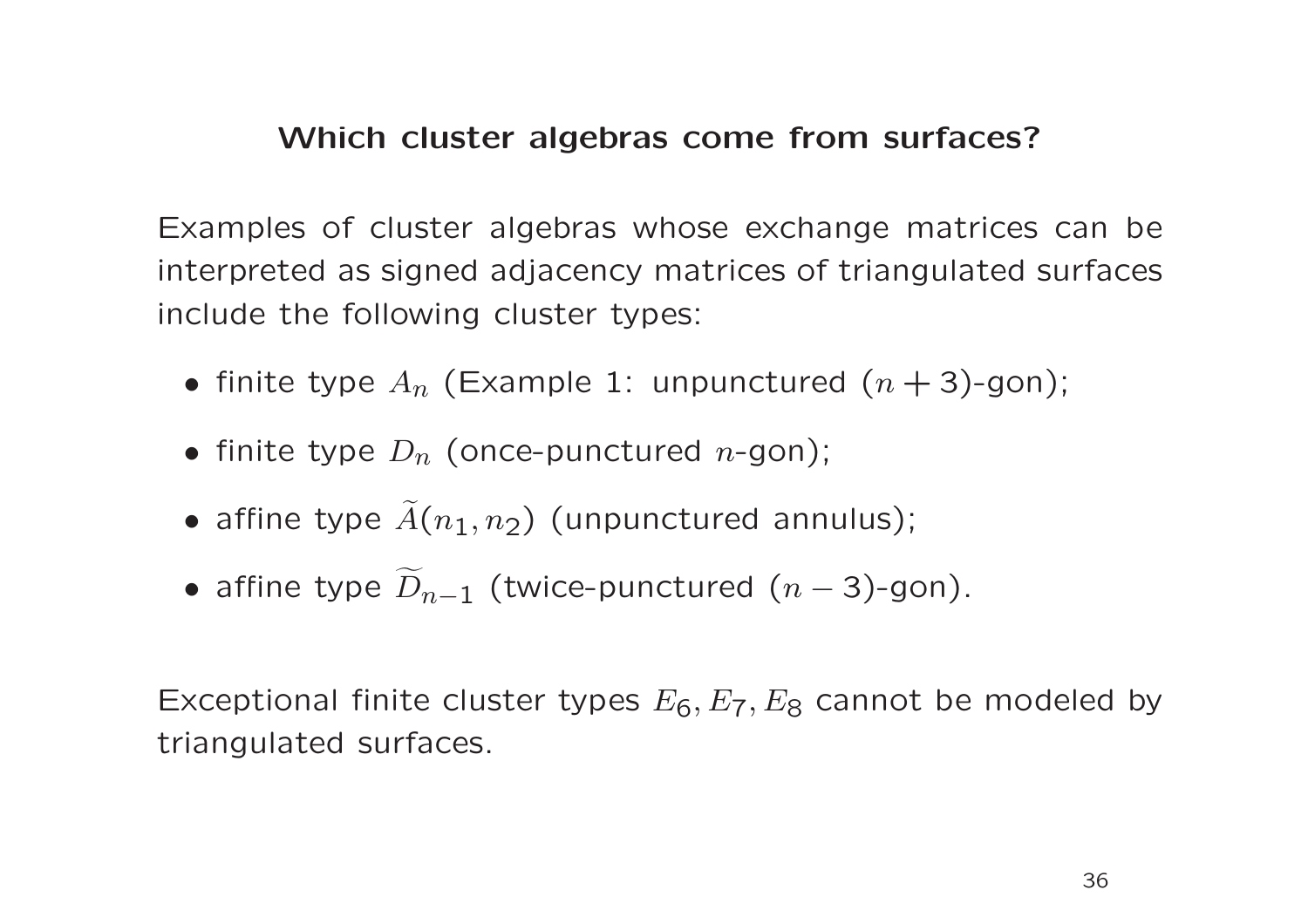#### Example: Cluster type  $\widetilde{D}$  $n\!-\!1$

A topological model for cluster algebras of type  $\widetilde{D}$  $_{n-1}$  can be given using tagged arcs in a twice-punctured  $(n - 3)$ -gon.

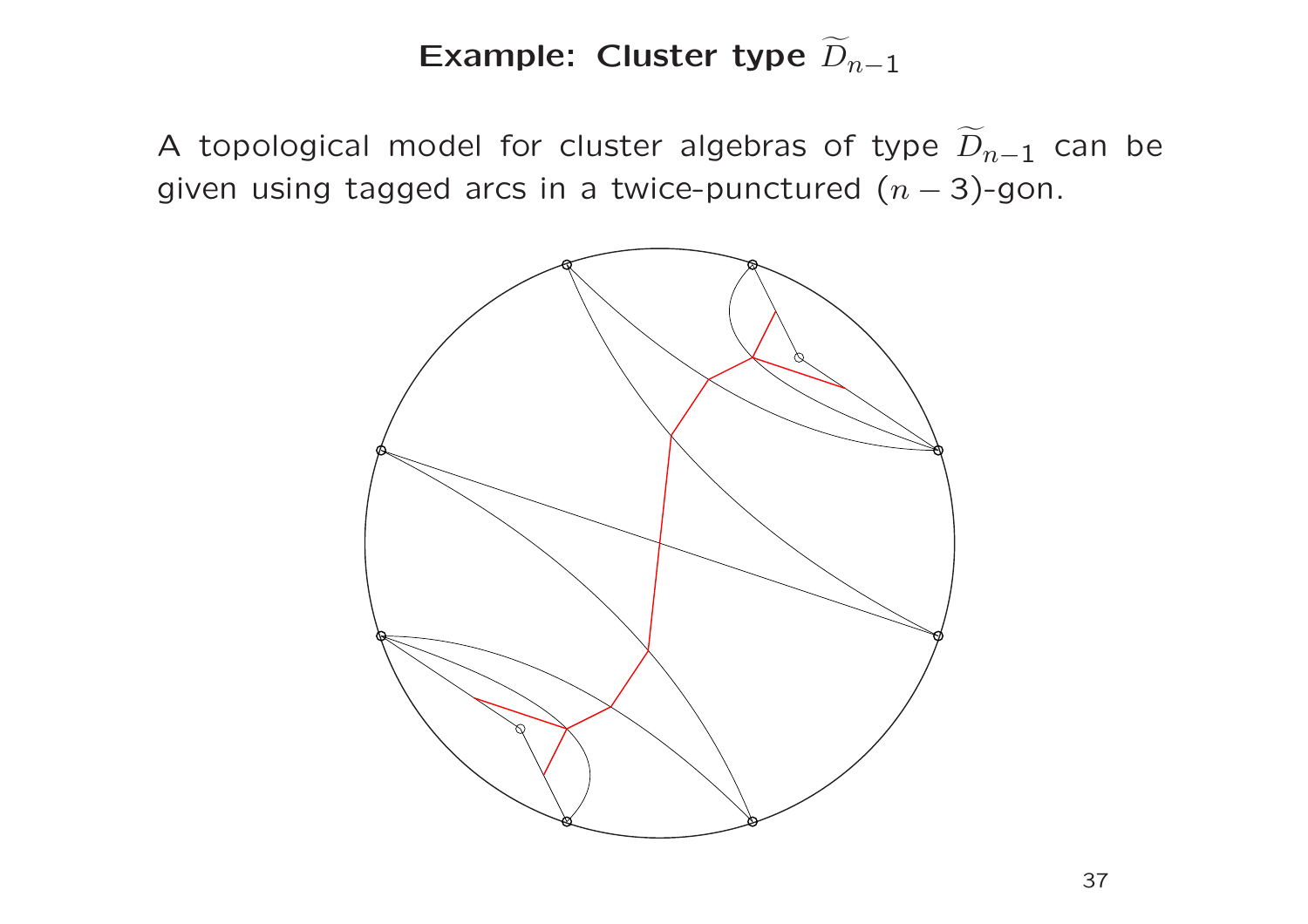## Quivers. Block decompositions

A cluster algebra associated with <sup>a</sup> marked bordered surface must have skew-symmetric exchange matrices. Such matrices are represented by *quivers*.

Theorem 14 A quiver describes signed adjacencies of arcs in some triangulated marked bordered surface if and only if it can be obtained from a collection of blocks of the form shown below by gluing together some pairs of white vertices.



Theorem 15 [A. Felikson, P. Tumarkin, M. Shapiro, 2008] Apart from a finite number of exceptions, a quiver is of finite mutation type if and only if it comes from <sup>a</sup> triangulated surface.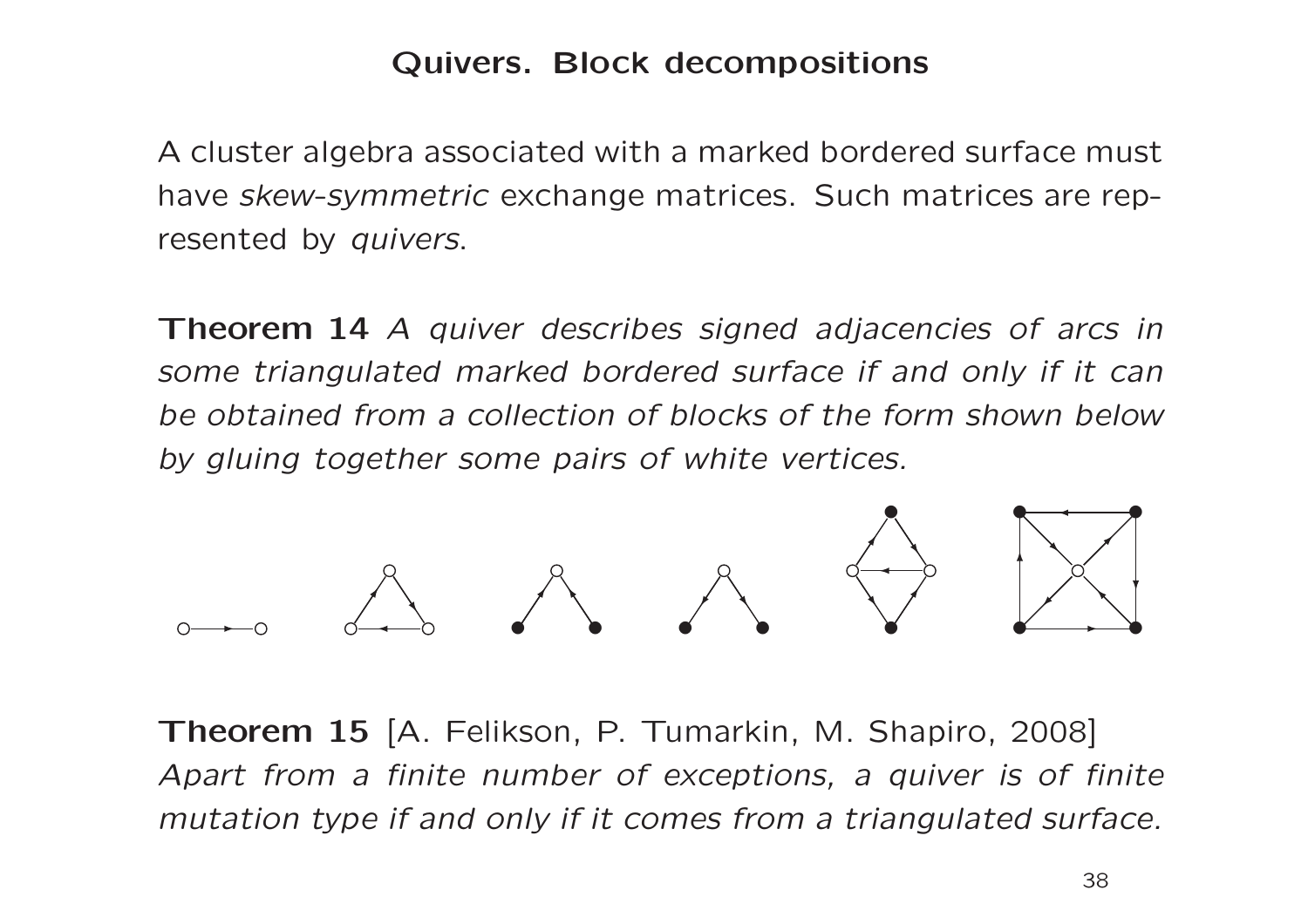#### Laminations and lambda lengths

#### Beyond the cluster complex

Even when the combinatorics of the cluster complex  $\Delta(\mathcal{A})$  is well understood (e.g., in finite type, or in the case of surfaces), more needs to be done to understand the cluster algebra  $\mathcal{A},$ since  $\Delta(\mathcal{A})$  does not capture all relevant algebraic data.

Most importantly, we would like to have a direct (rather than recursive) description of the coefficients appearing in the exchange relations. A case in point is Example 2.

For cluster algebras associated with marked bordered surfaces, solving this problem requires new combinatorial machinery that employs W. Thurston's theory of laminations.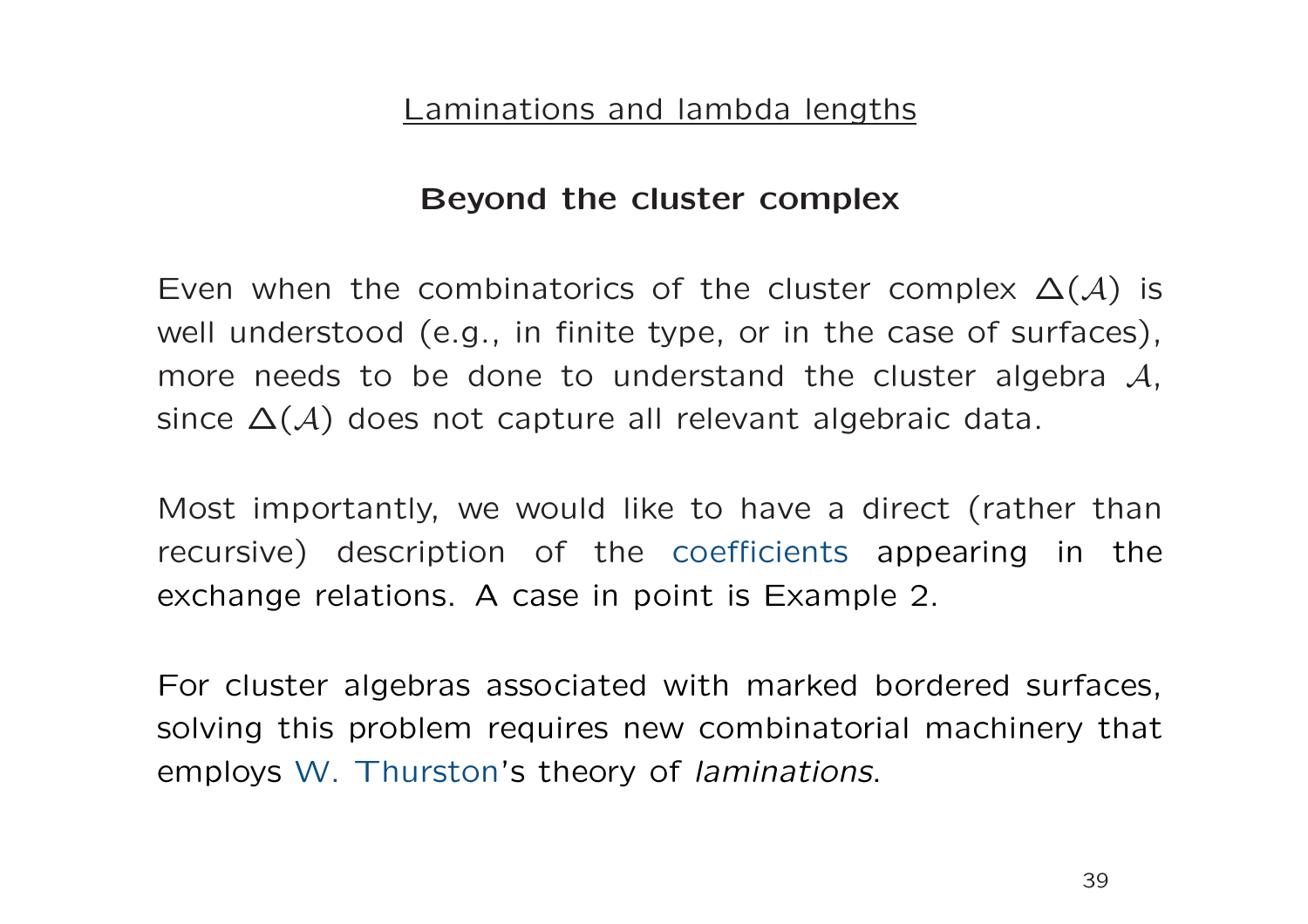# Integral laminations

An integral (unbounded measured) lamination on  $(S, M)$  is a finite collection of non-selfintersecting and pairwise non-intersecting curves in S, modulo isotopy:



Curves that are not allowed in a lamination:

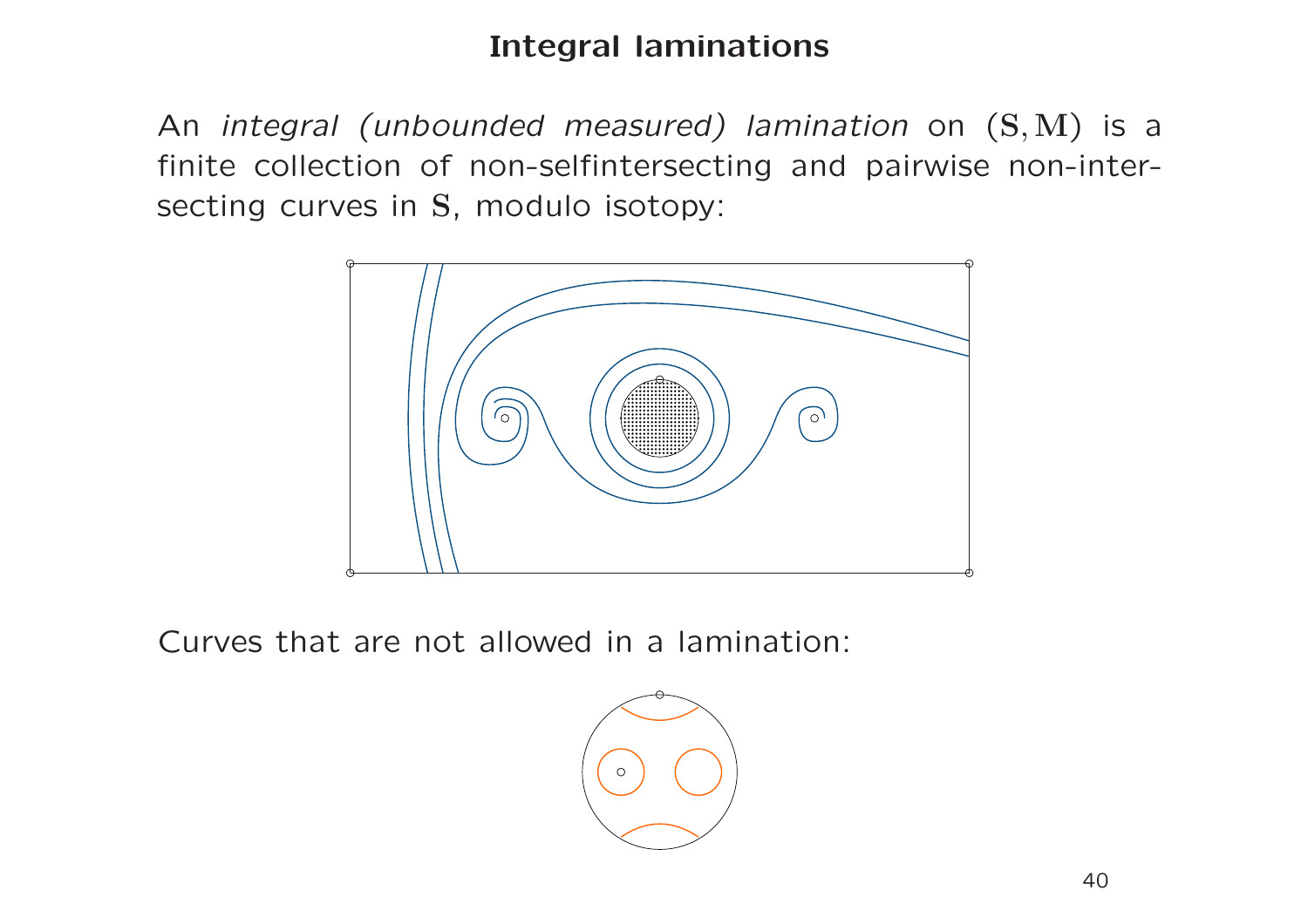#### Shear coordinates

Let  $L$  be an integral lamination, and  $T$  a triangulation without self-folded triangles. For each arc  $\gamma$  in T, the shear coordinate  $b_{\gamma}(T, L)$  is defined as a sum of contributions from all curves in L. Each such curve contributes  $+1$  (resp.,  $-1$ ) to  $b<sub>\gamma</sub>(T, L)$  if it cuts through the quadrilateral surrounding  $\gamma$  as shown:

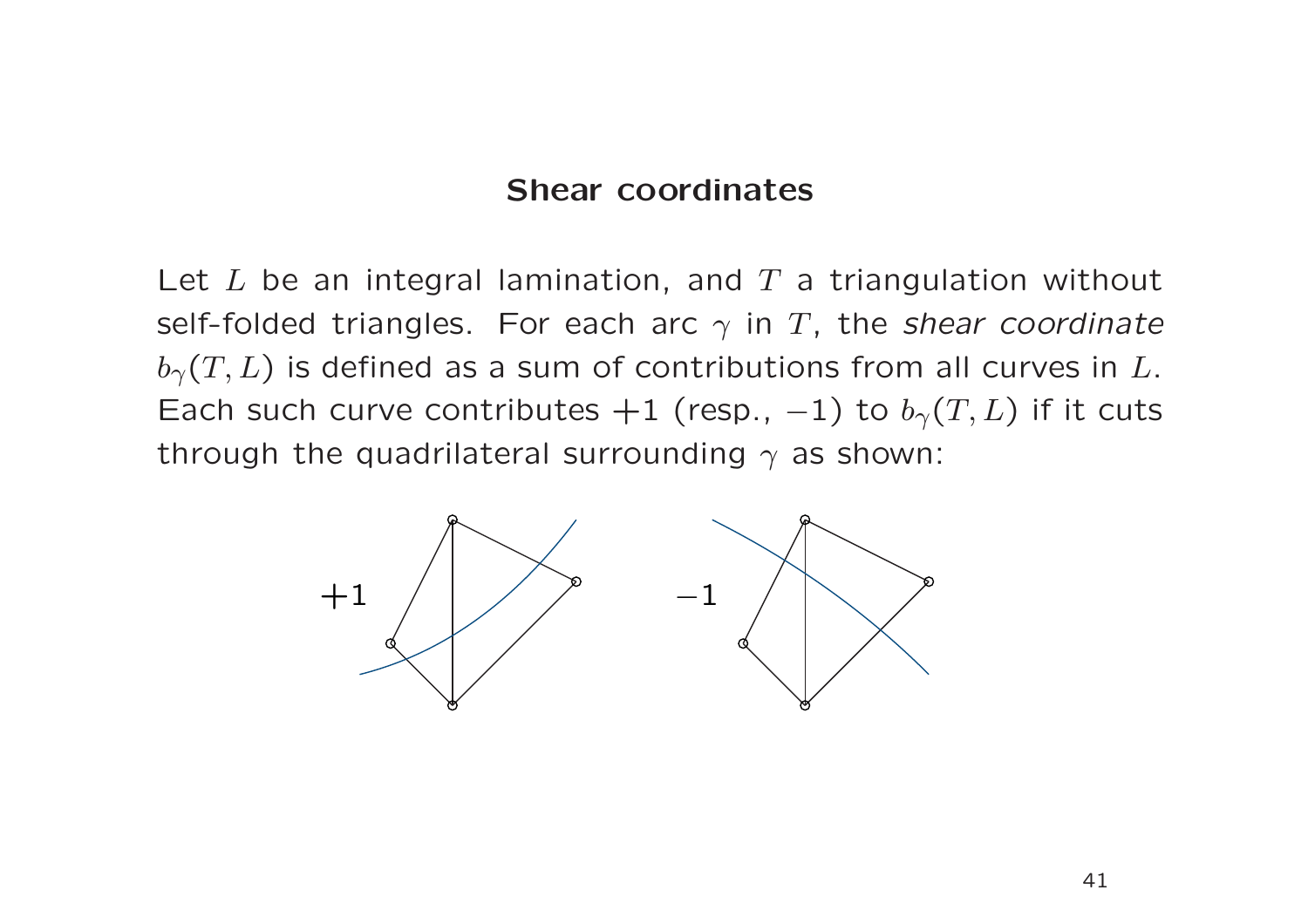#### Thurston's coordinatization theorem

**Theorem 16** [W.Thurston] For a fixed triangulation T, the map

 $L \mapsto (b_\gamma(T, L))_{\gamma \in T}$ 

is a bijection between integral laminations and  $\mathbb{Z}^n$ .

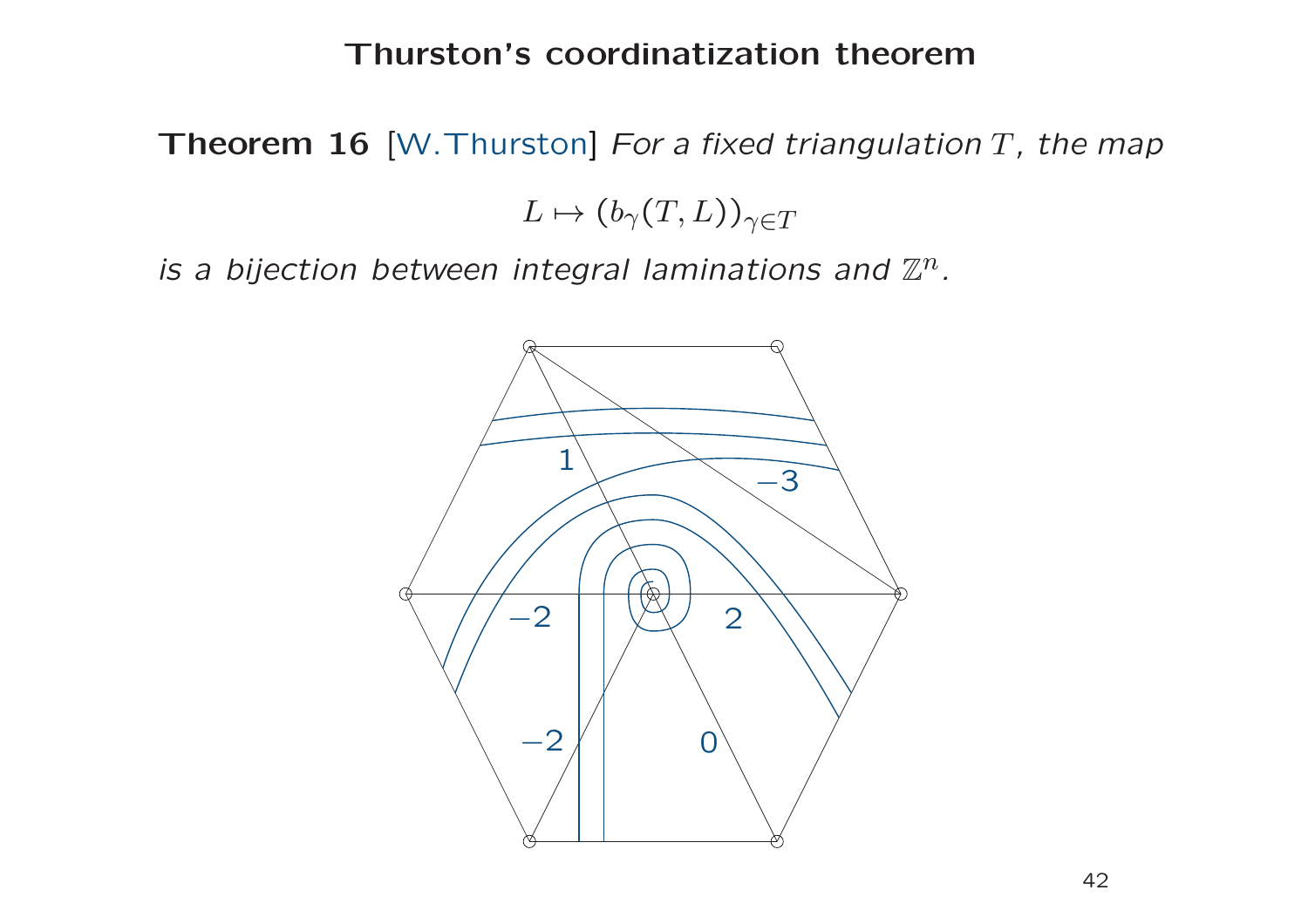Matrix  $\tilde{B} = \tilde{B}(T,\textbf{L})$  associated with a triangulation  $T$  and a multi-lamination  $L$ 



The top part of  $\tilde{B}$  is  $B(T)$ . For each lamination in  ${\bf L}$ , we add a row consisting of its shear coordinates with respect to T.

All of this can be extended to tagged triangulations T.

**Theorem 17** Under (tagged) flips, the matrices  $\tilde{B}(T, L)$  change according to the matrix mutation rules.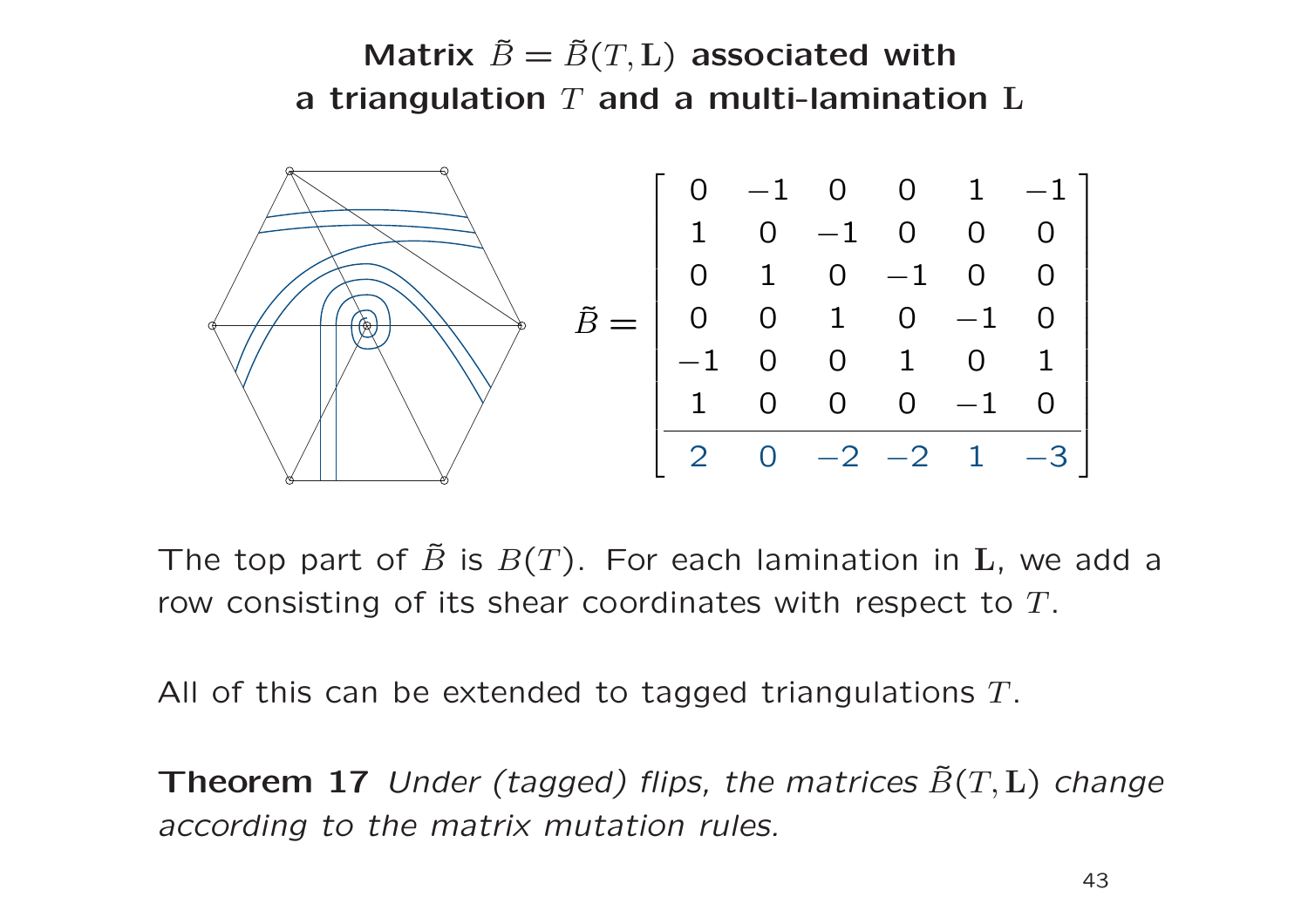## Cluster algebra associated with <sup>a</sup> multi-lamination

Theorem 18 For any multi-lamination L on a bordered surface  $(S, M)$ , there is a unique cluster algebra  $\mathcal{A}(S, M, L)$  in which

- cluster variables are labeled by the tagged arcs in ( <sup>S</sup>,<sup>M</sup> ) ;
- $\bullet$  coefficient variables are labeled by the laminations in  $\boldsymbol{\mathrm{L}}$ ;
- clusters correspond to the tagged triangulations in ( <sup>S</sup>,<sup>M</sup> ) ;
- exchange relations correspond to the tagged flips, and are encoded by the matrices  $\tilde{B}(T,\mathbf{L})$  .

In view of Thurston's theorem, any cluster algebra (of geometric type) with exchange matrices  $B(T)$  has a topological realization of the above form, for some choice of multi-lamination L.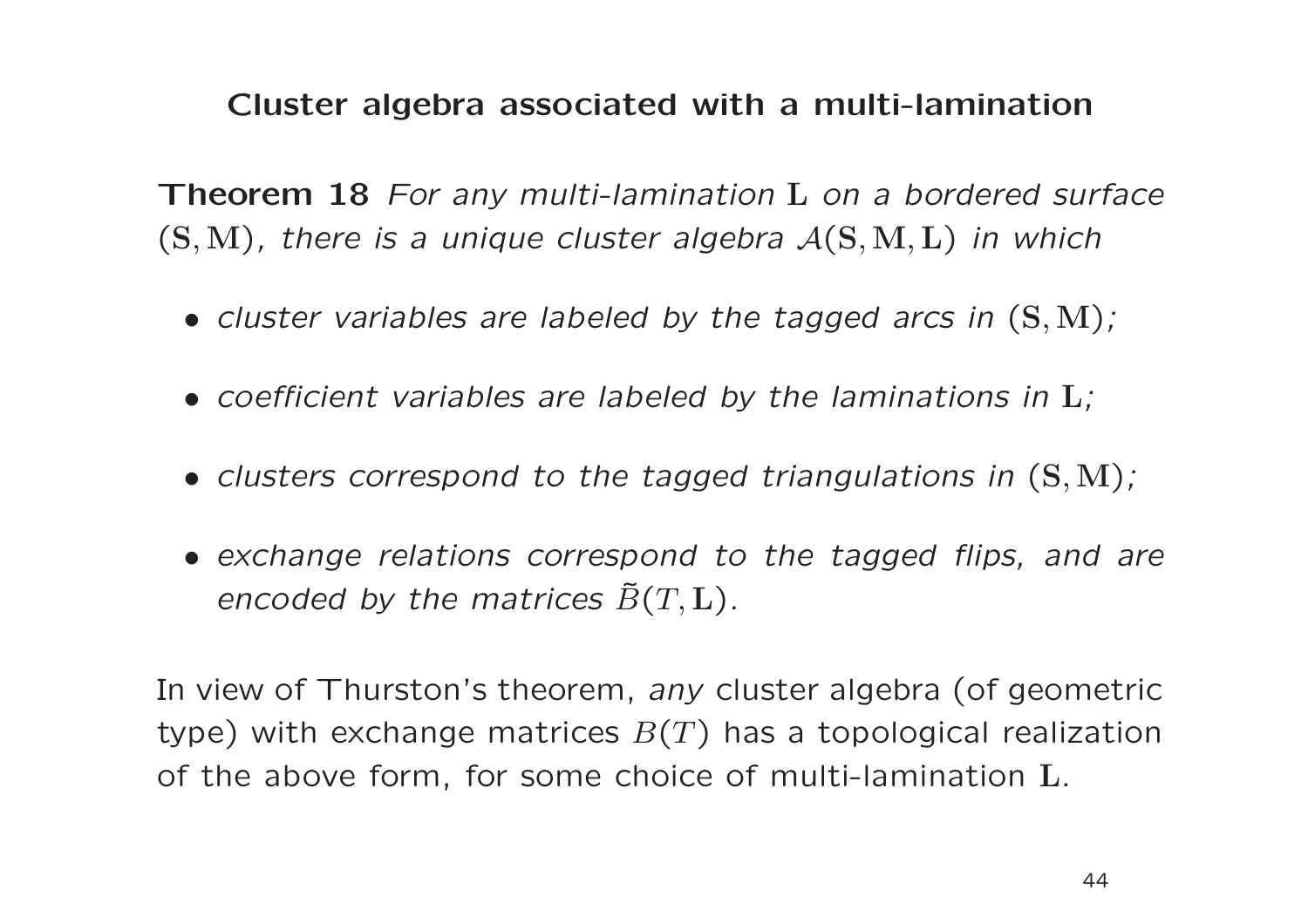## Example 2, revisited

The cluster algebra  $\mathbb{C}[SL_4]^N$  can be described by the multilamination shown below. Its generators correspond to

- the 9 diagonals of the hexagon (cluster variables) and
- the 6 laminations shown below (coefficient variables).

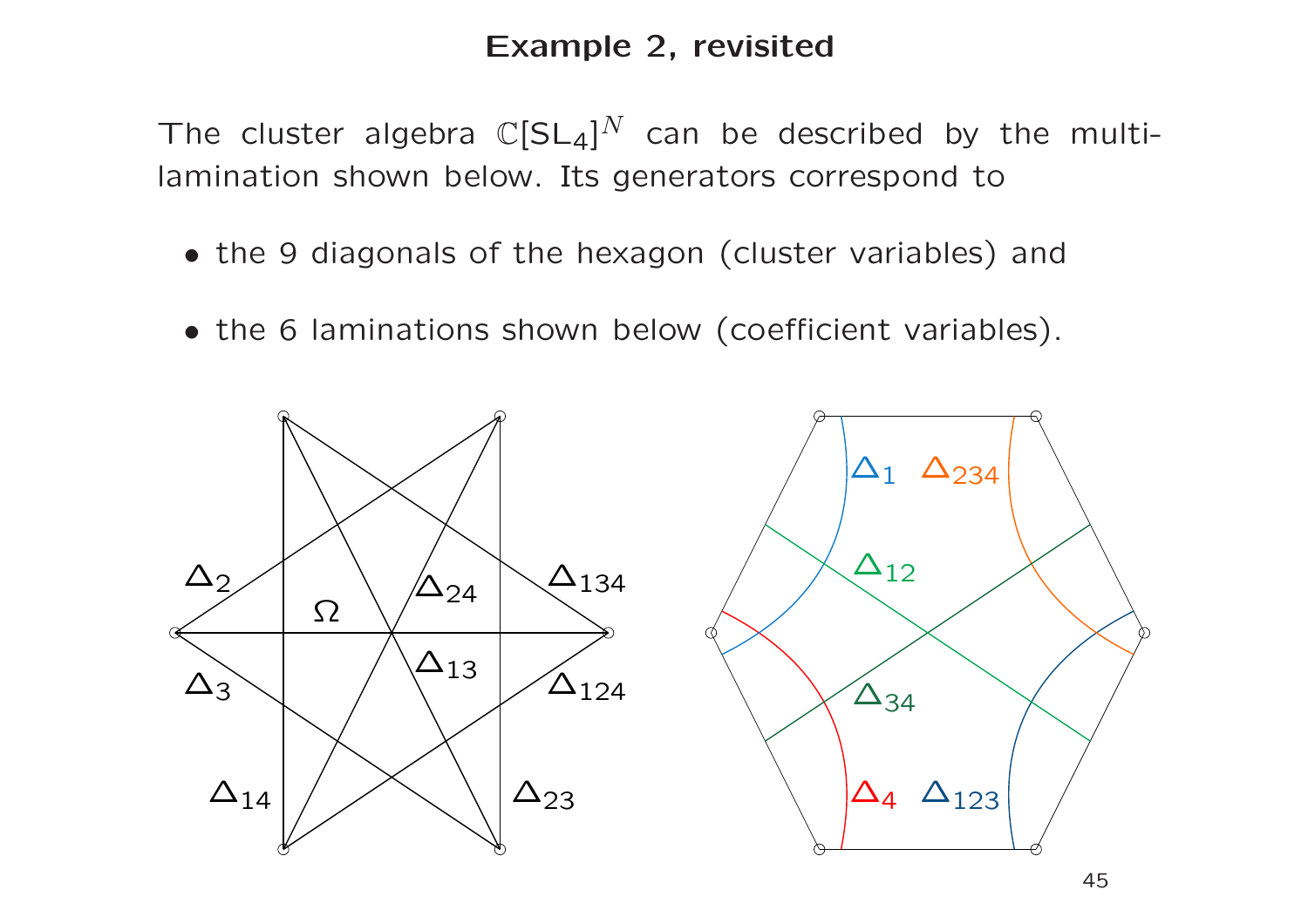#### Example 3:  $3 \times 3$  matrices

The ring of polynomials in the 9 matrix entries of a  $3 \times 3$  matrix

$$
z = \begin{bmatrix} z_{11} & z_{12} & z_{13} \\ z_{21} & z_{22} & z_{23} \\ z_{31} & z_{32} & z_{33} \end{bmatrix}
$$

carries a natural cluster algebra structure of cluster type  $D_4$ . It has 21 distinguished generators: the 19 minors of  $z$  plus two additional polynomials:

$$
\Omega_1=z_{12}z_{21}z_{33}-z_{12}z_{23}z_{31}-z_{13}z_{21}z_{32}+z_{13}z_{22}z_{31},
$$

 $\Omega_2 = z_{11}z_{23}z_{32} - z_{12}z_{23}z_{31} - z_{13}z_{21}z_{32} + z_{13}z_{22}z_{31}.$ 

These 21 generators split into 5 coefficient variables

$$
z_{13}, z_{31}, \Delta_{12,23} = \begin{vmatrix} z_{12} & z_{13} \\ z_{22} & z_{23} \end{vmatrix}, \Delta_{23,12} = \begin{vmatrix} z_{21} & z_{22} \\ z_{31} & z_{32} \end{vmatrix}, \det(z),
$$

and 16 cluster variables (the remaining ones).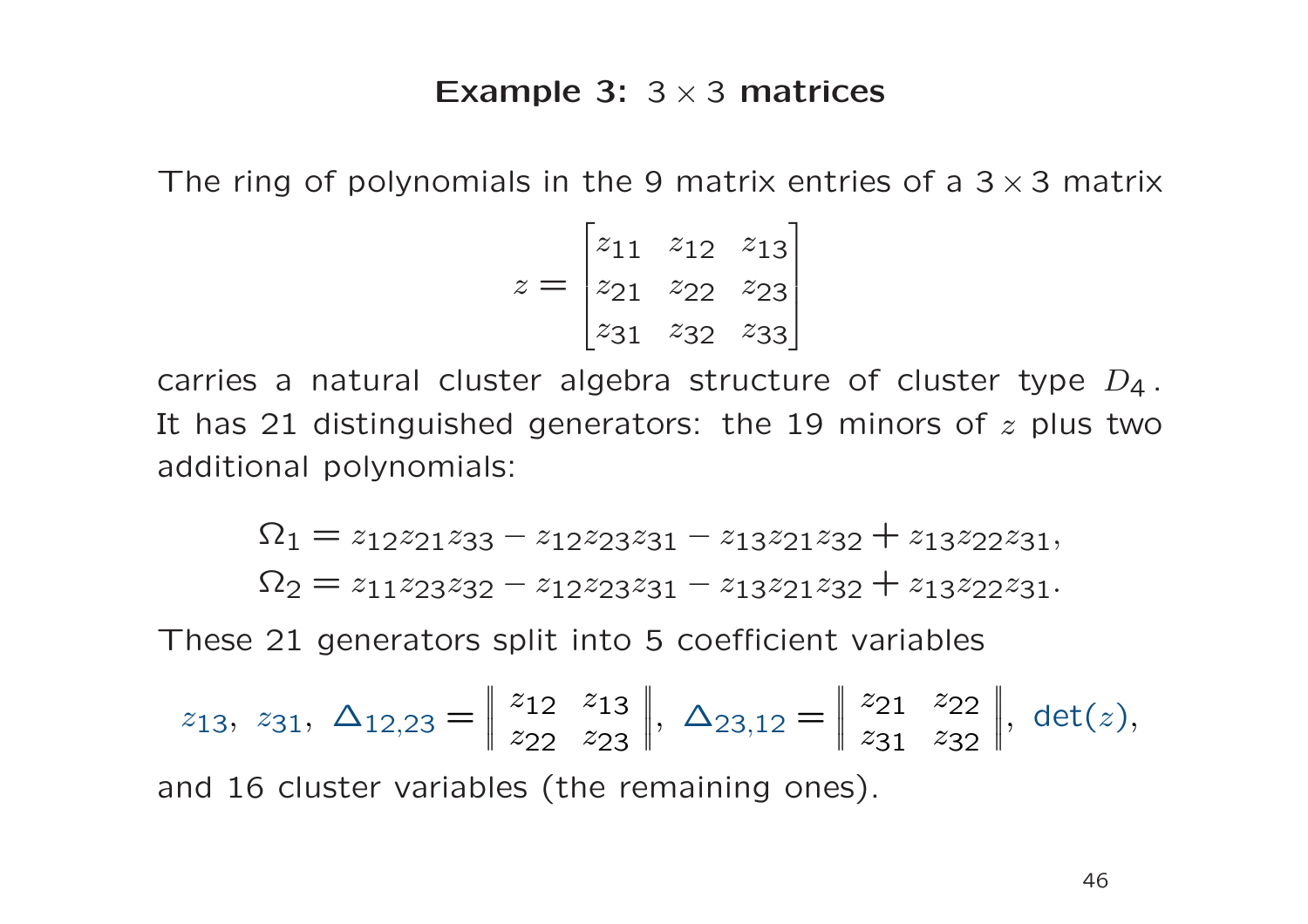#### Example 3: The cluster structure

The cluster structure on  $\mathbb{C}[\mathsf{Mat}_{3,3}]$  is determined by the following initial data. As an initial cluster, we take

$$
\mathbf{x} = (z_{12}, z_{32}, \Delta_{13,12}, \Delta_{13,23}).
$$

The exchange relations from x are:

$$
z_{12} z_{33} = z_{13} z_{32} + \Delta_{13,23}
$$
  
\n
$$
z_{32} z_{11} = \Delta_{13,12} + z_{31} z_{12}
$$
  
\n
$$
\Delta_{13,12} \Delta_{23,23} = \Delta_{23,12} \Delta_{13,23} + \det(z) z_{32}
$$
  
\n
$$
\Delta_{13,23} \Delta_{12,12} = \det(z) z_{12} + \Delta_{12,23} \Delta_{13,12}
$$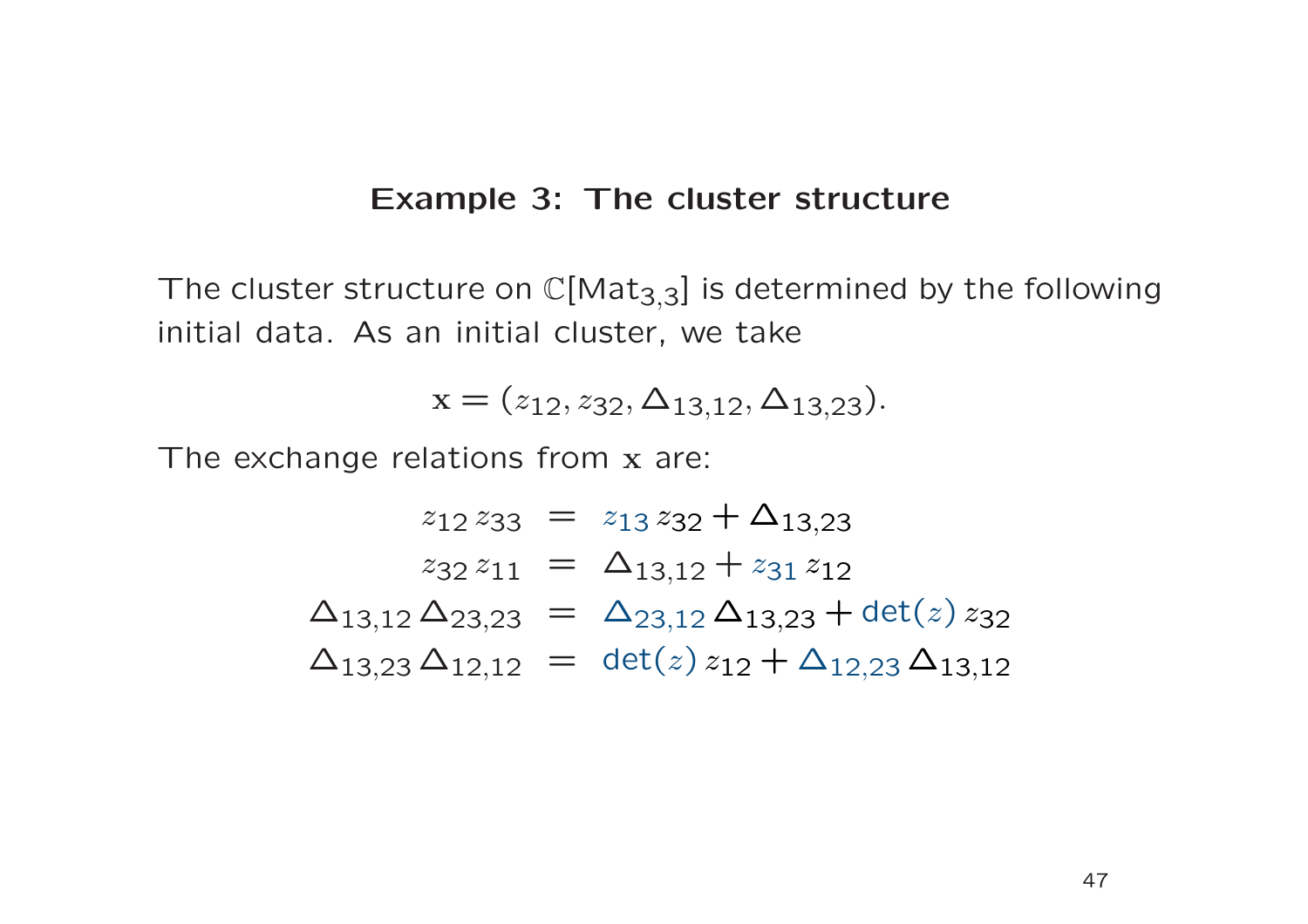These exchange relations are encoded in the matrix  $\tilde{B}$  below:



The initial exchange matrix is <sup>a</sup> signed adjacency matrix for a (non-unique) triangulation of <sup>a</sup> once-punctured quadrilateral.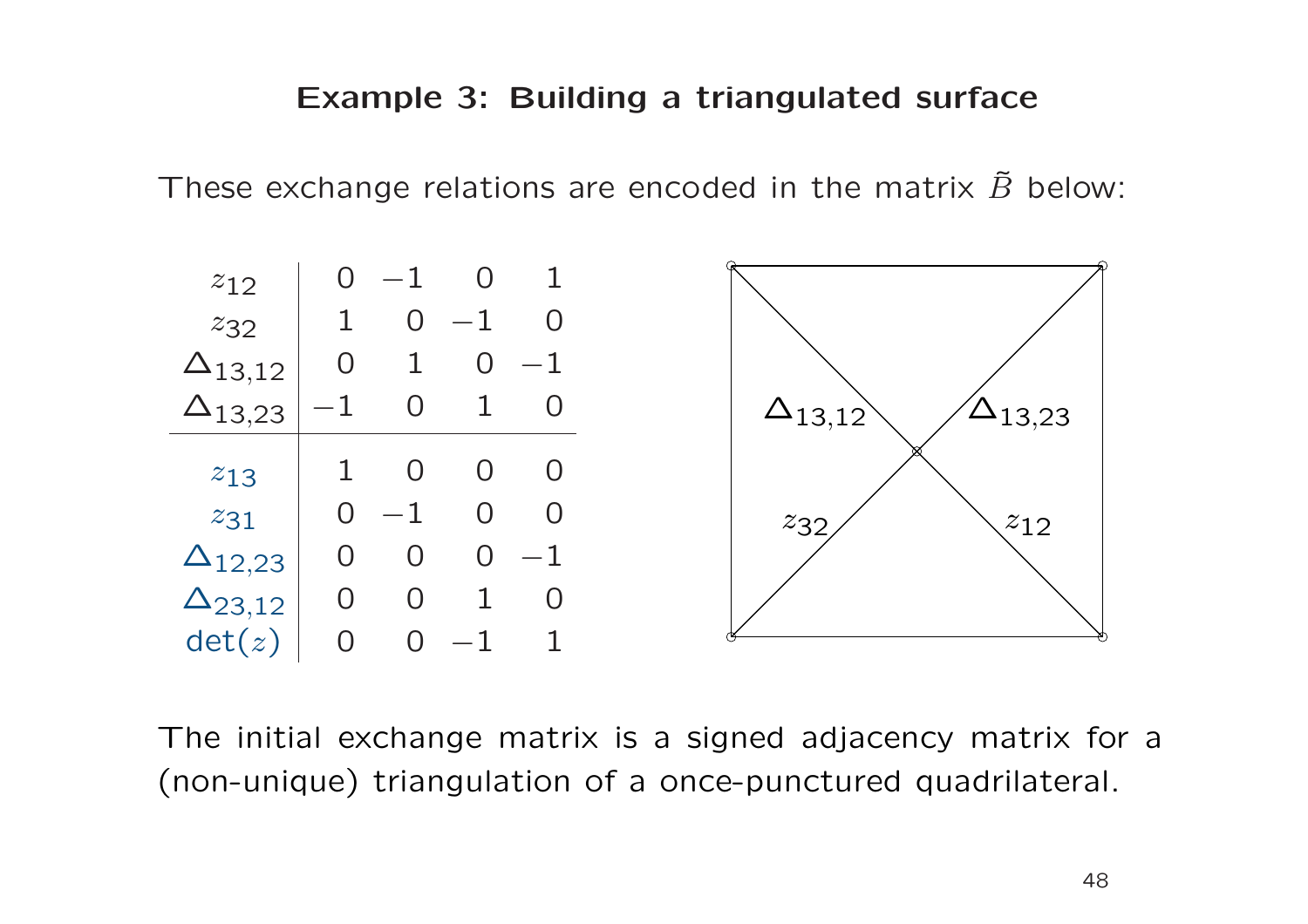## Example 3: Constructing the laminations

Interpreting the rows in the bottom part of  $\tilde{B}$  as vectors of shear coordinates, we reconstruct the 5 laminations corresponding to the coefficient variables:

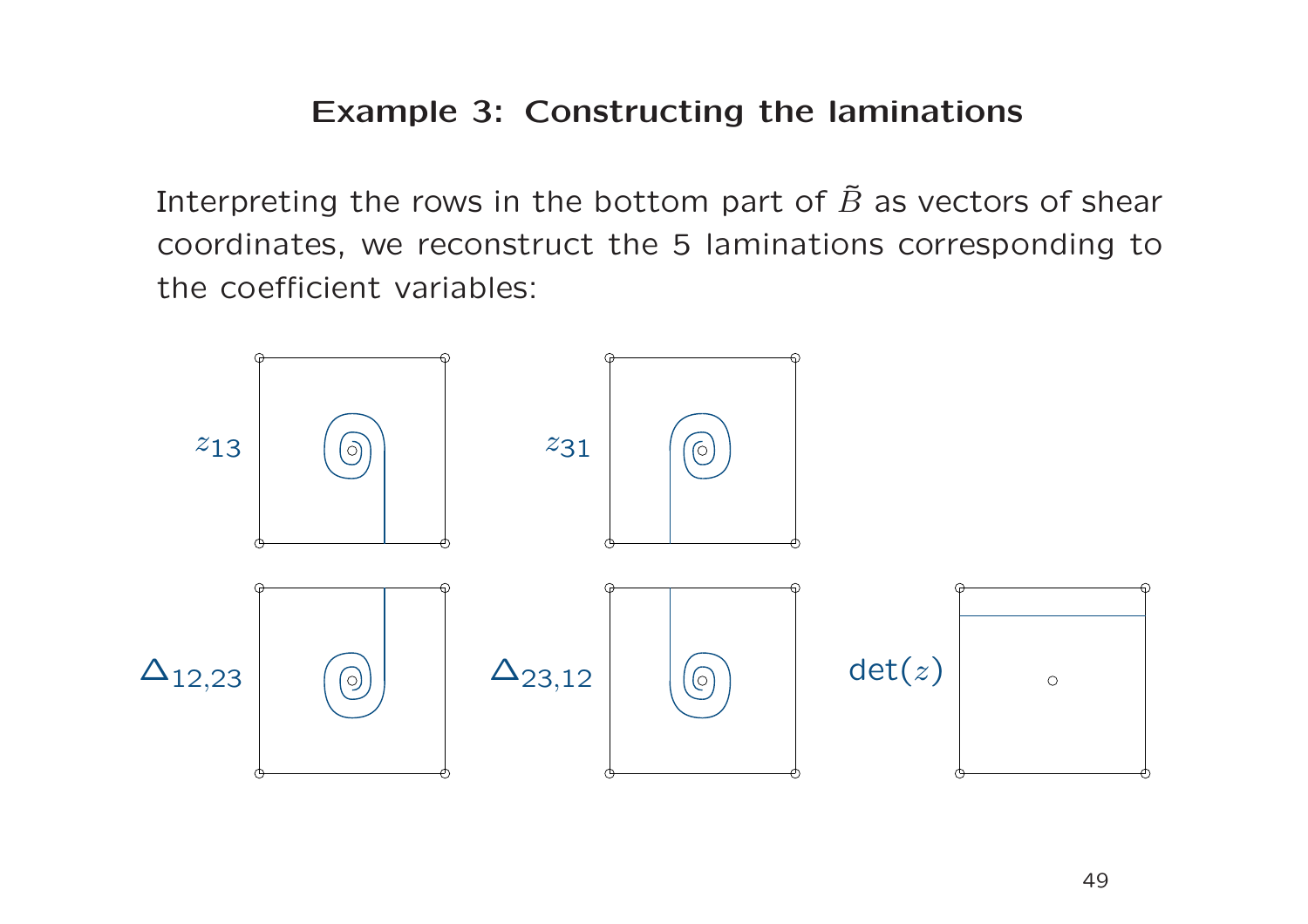## Example 3: The final picture

We can now give a complete description of the cluster algebra  $\mathcal{A} = \mathbb{C}[\mathsf{Mat}_{3,3}].$ 

The cluster variables in  $\mathcal A$  are labeled by the 16 tagged arcs in the quadrilateral. They form 50 clusters of size 4, one for each of the 50 tagged triangulations, or each of the 50 vertices of the type  $\overline{D}_4$  associahedron.

The exchange relations in  ${\mathcal A}$  are encoded by the matrices  $\tilde{B}(T,{\mathbf L})$ associated to a tagged triangulation  $T$  and the multi-lamination  ${\bf L}$ that we constructed.

Exercise. Determine which cluster variable corresponds to which tagged arc.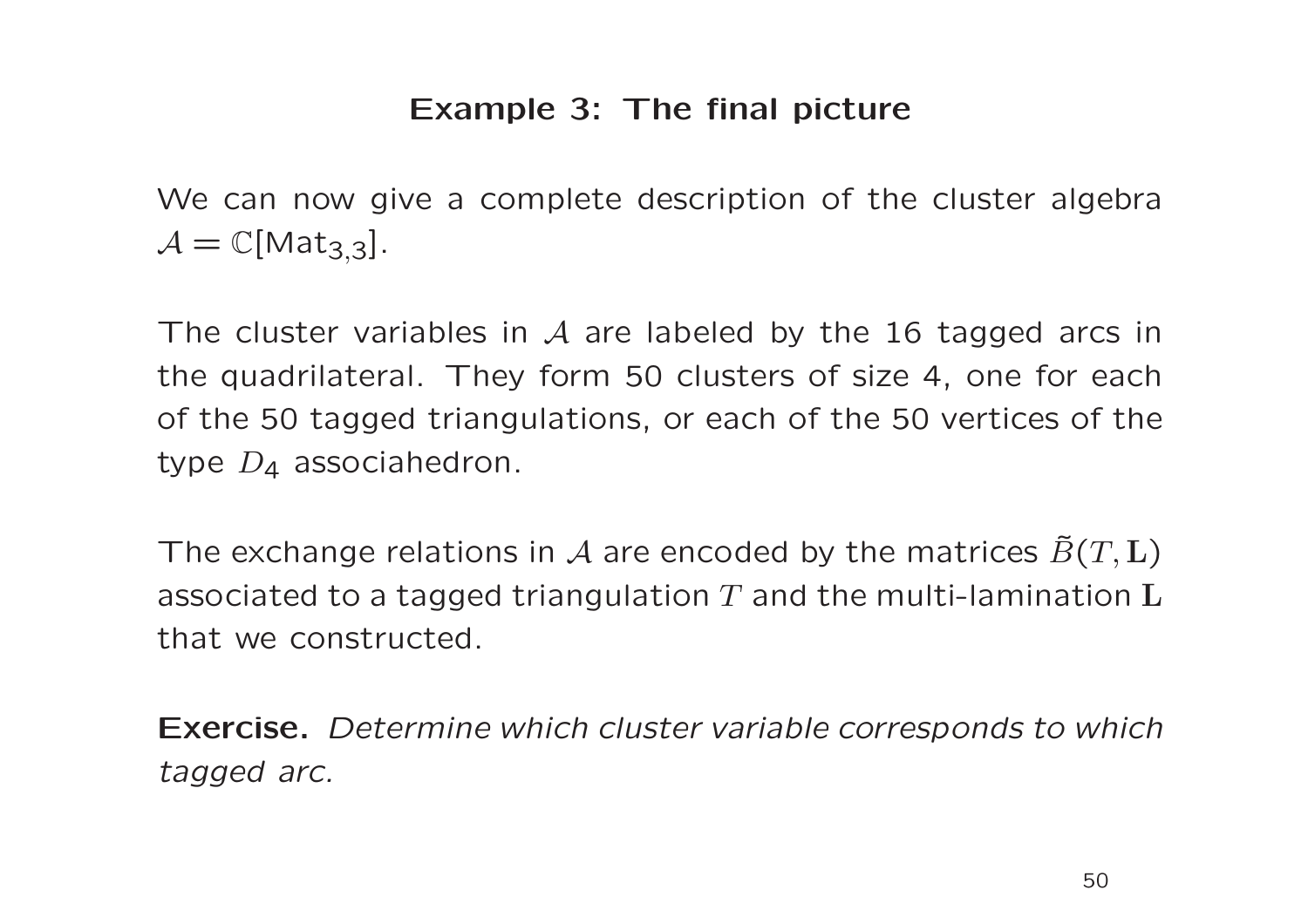# Total positivity

Let  $A = \mathbb{C}[Z]$  be a cluster algebra realized as a ring of regular functions on an algebraic variety Z. A point  $z \in Z$  is totally positive if all generators of  $A$  take positive values at  $z$ . Such points form the totally positive variety  $Z_{>0}$  associated with A. Since cluster transformations are subtraction-free, it is enough to check the positivity at <sup>z</sup> of the elements of any extended cluster.

This notion can be related to the classical concept of total positivity for square matrices, leading to <sup>a</sup> family of efficient total positivity criteria.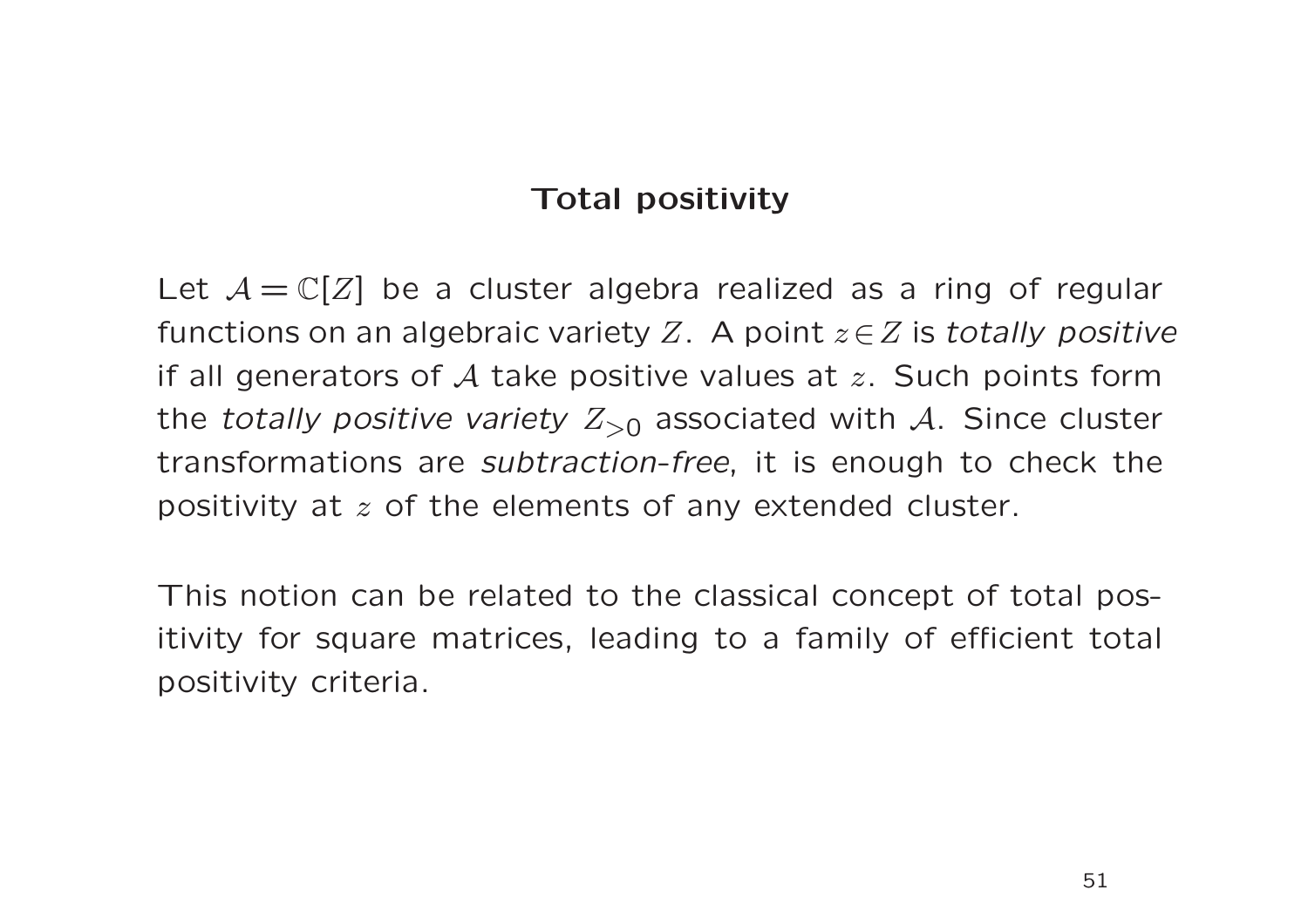# Total positivity criteria

There is a natural cluster algebra structure in the ring  $\mathbb{C}[\mathsf{Mat}_{n,n}]$ of polynomials in the matrix entries of an  $n \times n$  matrix, generalizing Example 3. The set of coefficient and cluster variables includes all minors of the matrix.

Each extended cluster in  $\mathbb{C}[\text{Mat}_{n,n}]$  has cardinality  $n^2 = \text{dim}(\text{Mat}_{n,n})$ . One such extended cluster consists of all solid initial minors:



We then recover the following total positivity criterion.

Theorem 19 [M. Gasca and J. M. Peña, Linear Algebra Appl. **165** (1992)] An  $n \times n$  matrix is totally positive if and only if all its  $n^2$  solid initial minors are positive.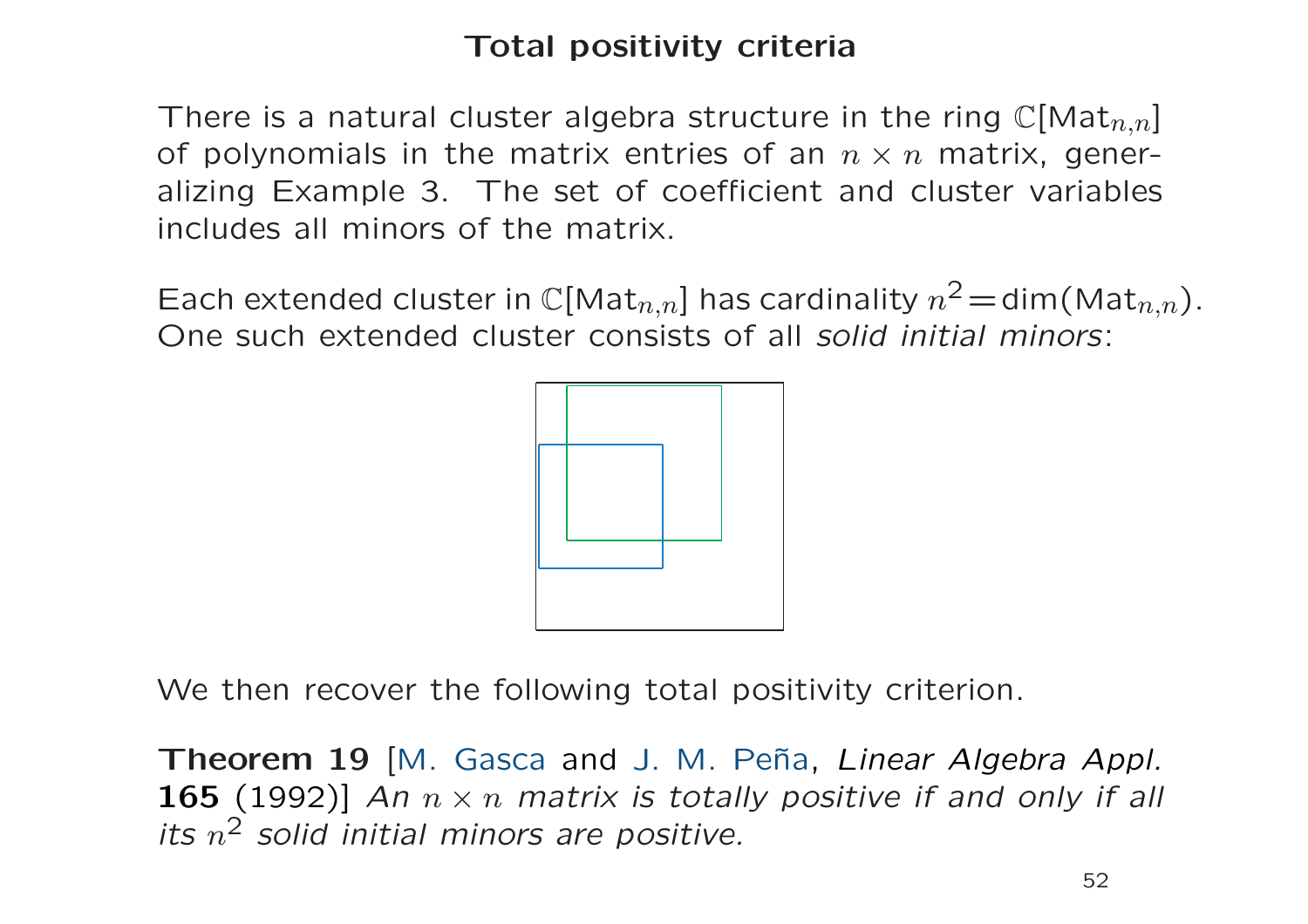## Cluster variables as lambda lengths

The cluster variables in a cluster algebra associated with a multilamination on a bordered surface can be intrinsically interpreted as suitably renormalized lambda lengths (=Penner coordinates) on an appropriate decorated Teichmüller space.

In this geometric realization, the Teichmüller space plays the role of the corresponding totally positive variety.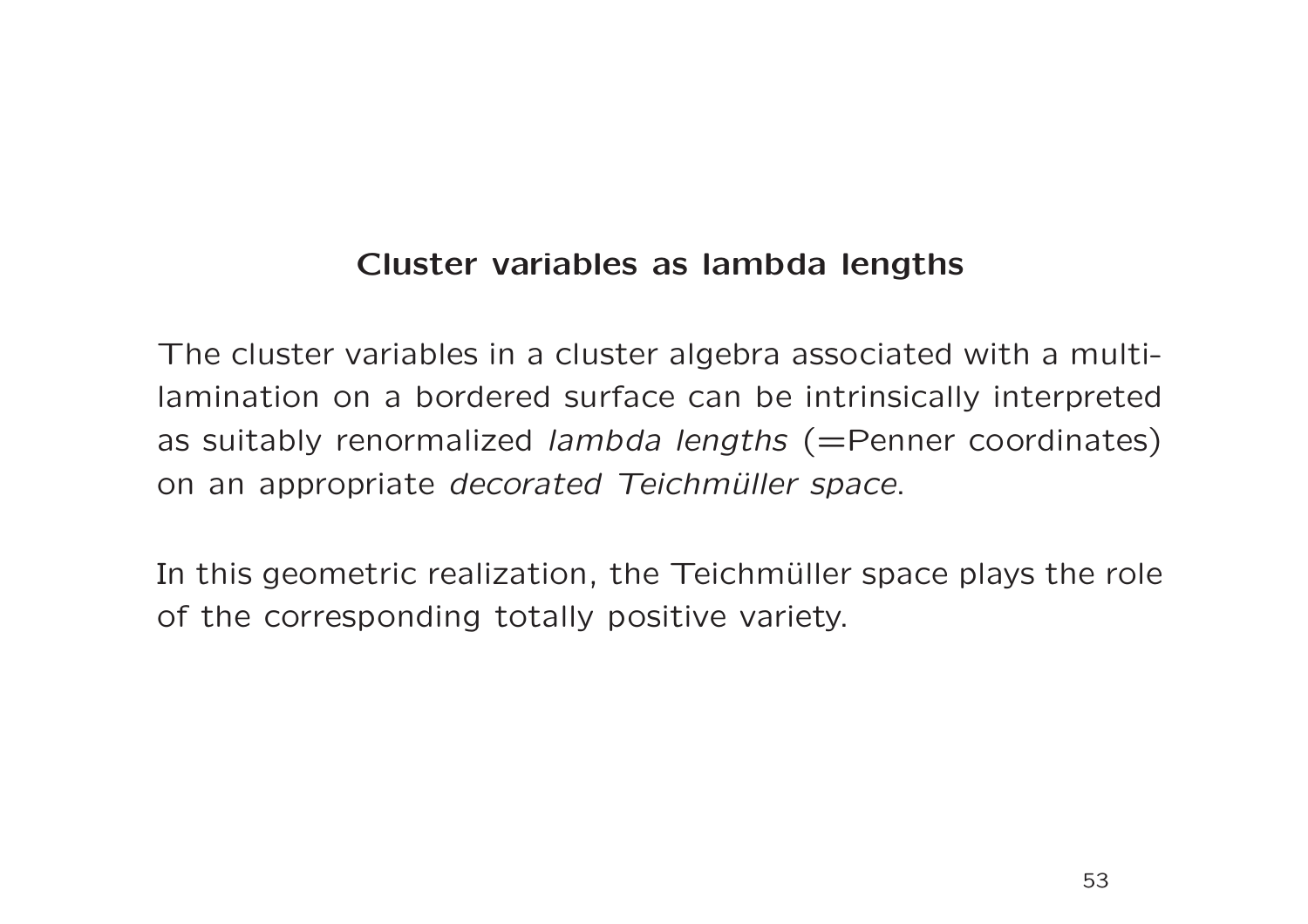# Decorated Teichmüller space (unpunctured case, after R. Penner )

Assume that all marked points in M lie on the boundary of S.

The (cusped) Teichmüller space  $\mathcal{T}(\mathbf{S},\mathbf{M})$  consists of all complete finite-area hyperbolic structures with constant curvature  $-1$  on  $\mathbf{S} \setminus \mathbf{M}$ , with geodesic boundary at  $\partial \mathbf{S} \setminus \mathbf{M}$ , considered up to diffeomorphisms of S fixing M that are homotopic to the identity. (Thus there is a cusp at each point of  $\mathrm{M}_\cdot)$ 

A point in the *decorated Teichmüller space*  $\widetilde{\mathcal{T}}(\mathbf{S},\mathbf{M})$  is a hyperbolic structure as above together with <sup>a</sup> collection of *horocycles*, one around each cusp at a marked point  $p \in \mathbf{M}$ .

Such an horocycle can be viewed as <sup>a</sup> set of points "at an equal distance" from the cusp. This enables us to compare "distances" to the cusp from two different points.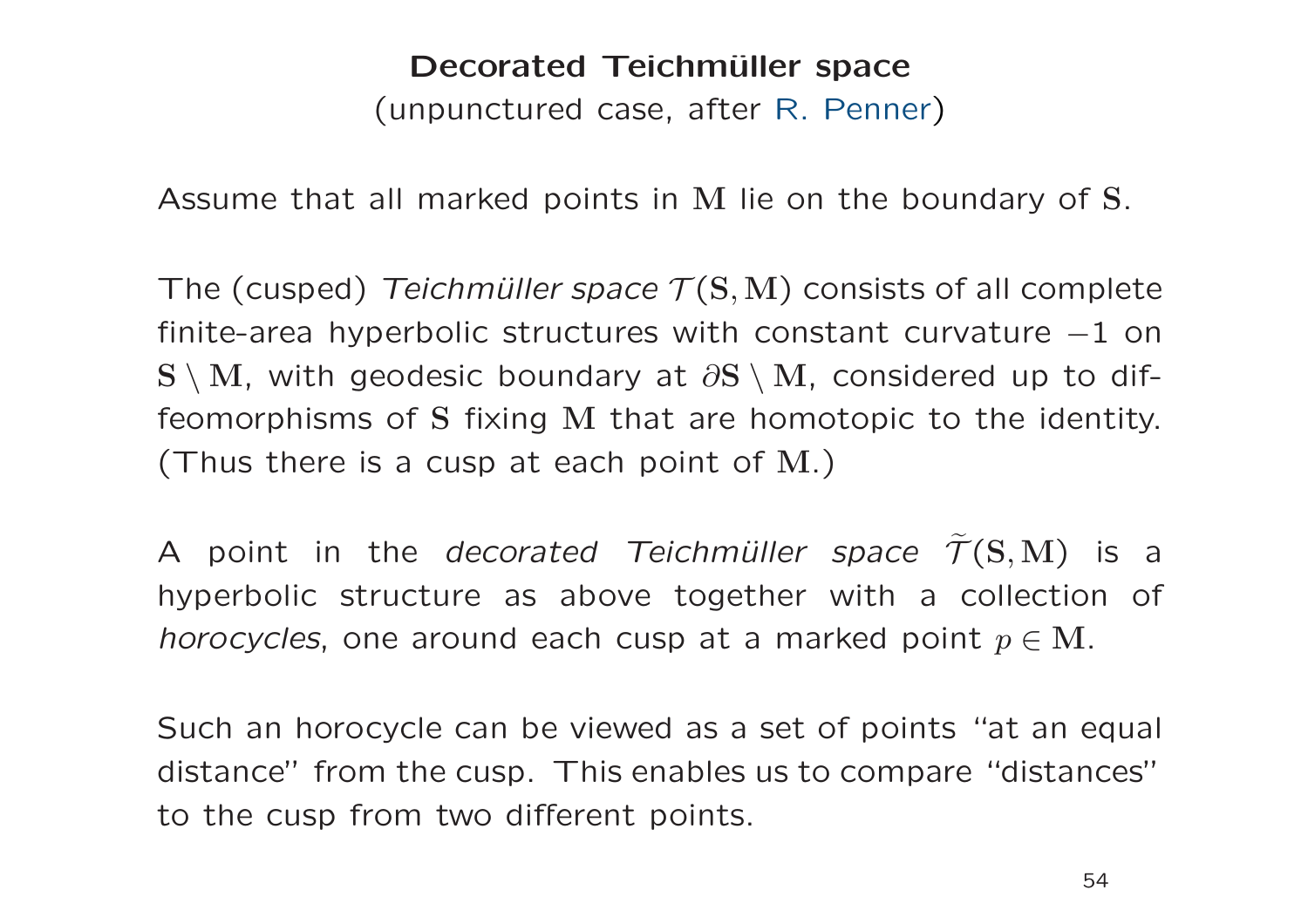#### Lambda lengths

Let  $\gamma$  be an arc in (S, M), or a boundary segment between two adjacent marked points. For a decorated hyperbolic structure in  $\widetilde{\mathcal{T}}(\mathbf{S},\mathbf{M})$ , the *lambda length*  $\lambda(\gamma)=\lambda_{\sigma}(\gamma)$  is defined as follows. Take the unique geodesic  $\gamma_{\sigma}$  representing  $\gamma$ , and let

$$
\lambda(\gamma) = \exp(l(\gamma_{\sigma})/2),
$$

where  $l_{\sigma}(\gamma)$  denotes the signed distance along  $\gamma_{\sigma}$  between the horocycles at either end of  $\gamma$ .

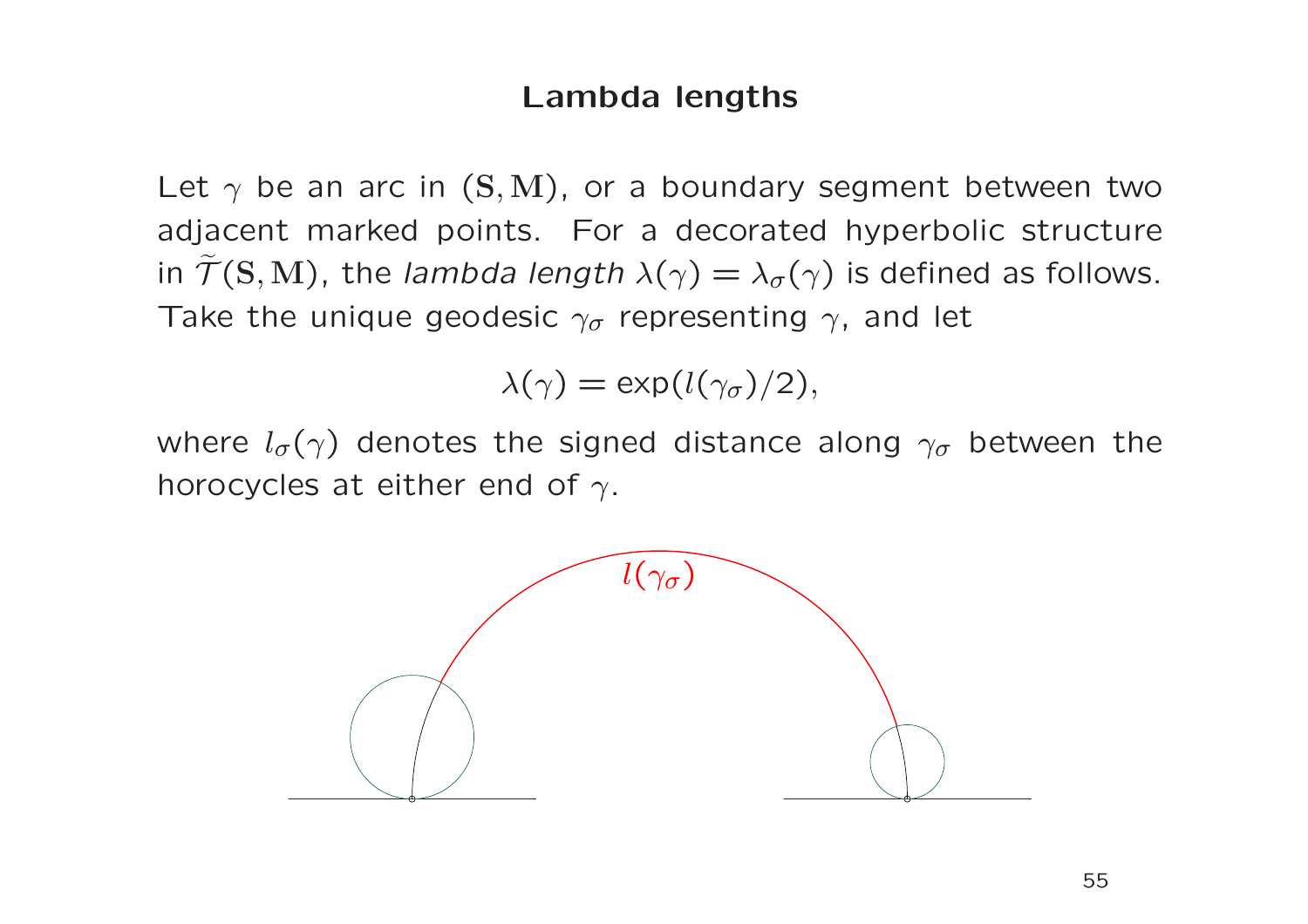#### Penner's coordinatization

For a given  $\gamma$ , one can view the lambda length

$$
\lambda(\gamma):\sigma\mapsto \lambda_\sigma(\gamma)
$$

as a function on the decorated Teichmüller space  $\widetilde{\mathcal{T}}(\mathbf{S},\mathbf{M}).\,$  These functions can be used to coordinatize  $\widetilde{\mathcal{T}}(\mathbf{S},\mathbf{M})$ :

Theorem 20 [R. Penner] Let T be a triangulation of  $(S, M)$ without self-folded triangles. Then the map

$$
\prod_{\gamma} \lambda(\gamma) : \widetilde{\mathcal{T}}(\mathbf{S},\mathbf{M}) \to \mathbb{R}_{>0}^m
$$

is a homeomorphism. Here  $\gamma$  runs over the arcs in  $T$  and the boundary segments of  $(S, M)$ .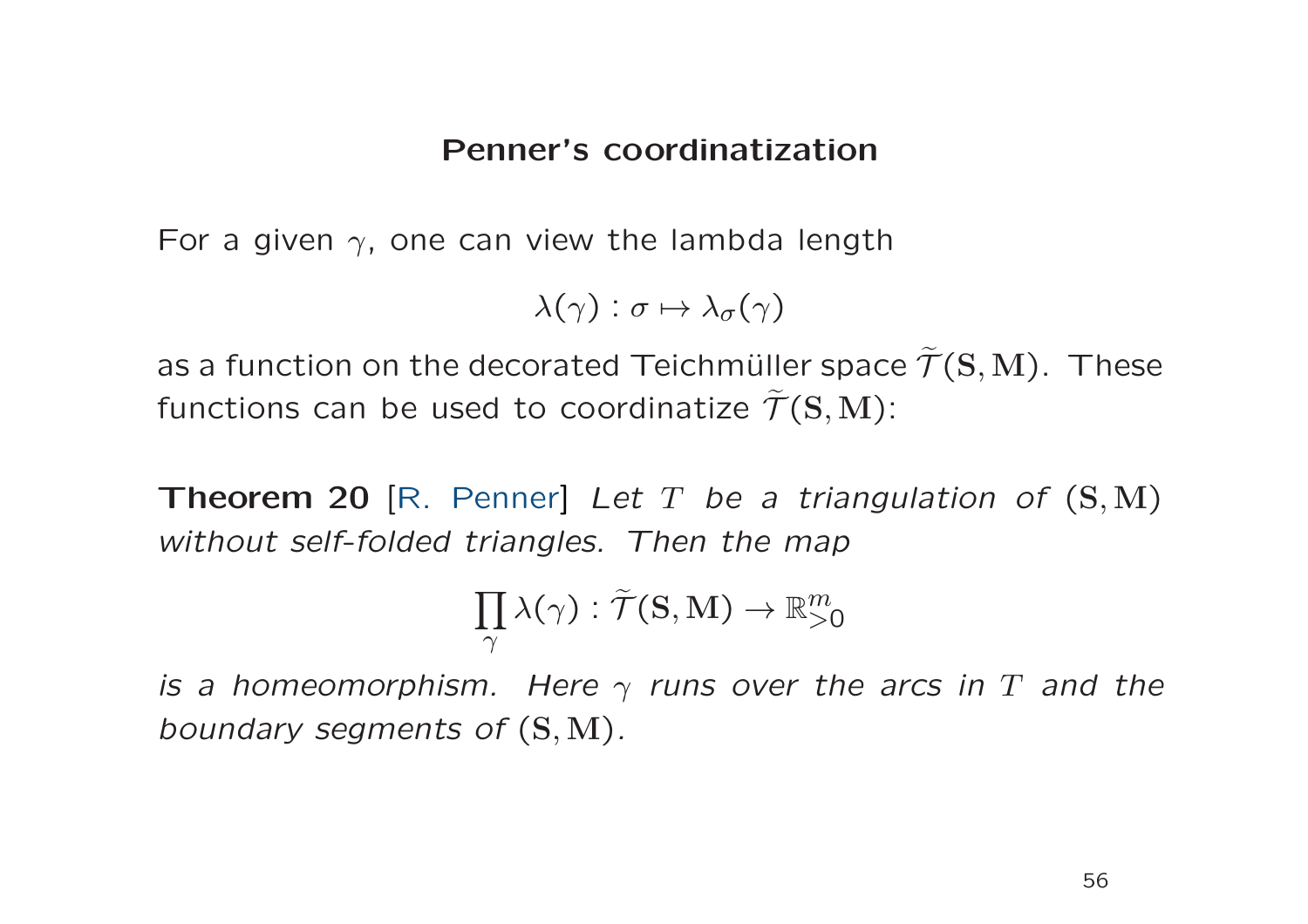#### Laminated lambda lengths

Fix a multi-lamination  $\mathrm{L}\,=\, (L_i)_{i\in I}.~\,$  For an arc or boundary segment  $\gamma$ , the *laminated lambda length* of  $\gamma$  is defined by

$$
\lambda_{\sigma,L}(\gamma) = \lambda_{\sigma}(\gamma) \prod_{i \in I} q_i^{l_{L_i}(\gamma)/2},
$$

where  $q=(q_i)_{i\in I}$  is a collection of positive real parameters, and  $l_{L_i}(\gamma)$  denotes the *transversal measure* of  $\gamma$  with respect to  $L_i.$ 

A point  $(\sigma,q)$  in the *laminated Teichmüller space*  $\mathcal{T}(\mathbf{S},\mathbf{M},\mathbf{L})$ is a decorated hyperbolic structure  $\sigma\in\widetilde{\mathcal{T}}(\mathbf{S},\mathbf{M})$  together with a vector  $q\,\in\,\mathbb{R}^I_\sim$  $\lambda_{\sigma,\mathrm{L}}^I(\gamma)=1$  satisfying the boundary conditions  $\lambda_{\sigma,\mathrm{L}}(\gamma)=1$ for all boundary segments in  $(\mathbf{S},\mathbf{M})$ . Penner's theorem implies that this space is coordinatized by the lambda lengths of arcs in a fixed triangulation together with the parameters  $q_i$ :

$$
\overline{\mathcal{T}}(\mathbf{S}, \mathbf{M}, \mathbf{L}) \cong \mathbb{R}^{n+|I|}_{>0}.
$$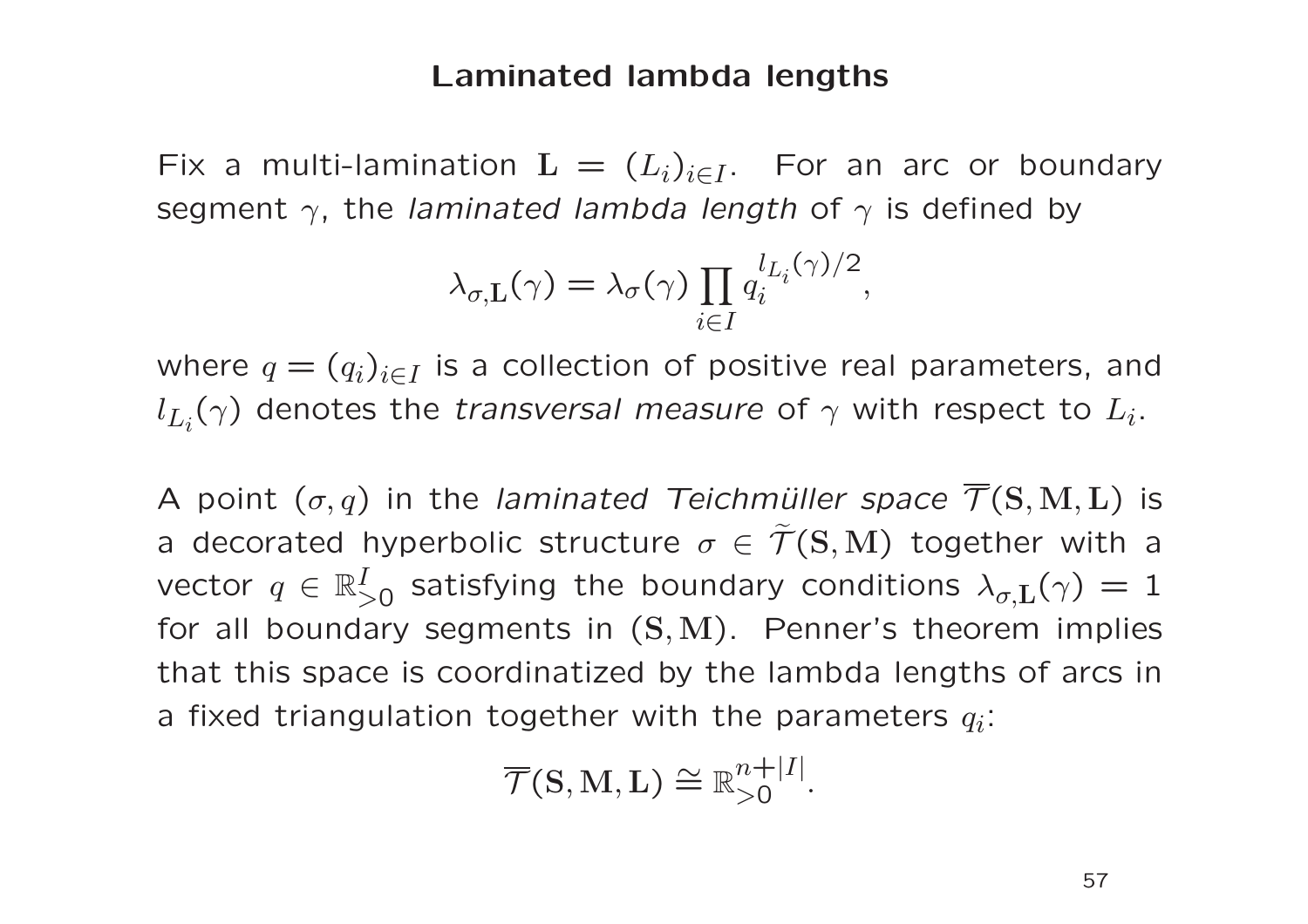### Geometric model, unpunctured case

**Theorem 21** The laminated Teichmüller space  $\mathcal{T}(\mathbf{S}, \mathbf{M}, \mathbf{L})$  is canonically isomorphic to the totally positive variety associated with the cluster algebra  $\mathcal{A}(\mathbf{S}, \mathbf{M}, \mathbf{L})$ . Under this isomorphism, cluster variables are represented by the laminated lambda lengths of arcs, while the coefficient variables are represented by the parameters  $q_i$  associated with the laminations in  ${\bf L}.$ 

Thus, the lambda lengths  $\lambda_{\sigma,\textrm{L}}(\gamma)$  satisfy the exchange relations encoded by the extended signed adjacency matrices  $\tilde{B}(T,\mathbf{L})$ .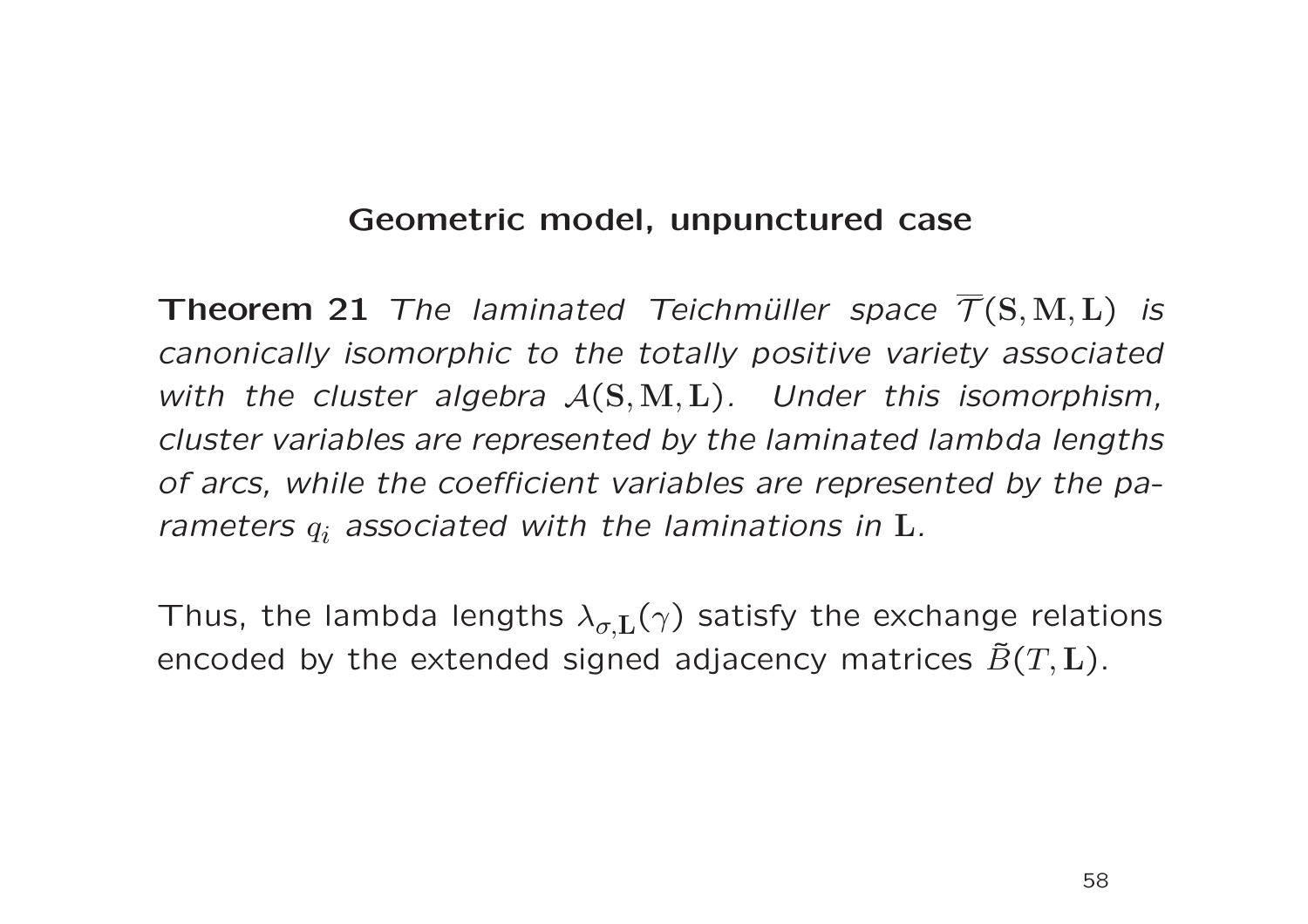#### Geometric model, general case

When we allow marked points in the interior of S, the construction becomes substantially more complicated:

- we need to lift laminations and arcs to the covering space to handle intersection numbers and lambda lengths in the presence of spiralling;
- we need to set up the proper generalization of <sup>a</sup> decorated Teichmüller space;
- we need to realize cluster variables as well-defined functions on this space, independent of the choices of lifts.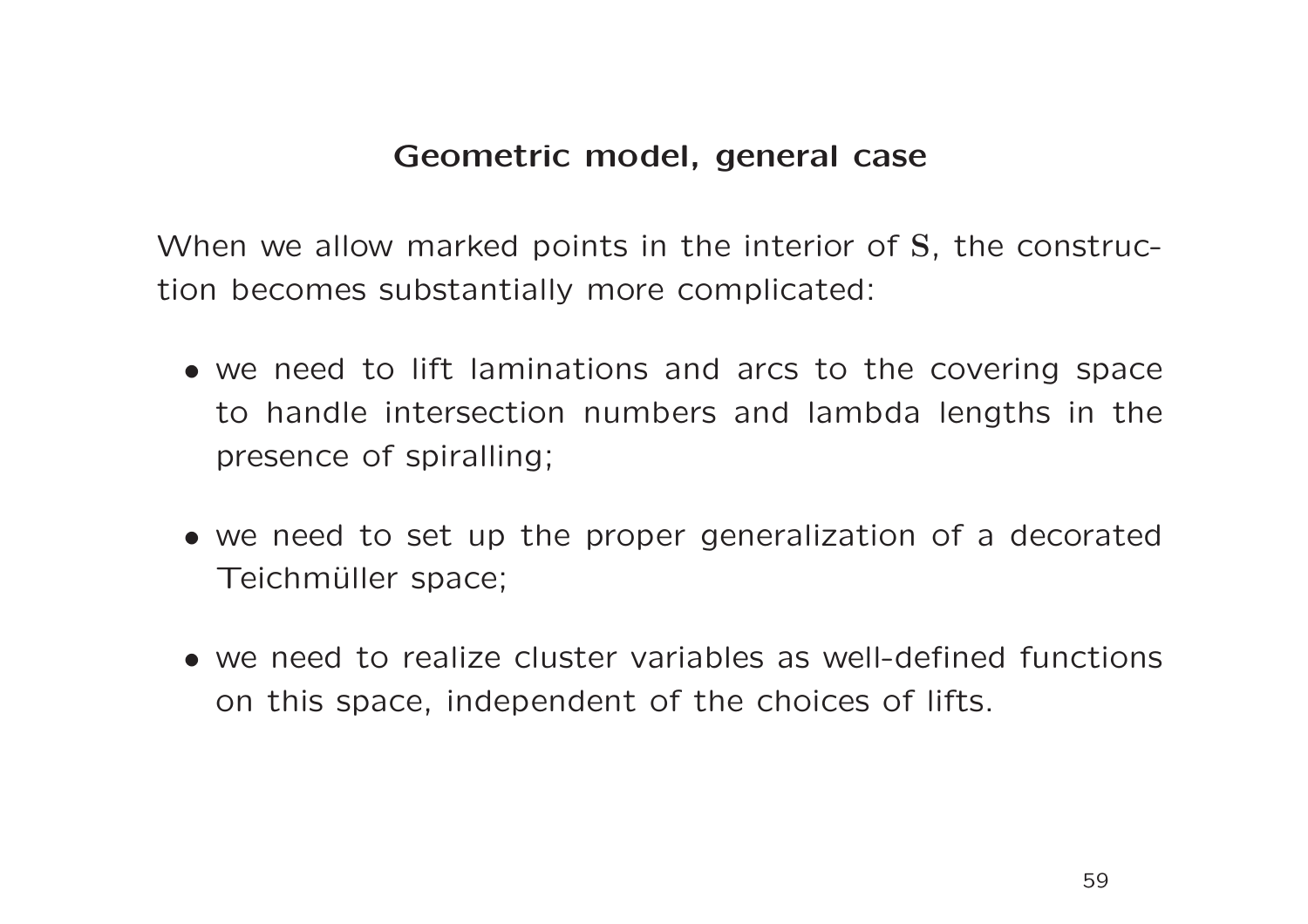## Opened surface

We open each puncture in M to a circular boundary component; orient it in one of three ways: clockwise, counterclockwise, or degenerate (no opening); and pick <sup>a</sup> marked point on it.



Each arc on  $(S, M)$  incident to a puncture can be *lifted* to infinitely many different arcs on the opened surface.

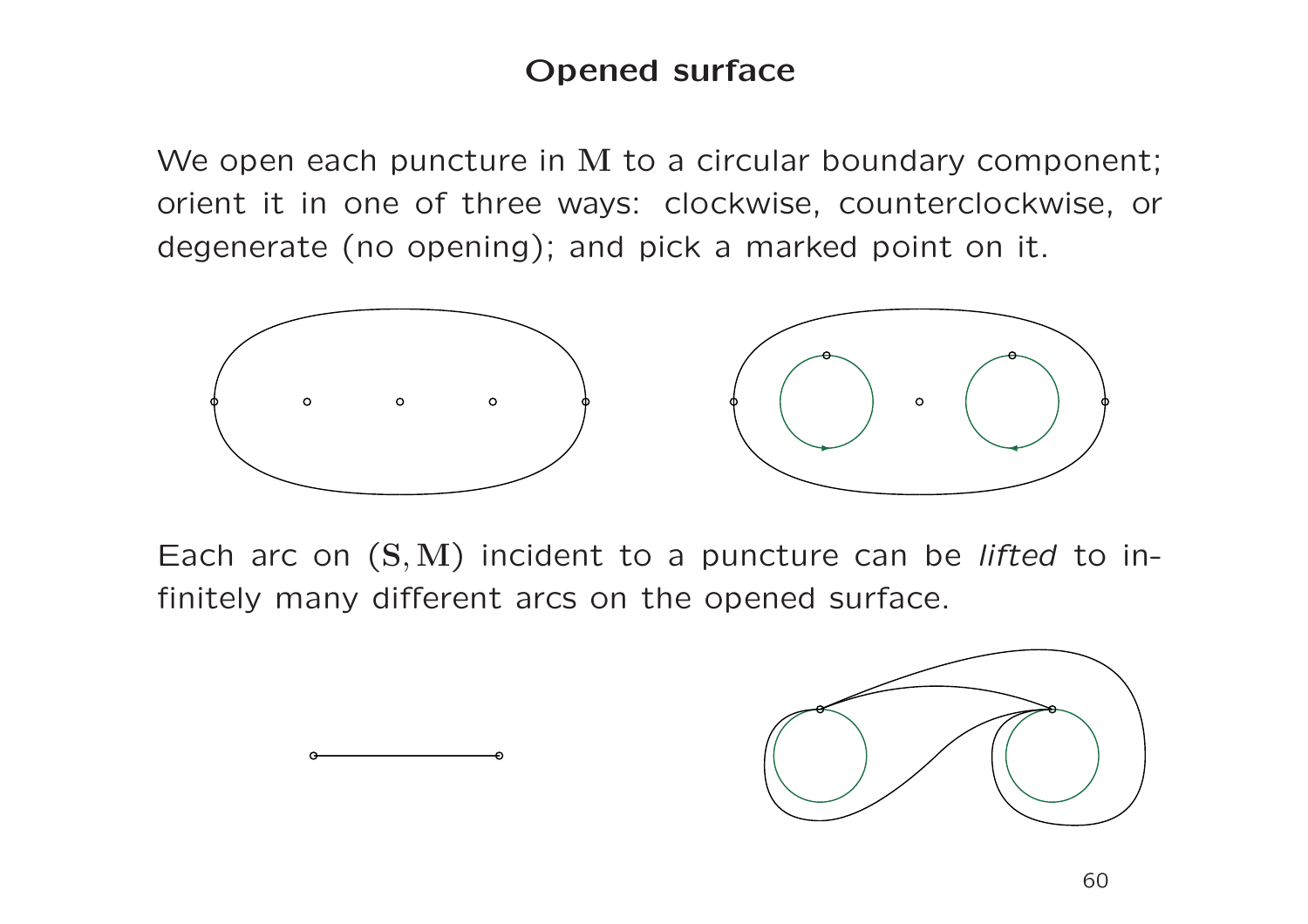# Teichmüller space  $\overline{T}(S,M)$  associated with opened surfaces

A point in  $\overline{\mathcal{T}}(S,M)$  includes: an orientation of each nontrivial opening  $C$ ; a decorated hyperbolic structure with geodesic boundary along  $C$ ; and an horocycle at the marked point chosen on  $C$ . This horocycle should be perpendicular to  $C$  and to all geodesics that spiral into  $C$  in the chosen direction.

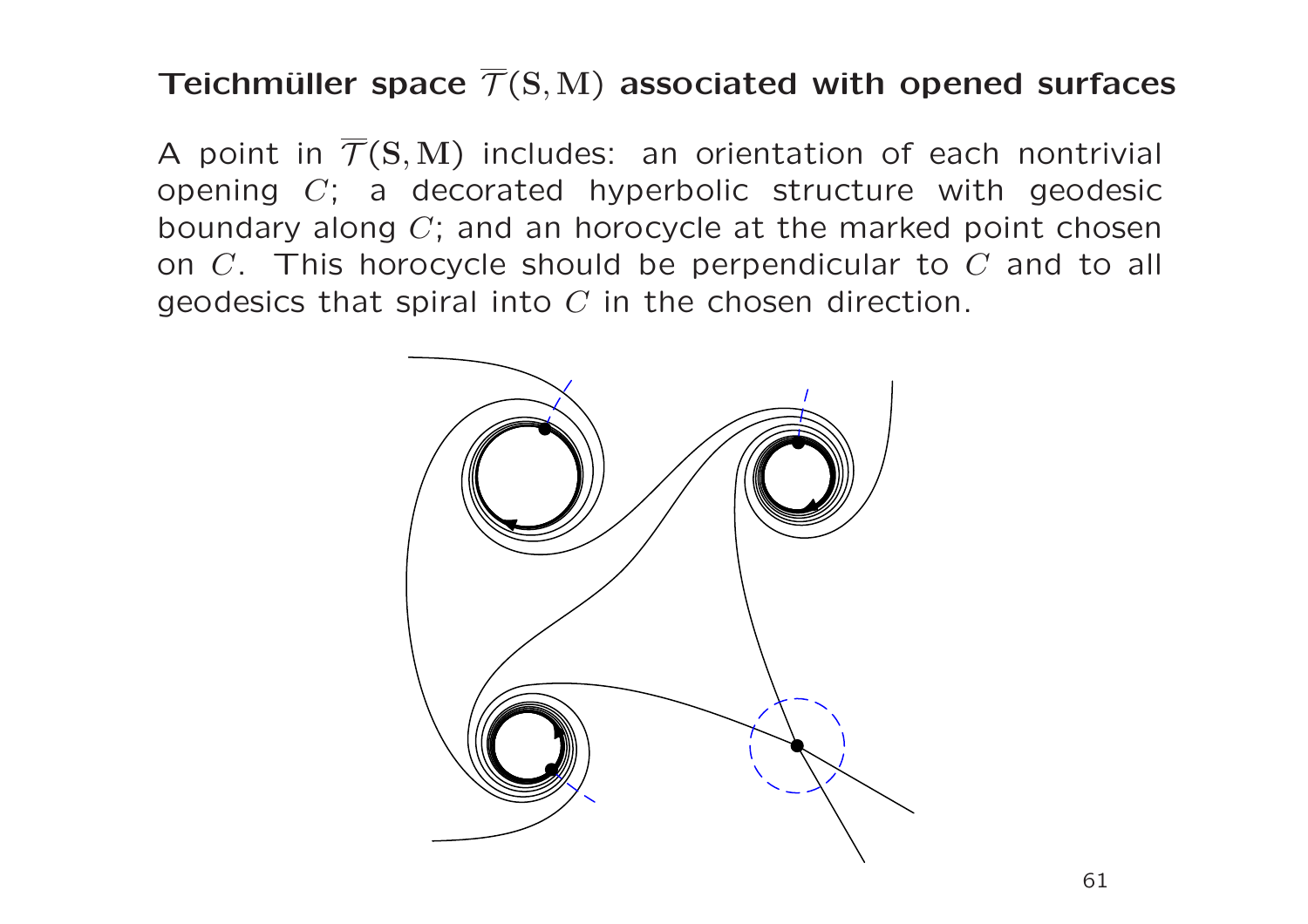#### Lambda lengths of lifted tagged arcs

To define lambda lengths of tagged arcs on the opened surface, we use conjugate horocycles:



These lambda lengths can be used to coordinatize the space  $\mathcal{T}(\mathbf{S},\mathbf{M})$ .